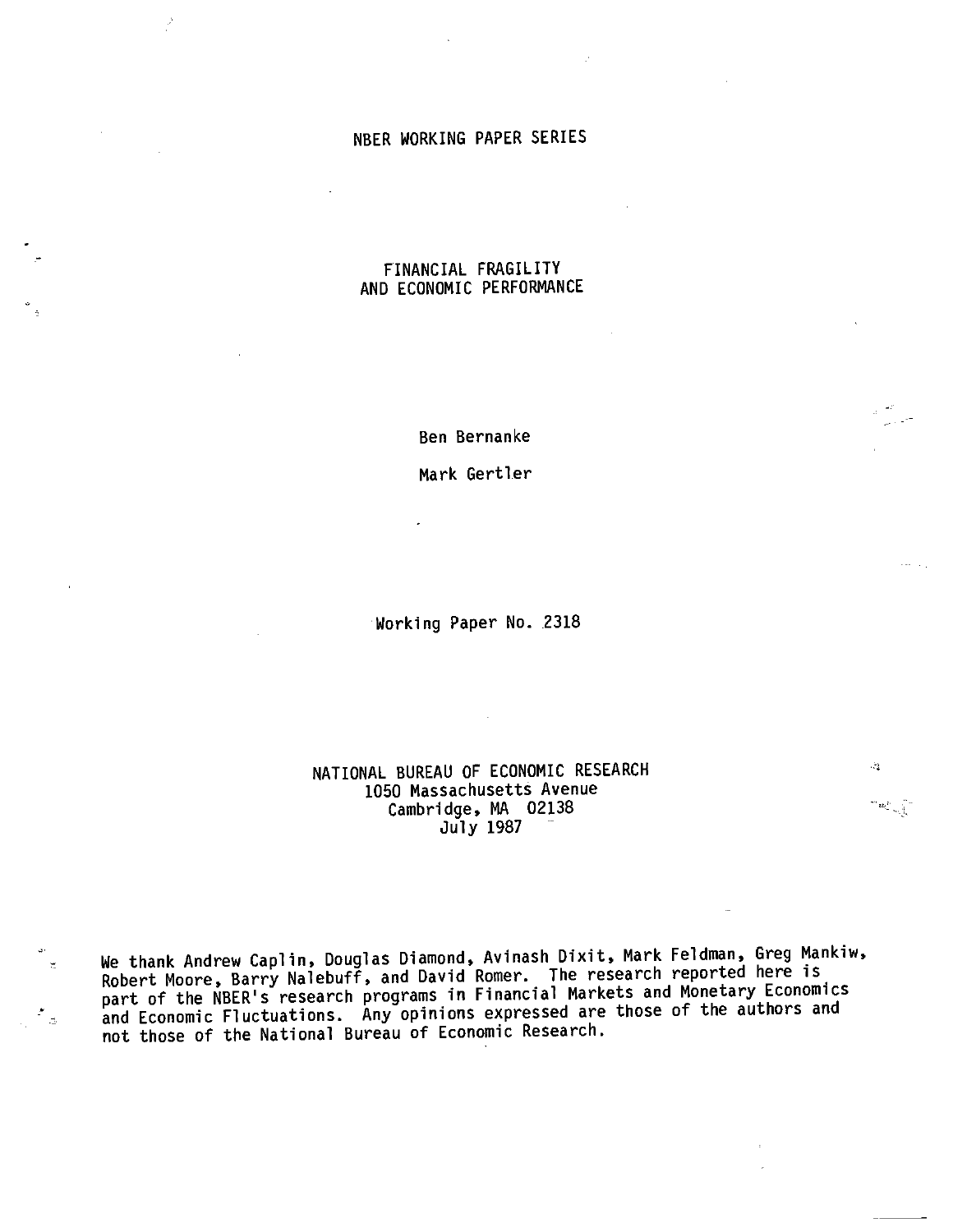NBER Working Paper #2318 July 1987

Financial Fragility and Economic Performance

### ABSTRACT

Applied macroeconomists (e.g., Eckstein and Sinai (1986)) have stressed the role of financial variables, such as firm balance sheet positions, in the determination of investment spending and output. Our paper presents a formal analysis of this link. We develop a model of the process of. investment finance in which there is asymmetric information between borrowers and lenders about the quality of investment projects and about the borrower's effort. In this model, the cost of external investment finance under the optimal contract is higher, the worse the borrower's balance sheet position (i.e., the lower his net worth). In general equilibrium, the lower is borrower net worth, the further the number of projects initiated and the average quality of undertaken projects will be from the unconstrained first—best.

We characterize a "financially fragile" situation as one in which balance sheets are so weak that the economy experiences substantial underinvestment, misallocation of investment resources, and possibly even a complete investment collapse. Our policy, analysis suggests that, under some circumstances, government "bailouts" of insolvent debtors may be a reasonable alternative in periods of extreme financial fragility.

Princeton NJ 08544

Ben S. Bernanke<br>
Mark Gertler<br>
Department of Economics Woodrow Wilson School **Department of Economics**<br>
Department of Economics<br>
Social Science Building Princeton University Social Science Building<br>1180 Observatory Drive University of Wisconsin Madison WI 53706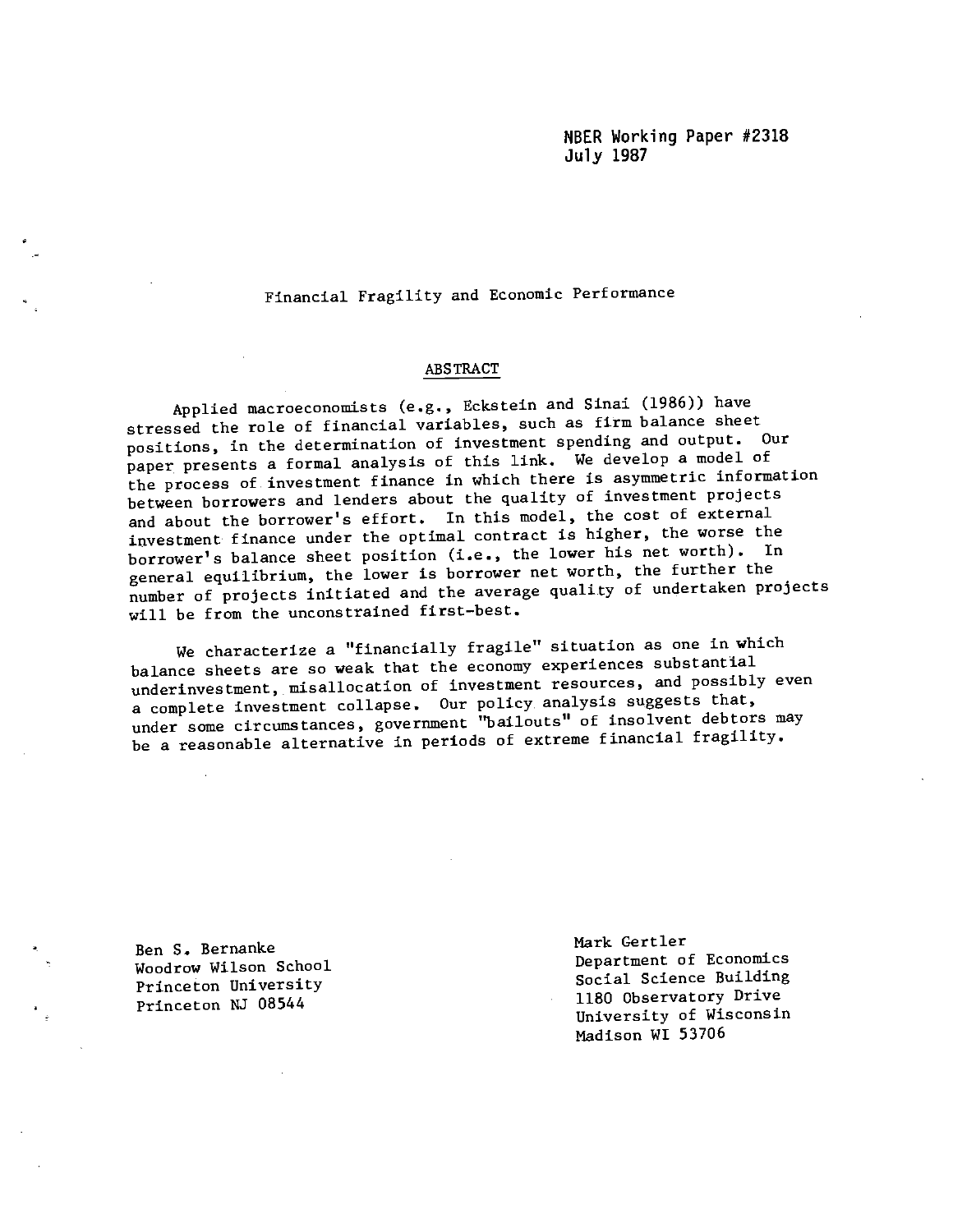1. Introduction. Given tastes and productive technologies, is there some sense in which general financial conditions (e.g., financial "stability") exert an independent effect on the macroeconomy? Policy-makers appear to think so: Concerns about financial stability are a principal motivation for regulation of banking and securities markets and are a factor in monetary policy. Applied macroeconomists, also, have stressed the role of financial conditions (specifically in most cases, the state of aggregate and sectoral balance sheets) in the propagation of aggregate fluctuations. In the DRI model, for example, procyclical movements in the ratio of net worth to liabilities of borrowers feed back into the determination of real activity; Eckstein and Sinai (1986) claim that this mechanism is in fact important for explaining the volatility of output. Kaufman (1987) and Friedman (1987) have discussed the implications of the recent buildup of aggregate and business-sector inside debt for the economy and for economic policy. Mishkin (1978) and Bernanke (1983) have argued that balance-sheet factors contributed to the severity of the Great Depression.

Recently, the development of models of financial and credit markets which focus on the assumption of asymmetric information has allowed economic theorists to begin an investigation of the real effects of financial market imperfections.<sup>1</sup> This growing theoretical literature, however, has so far not produced a consensus on what mechanisms are most central for understanding the interactions of the real and financial sides of the economy.

Our own work (Bernanke and Gertler (1986, 1987)), like the applied literature, has pursued the notion that balance sheets are critical. In particular, we have singled out the net worth positions of borrowers as the key factor. Our basic argument is as follows: Generally, the more a borrower is able to invest in

<sup>1</sup> Recent articles with a macroeconomic emphasis include Smith (1983), Farmer (1984), Boyd and Prescott (1986), Williamson (1985), Mankiw (1986), Greenwald and Stiglitz (1986), Calomiris and Hubbard (1986), and de Meza and Webb (1987). For a very general analysis of competitive markets under asymmetric information, see Prescott and Townsend (1984).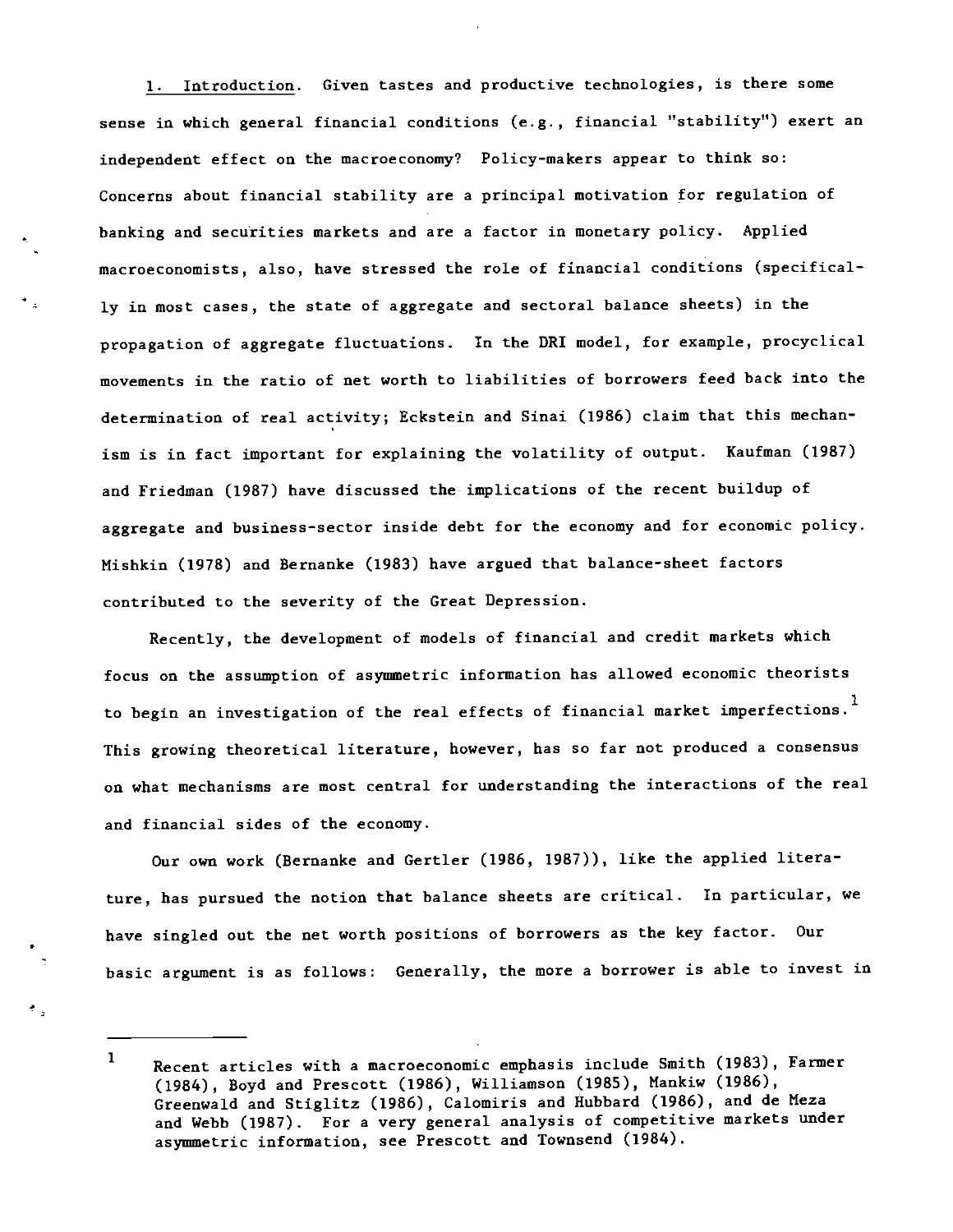his own "project" (equivalently, in the models we have used, the more he is able to put up as collateral), the less his interests will diverge from the interests of those who have lent to him. When the borrower has both superior information than the lenders about his project, as well as the ability to take actions that affect the distribution of project returns, a greater compatibility of interests reduces the agency costs associated with the investment process. Thus, if borrowers as a whole have stronger balance sheet positions (have a higher ratio of net worth to liabilities) then, ceteris paribus, the macroeconomic equilibrium is more efficient. In this view, a "financially fragile" situation is one in which potential borrowers (those with most direct access to investment projects, or with the greatest entrepreneurial skills) have low wealth relative to the size of their projects. Such a situation (which might occur, e.g., after a prolonged recession or a "debt-deflation"<sup>2</sup>) leads to high agency costs and thus to poor performance in the investment sector and in the economy as a whole.<sup>3</sup>

The present paper develops the financial fragility theme further. We study an economy in which entrepreneurs (or, possibly, corporate managers) evaluate potential investment projects, then undertake those projects which seem sufficiently worthwhile. Evaluation is costly, with the cost varying across individuals. (Individuals with low evaluation costs endogenously become the entrepreneurs.) An important assumption is that entrepreneurs (who must borrow in order to finance projects) know more about the success probabilities of the project they evaluate than do potential lenders. As in Myers and Majluf (1984) and others, this informational asymmetry introduces an Akerlof (1970) "lemons"

—2-

 $^2$  The term is due to Irving Fisher (1933); see Bernanke and Gertler (1986) for an analysis.

<sup>3</sup> . As emphasized in Bernanke and Gertler (1986), the mechanism through which financial factors affect real activity need not involve credit rationing. The agency costs of investing could manifest themselves in an increased cost of capital, for example. We believe economists often incorrectly use "credit rationing" as a generic term to describe a situation where financial factors matter. More importantly, whether credit rationing exists is not key to the debate over whether financial factors matter.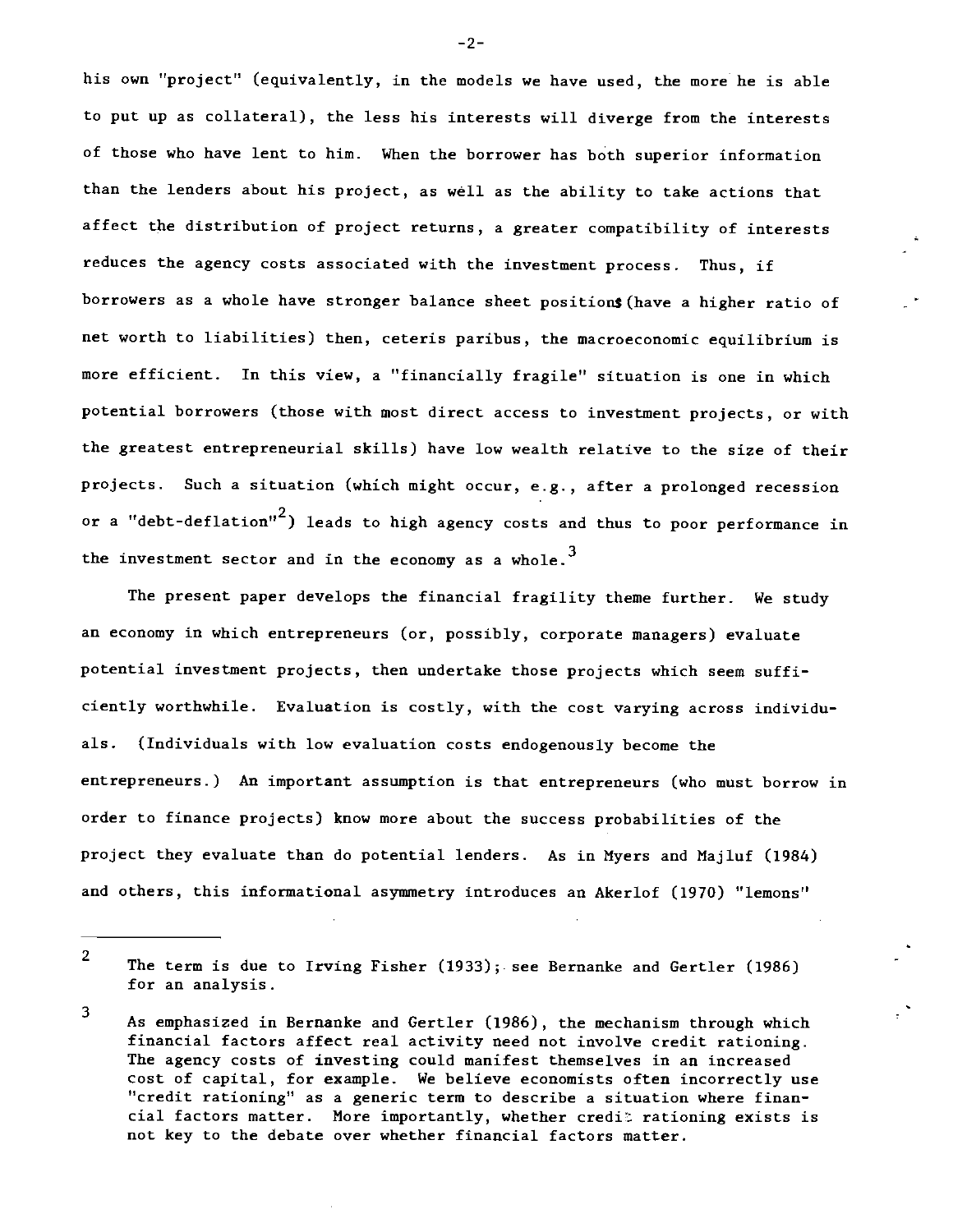problem in the issuance of securities. This lemons problem (which is more severe, the lower is borrower net worth) raises the prospective costs of finance and thus affects the willingness of entrepreneurs to evaluate projects in the first place. We show that, in general equilibrium, both the quantity of investment spending and its expected return will be sensitive to the net worth positions of potential borrowers (i.e., the entrepreneurs). This result is quite robust to a number of extensions of the model.

The model used here is richer than those of our previous work in a number of respects. Perhaps most importantly, the framework employed here applies to firms which may issue a variety of liabilities, including equity as well as debt. In our earlier papers (and in much of the literature on credit markets and imperfect information), the analysis is limited to markets in which debt is the only instrument for raising funds.<sup>4</sup> Thus, the theoretical link that we establish here between balance sheet positions and investment is potentially applicable to a broad class of firms. The approach of this paper also makes it easier to motivate quantitatively significant real effects for financial factors: Indeed, in this setting, a decline in borrowers' net worth below an endogenously determined limit will (in some variants of the model) precipitate a complete collapse of credit markets and investment.

The paper also contains some novel policy results. The most striking of these is that, if good entrepreneurs are to some degree identifiable, then a policy of transfers to these entrepreneurs (akin, perhaps, to the mass "bailout" of debtors that occurred during the New Deal) may increase output and social welfare.

-3-

<sup>4</sup> A distinction between the preponderance of the literature and our earlier work is that most authors have simply assumed that borrowing is done via debt, while we have focused on environments in which debt can be shown to be the optimal contract form.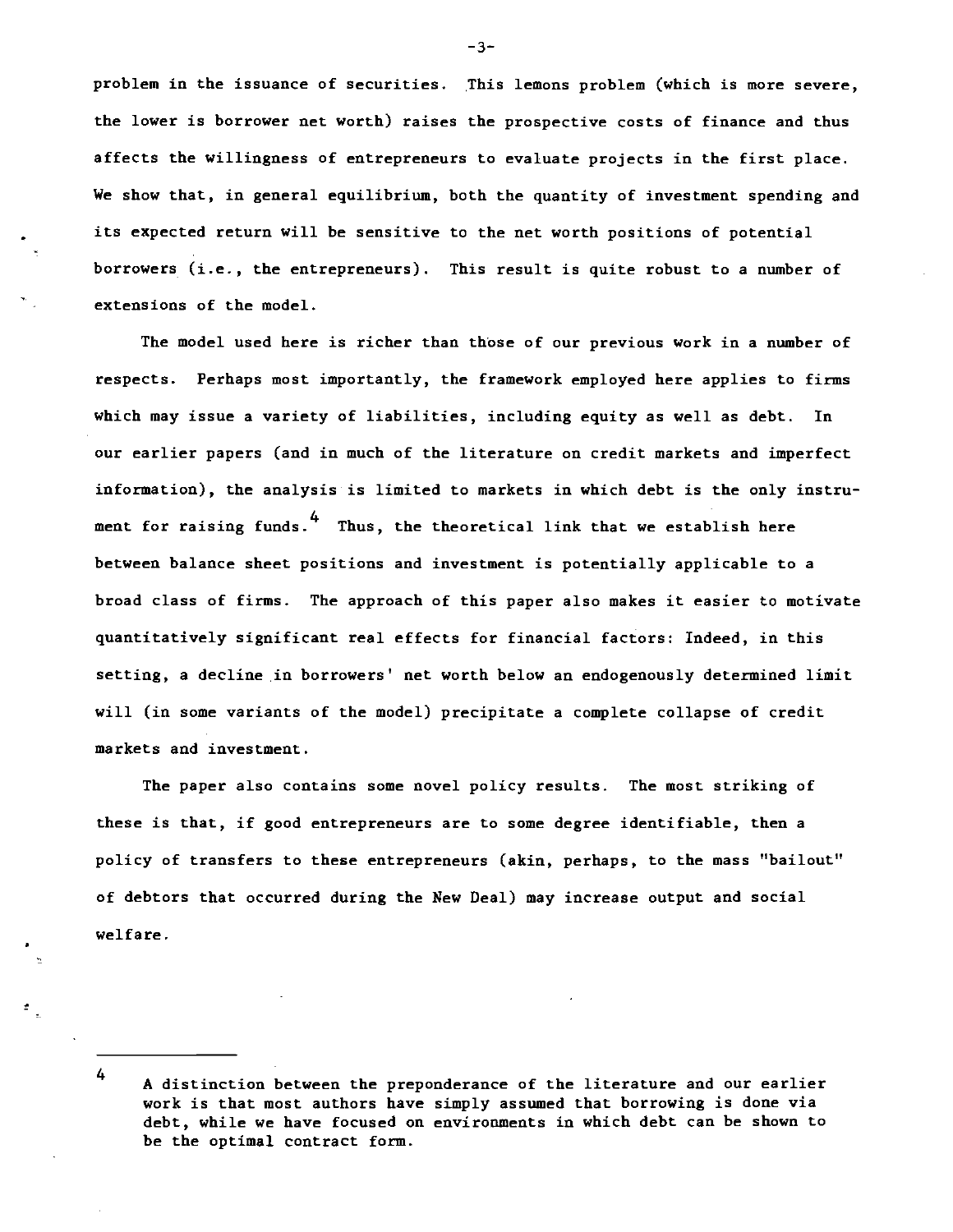We have organized the paper as follows: sections 2 through 4 develop the basic model. Extensions of the model are taken up in section 5. Section 6 discusses optimal policy in this framework, and section 7 concludes.

2. The basic model. This section begins our study of the process of investment finance. The context is a simple two-period general equilibrium model with informational asymmetries. The analysis is intended to illustrate the relation between the net worth-of entrepreneurs/borrowers and the degree to which capital markets are able to allocate savings efficiently to alternative uses. In particular we show that, the more that entrepreneurs must rely on external finance in order to undertake projects, the greater are the agency costs of investment; and the more likely it is that the economy will suffer from "underinvestment" (relative to the first-best), or even experience an "investment collapse".

The basic assumptions of the model follow:

A.l. The economy consists of a countable infinity of agents indexed by the non-negative integers. Individuals have identical preferences but differ in their endowments and in their "entrepreneurial talent" (see A.2, A.4, and A.9 below).

A.2. There are two periods, an investment period and a consumption period. At the beginning of the first period (the investment period), each individual i is endowed with a quantity  $w_i$ ,  $0 \leq w_i \leq 1$ , of a nonconsumable input good. During the first period, this endowment may either be "stored" or "invested". The output of either storage or investment is a consumption good. This good is "eaten" in the second period.

A.3. One unit of stored endowment yields r units of the consumption good. There is no indivisibility, uncertainty, or asymmetric information associated with the storage process.

 $\cdot$ 

A.4. The investment technology comes in indivisible packets called "projects". Projects are identical ex ante. No project can be successfully undertaken unless it is first evaluated by an individual. (Think of evaluation as

-4-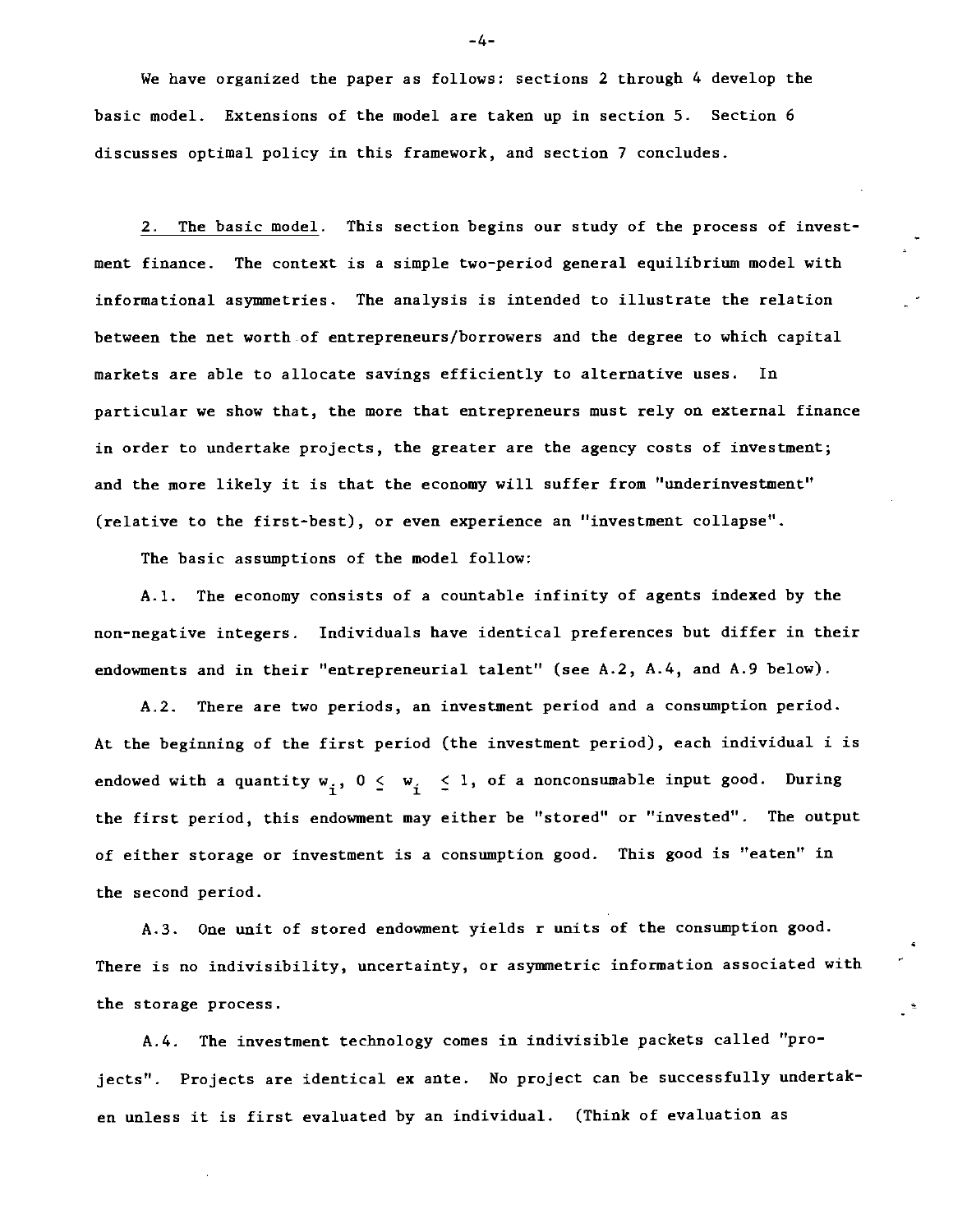essential to the proper setting up of the project.) Individuals differ in their entrepreneurial skill, as reflected in their cost of evaluating a project: An individual of type  $\theta$  has an evaluation cost of  $e(\theta)$  units of effort. We assume that  $e(\cdot)$  is continuous, positive, and nondecreasing. Individual types  $\theta$  (which are given before contracting takes place) are drawn independently from a uniform distribution on [0, 1]. These assumptions imply that, if m is the fraction of individuals who evaluate projects, per capita evaluation costs can be approximated m arbitrarily well by J e(0)d0, and per capita marginal evaluation costs can be approximated by  $e(m)$ .<sup>5</sup>

An entrepreneur (defined to be an individual who evaluates and operates a project) can evaluate no more than one project during the investment period.

A.5. The process of evaluation yields a probability, p, that the evaluated project, if undertaken, will "succeed". Naturally,  $0 \le p \le 1$ . The random variable p is independent across projects and is drawn from a continuous cumulative distribution function  $H(p)$ .

A.6. Once the entrepreneur learns the project's quality, as measured by its success probability p, he decides whether to undertake the project or not. A project which is undertaken requires exactly one unit of the endowment good as input. (When each individual's endowment is less than one, this fixed input requirement makes "external finance" necessary.) A project that is not undertaken uses no input (beyond the initial evaluation effort); the entrepreneur is free to store his full endowment or to lend it to other entrepreneurs.

A.7. If an undertaken investment project succeeds (which it does with probability p), it pays a gross return of R units of the consumption good in the second period,  $R > r$ . If the project fails, it pays zero.<sup>6</sup>

—5—

<sup>5</sup> This uses a law of large numbers result on the convergence of sample to population distributions. See Theorem 5.5.1 in Chung (1974), p. 133.

<sup>6</sup> None of our results depend on the return in the bad outcome being zero, as opposed to some value less than r.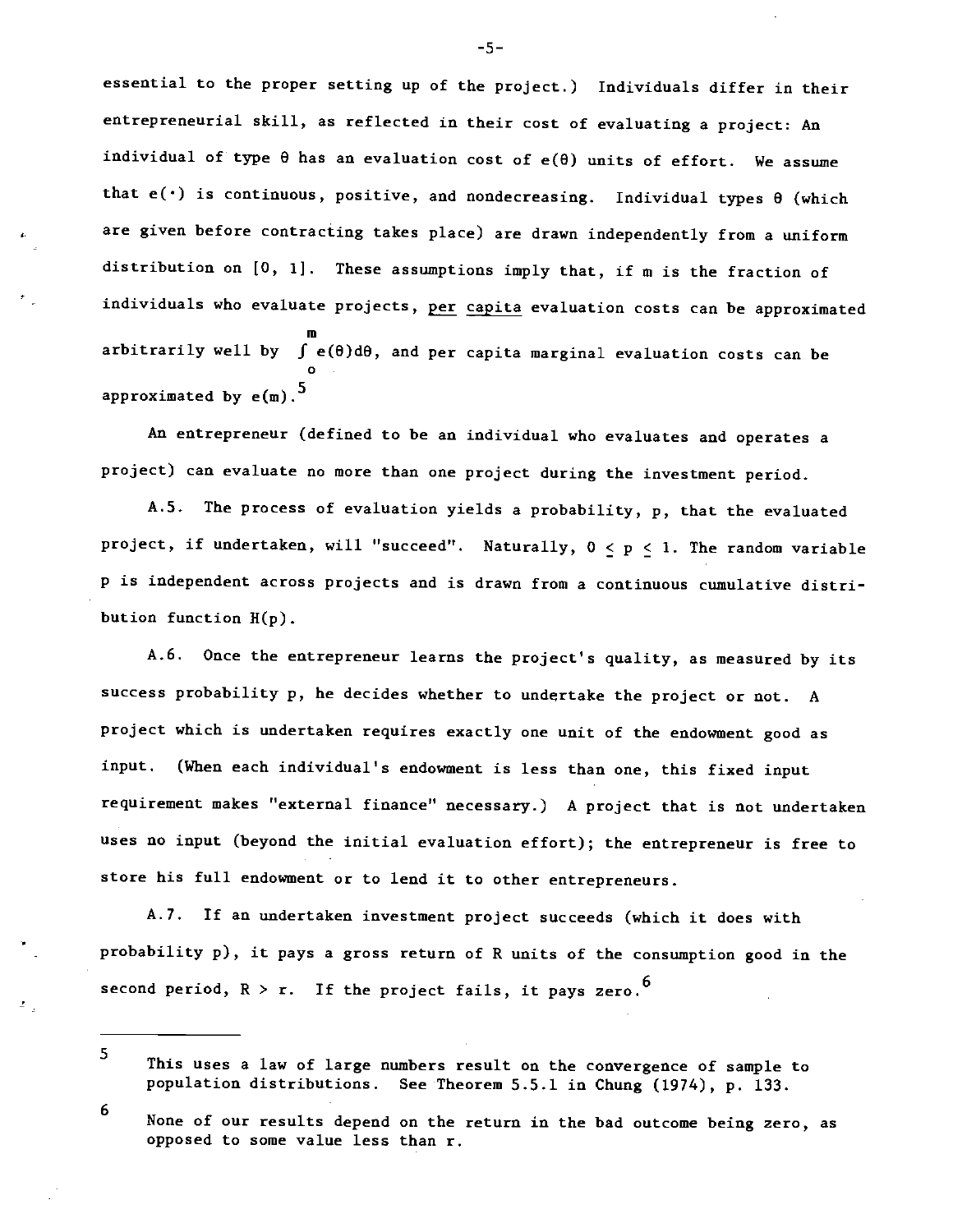A.8 The quality of an individual entrepreneur's project (the "p") is private information. It can also not be publicly observed whether an individual who claims to have evaluated a project has in fact done so. Individual endowments  $w_i$ are observable.<sup> $\ell$ </sup> Also, whether a given project has been undertaken (i.e., is up and running) and whether it succeeds or fails is assumed to be observable.

We initially assume that the entrepreneur's cost of evaluation (his "skill") is private information; however, as the scope for policy turns out to be very sensitive to this assumption, we consider the alternative case as well. The distribution of entrepreneurial skills in the population and the  $c.d.f.$   $H(p)$  are assumed to be common knowledge.

A.9. Individuals choose how to invest their endowments and whether to become entrepreneurs. Each individual's objective is to maximize expected second-period consumption less effort expended at project evaluation (i.e., individuals are risk-neutral, and the cost of effort is measured in consumption equivalents.)

Discussion. 1) The nonconsumable endowment w represents an individual's net worth. Given that project sizes are fixed at unity, a borrower's balance sheet position (the ratio of net worth to total liabilities) is w/(1-w), which increases in w. Here, we take w as given; but it is not difficult to make this variable endogenous (see Bernanke and Gertler (1986)).<sup>8</sup>

2) Our modelling of the investment process as taking place in two stages, an evaluation stage and an operational stage, differs from the standard assumption that entrepreneurs are endowed with projects (so that there is no evaluation

-6-

 $\overline{7}$ We could give individuals the ability to "hide" endowment, but it turns out that in the equilibria studied below they would have no incentive to do so.

<sup>8</sup> We emphasize that net worth is not measured by the total equity the firm issues, since the latter includes securities held by outside lenders. For large, publicly held firms our concept of borrower net worth corresponds best the personal stake of the managers and directors. Morck, Shleifer, and Vishny (1986) present evidence that managerial stake in many large corporations is non—trivial.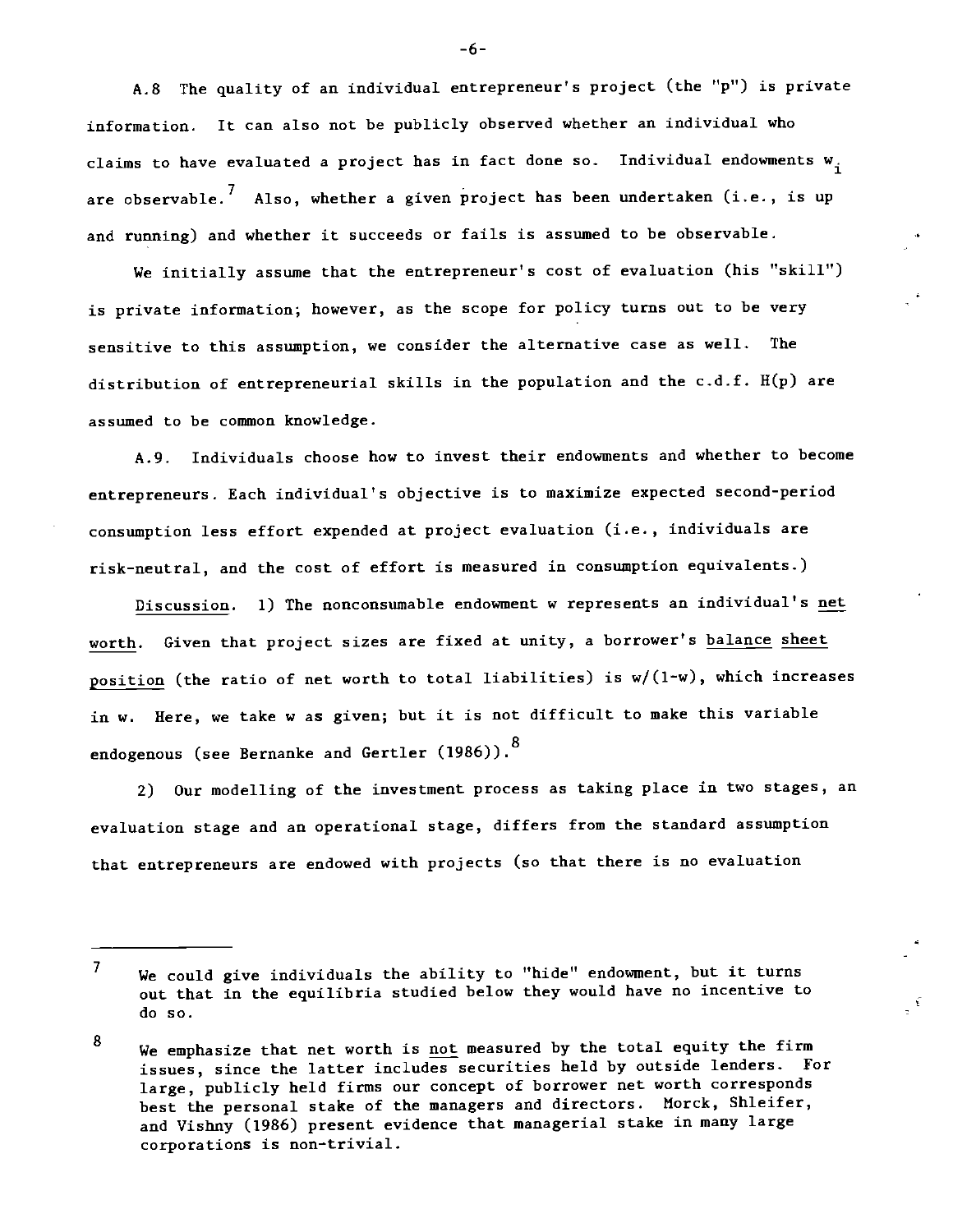stage).<sup>9</sup> We include the evaluation stage in our formulation both because it is realistic, and because a two-stage process appears necessary to generate the intuitive and (probably) practically important result that pervasive informational problems in a sector may lead to underinvestment in that sector.<sup>10</sup>

3) The key assumptions which give rise to the agency problem are: Ci) that knowledge obtained about project quality is private to the entrepreneur, and (ii) that it is possible for an individual to. claim falsely to have evaluated a project. Many alternative specifications that give the entrepreneur the option of enjoying some type of unobservable "on-the-job consumption" at the expense of outside lenders could have been used in place of (ii); however, some assumption like (ii) is required to rule out a flat compensation schedule for entrepreneurs as a solution to the incentive problem introduced by assumption  $(i)$ .<sup>11</sup> It is not strictly necessary to our analysis to allow project evaluation costs to differ among individuals. Doing so does add considerable realism and interest to the problem; it is also a technically simple way to ensure interior solutions (so that resources are both invested and stored in equilibrium).

4) Assuming that an entrepreneur can process only one project per period simplifies the analysis without affecting the qualitative results. It is important for our results, however, that scale diseconomies preclude the entrepreneur from handling enough projects to completely diversify away the agency problem, as do financial intermediaries in Diamond (1984).

- 9
- Boyd and Prescott (1986) and Hargraves and Romer (1986) also analyze two-stage investment processes in general equilibrium settings.
- 10 DeMeza and Webb (1987) employ a model similar to ours but omit the evaluation stage, which allows them to obtain an "overinvestment" result. We elaborate on this issue in section 4.
- $11$ This differs from Myers and Majluf (1984) in that we explicitly model the process by which borrowers obtain information about projects, and in that we permit contracting prior to information acquisition.

—7—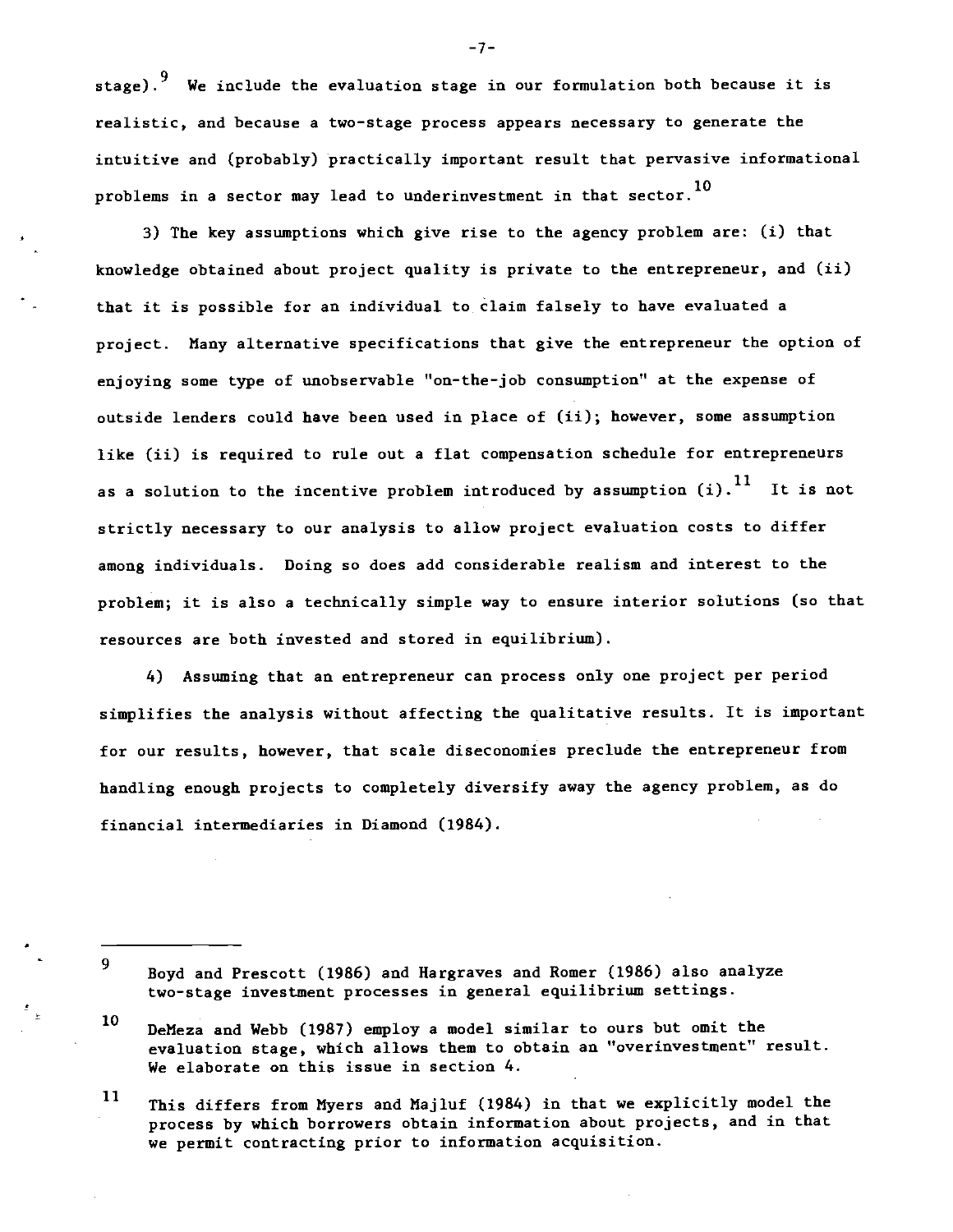3. The social optimum without asymmetric information. To provide a benchmark against which to measure the effects of information asymmetries, we first consider the solution to the social planning problem of this economy when there is no private information.

Let w be per capita endowment; let m be the fraction of individuals who evaluate projects; and let  $p^*$  be the reservation success probability (i.e., projects with evaluated success probabilities equal to or above p\* are to be undertaken). Then  $H(p^*)$  is the fraction of evaluated projects that is rejected (and  $1 - H(p^*)$  is the fraction accepted). Let p be the probability that a project will yield a good outcome, conditional on being undertaken; that is,  $p = E(p|p > p^*)$ . Then

$$
\iint\limits_{p^*} pR \ dH \, J/(1 - H(p^*)) \equiv \hat{p}R
$$

is the average expected return (per unit of endowment invested) to undertaken projects. Note that, here and below, p is a function of p\*.

With risk-neutrality, the utilitarian social planner cares only about expected per capita consumption, less per capita effort expended in evaluating projects. Formally, the planner's problem is

(3.1) 
$$
\max_{p^*, m} r[w - m(1 - H(p^*))] + m(1 - H(p^*))pR - \int_{0}^{m} e(\theta) d\theta
$$

where the first two terms are expected per capita returns to storage and to "accepted" investment projects, respectively, and the final term is minus the per capita project evaluation effort. Note that the final term imposes the obvious feature of the optimal allocation that projects are evaluated by the most efficient entrepreneurs.

-8—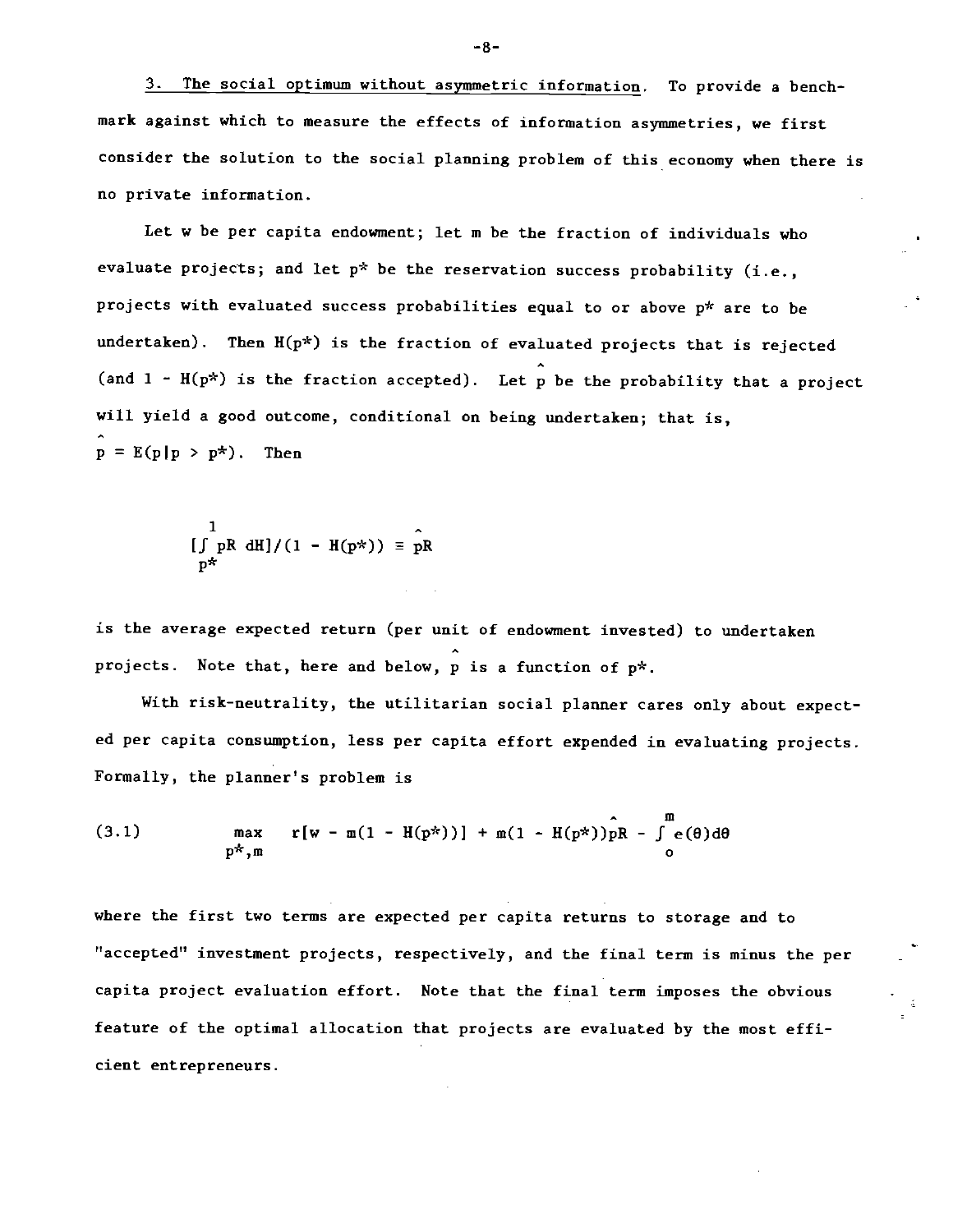Let the subscript "fb" designate a "first-best" value. The first-order necessary conditions are:

(3.2) 
$$
p_{fb}^* R - r = 0
$$

(3.3) 
$$
(1 - H(p_{fb}^{*})) (p_{fb} R - r) - e(m_{fb}) = 0
$$

These conditions are easily interpreted. (3.2) says that the optimal reservation probability is such that the expected return of going ahead with the project is just equal to the opportunity cost of the required input, if put into storage. That is, the first-best reservation probability of success  $\Pr_{\text{fh}}^*$  is given by  $p_{fh}^* = r/R$ . Any project whose evaluated probability of success is greater than or equal to r/R should, in the first-best, be undertaken; others should be rejected.

In (3.3), the expression  $(1 - H(p_{fb}^*))(\hat{p}_{fb}R - r)$  gives the return, gross of evaluation costs, to evaluating an additional project. In the planning solution, this marginal benefit is equated with the marginal cost of evaluating a project,  $e(m_{fb})$ . If the  $e(m)$  function takes a sufficiently broad range of values<sup>12</sup> then (3.3) will imply an interior solution, i.e., some endowment will stored and some will be invested.

The determination of  $\overrightarrow{p}_{\text{fh}}^*$  and  $m_{\text{fh}}$  is shown in Figure 1. The vertical line graphs (3.2),  $p_{f}^{*} = r/R$ . The curved line shows gross expected investment return as a function of  $p^*$ ; note that this return is maximized at  $p^* = r/R$ . (3.3) implies that, at the point where the two lines intersect, the effort level  $e(m_{fh})$ can be read off the y-axis. Since  $e(\cdot)$  is monotonic, knowledge of  $e(m_{fb})$  implies knowledge of  $m_{\text{th}}$ .

<sup>12 (3.3)</sup> must be positive for some  $m > 0$ , negative at  $m = m$  where  $m_{\text{max}} = w/(1 - H(p^*)).$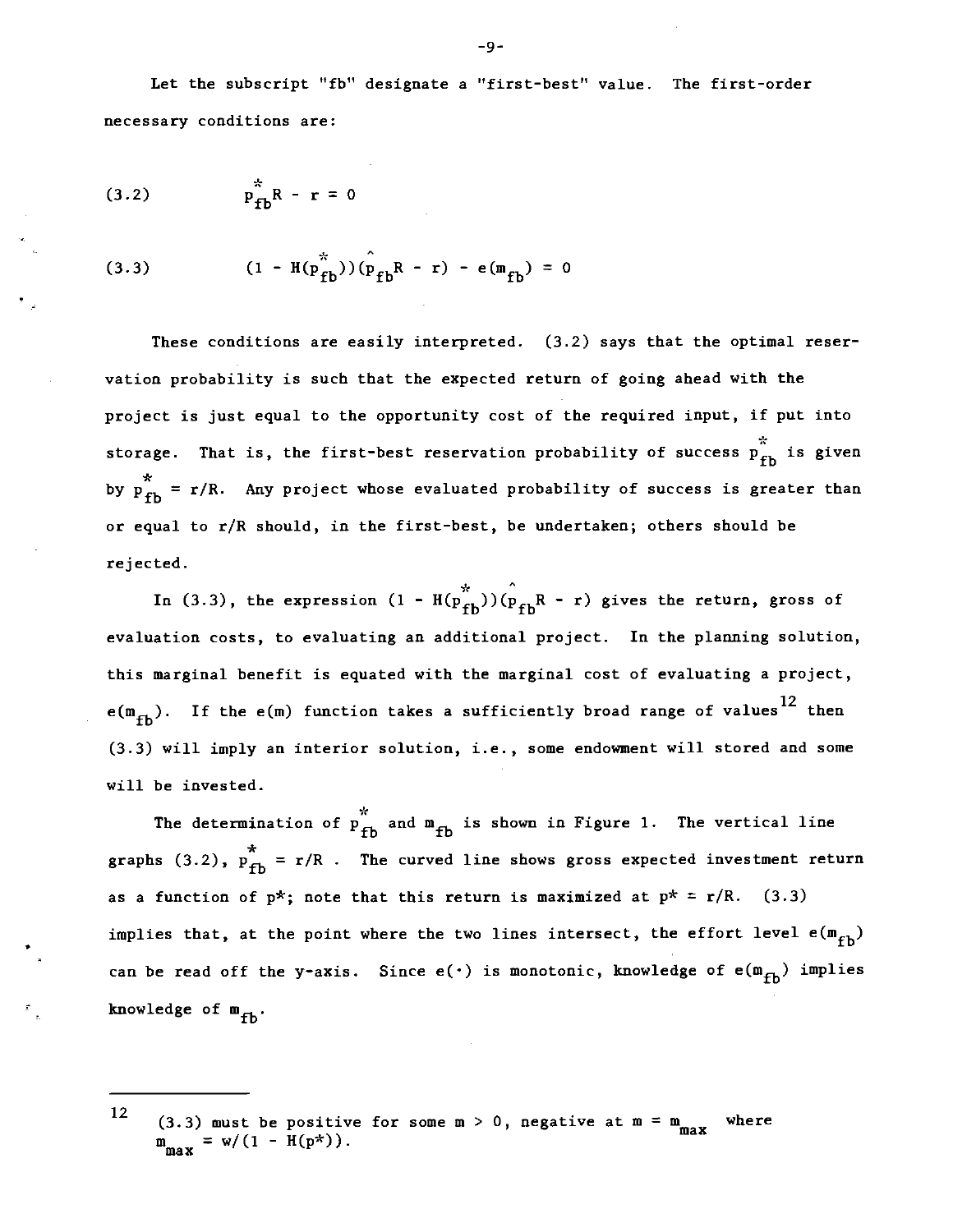

Figure 1.

 $\mathbb{R}^2$ 

 $\mathcal{L}^{\mathcal{A}}$ 

i.

 $\bar{\mathcal{A}}$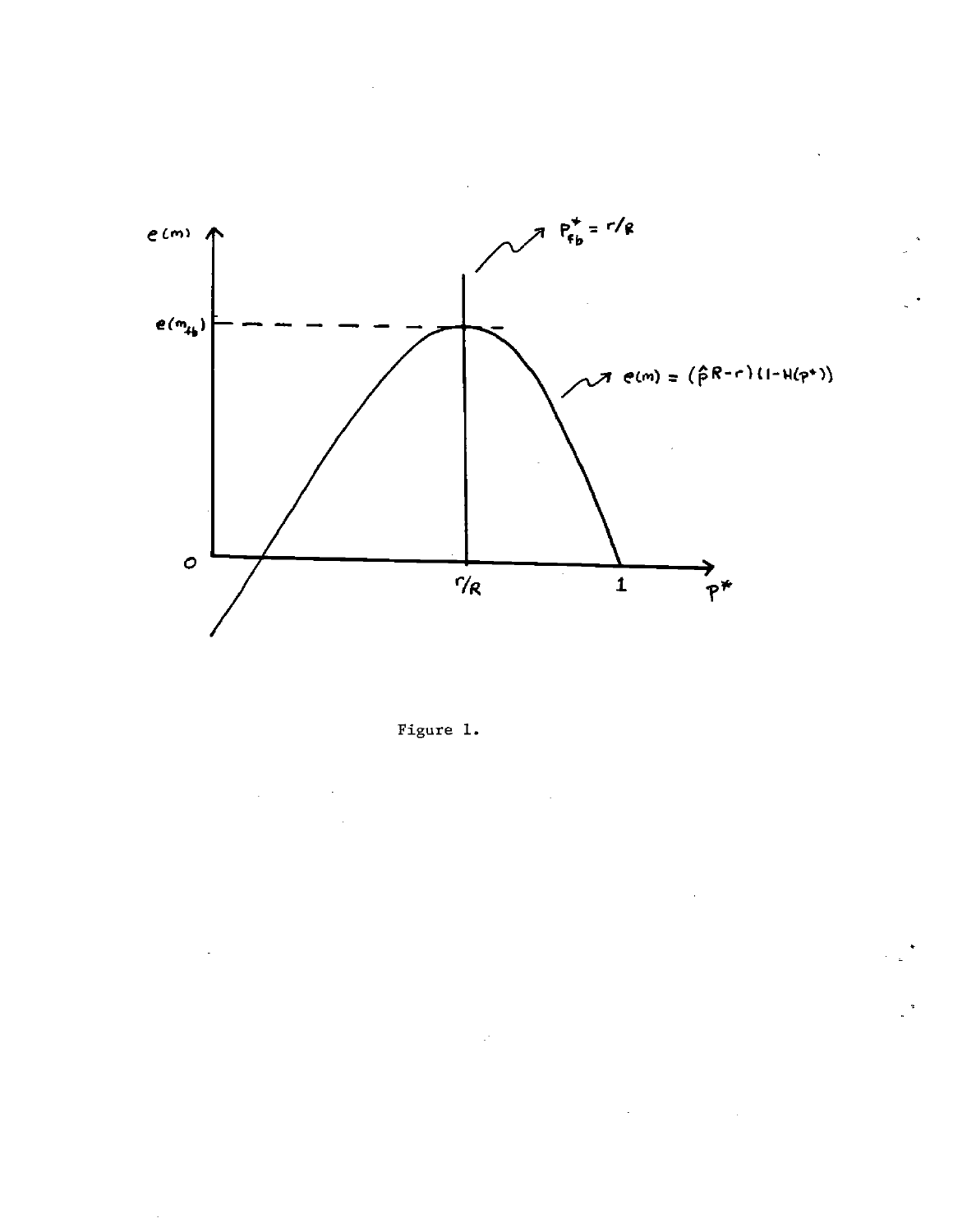Welfare maximization has no implications for income distribution in this setup, since the risk-neutrality (constant marginal utility) assumption makes the distribution of the consumption good irrelevant to the measure of total welfare. Further, the optimum is independent (as is usually the case) of the initial distribution of endowment. With private information, however, one feature of the initial distribution - the correlation of endowment with entrepreneurial ability will in fact have an important effect on the constrained optimum, as we shall see.

4. The model with asymmetric information: a decentralized solution. We now

re-introduce asymmetric information, as specified in assumption A.8. It is convenient to consider first a particular decentralized (competitive) equilibrium for our model economy, in which zero-profit financial intermediaries sign optimal contingent contracts with individual entrepreneurs. As noted in A.8, for the time being we maintain the assumption that individual evaluation costs  $e(\theta)$  are private information. For expositional simplicity, we also temporarily impose the following restrictions: (1) Individuals all have the same endowment, i.e.,  $w_i = w$ , all i. (2) Entrepreneurs deal with intermediaries only as individuals; entrepreneurial coalitions are not allowed. (3) Randomized allocations ("lotteries") are ruled out. The case with observable evaluation costs and the implications of relaxing (l)-(3) are all developed below. Below we will also discuss the relations of the proposed competitive equilibria to the associated social planner's solutions.

If w < 1, so that individual endowments are less than the input required to operate a project, entrepreneurs who evaluate projects and then decide to proceed must borrow endowment from non—entrepreneurs. We may think of this borrowing as being organized by competitive financial intermediaries. (These intermediaries are convenient fictions; they use no resources in intermediation and will earn no profits in equilibrium.) Let us consider now how such an intermediary would behave.

 $-10-$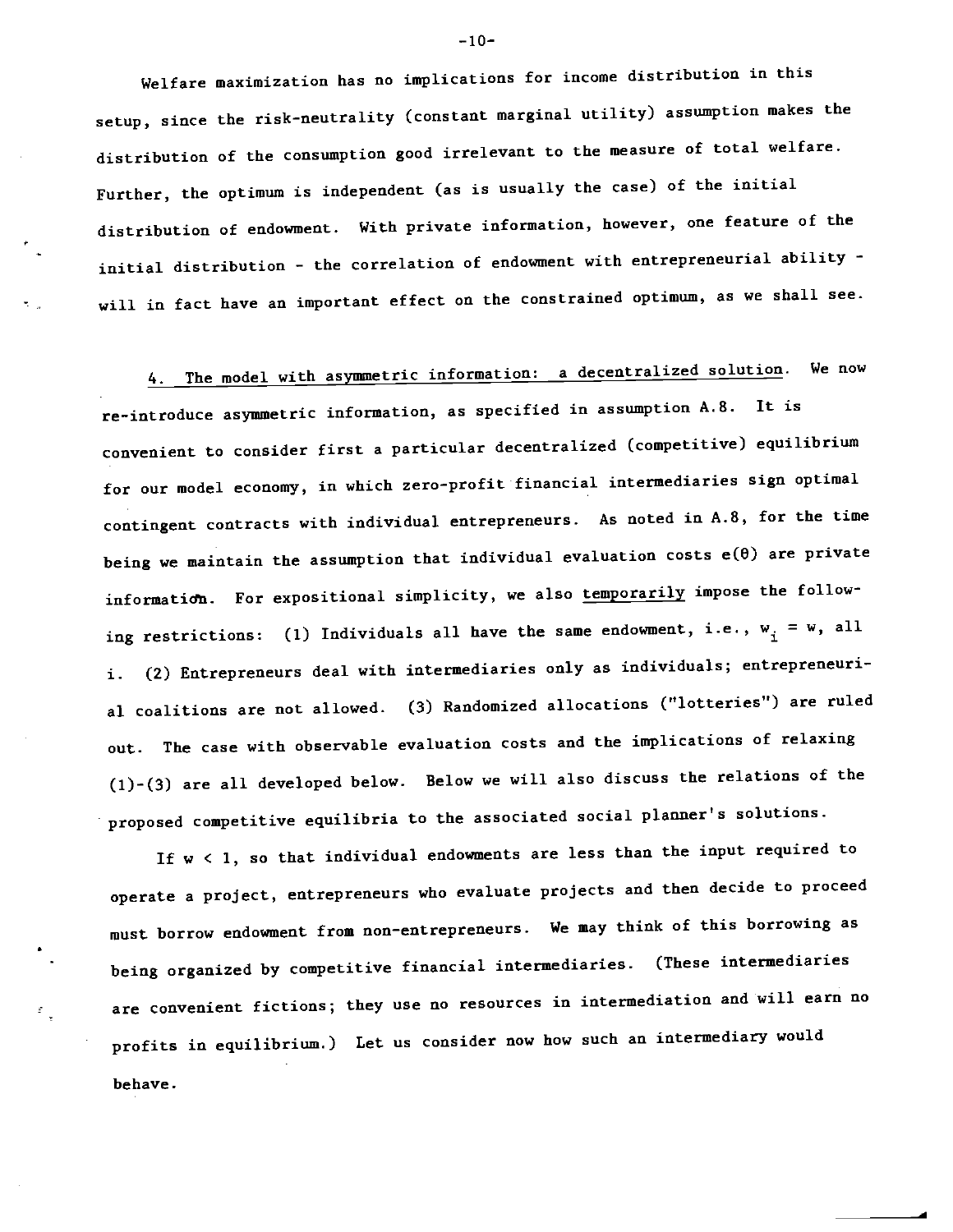Assuming that there is positive storage in equilibrium, intermediaries are able to obtain "funds" (i.e., endowment) at opportunity cost r. The intermediary's problem is how to structure credit arrangements with entrepreneurs so as to maximize expected profits.

Without loss of generality, we may consider credit contracts of the following form. Intermediaries sign contracts with entrepreneurs (or potential entrepreneurs) at the beginning of the investment period, before any project evaluations have been done. Entrepreneurs "deposit" their endowment w with the intermediary. They also must give the intermediary the proceeds from successful projects. The intermediary promises to fund the entrepreneur's project, if he decides to undertake it, and to pay the entrepreneur a quantity of consumption goods at the beginning of the consumption period. This quantity of consumption goods is contingent on what happens during the investment period.

| If:                                              | The intermediary pays: | And the intermediary's<br>profit is: |
|--------------------------------------------------|------------------------|--------------------------------------|
| A project is undertaken<br>and is successful     | C                      | $R-r(1-w)-C$                         |
| A project is undertaken<br>and is not successful | $c_{\bf u}$            | $-r(1-w)-C$                          |
| No project is undertaken                         | C<br>Ω                 | rw-C                                 |

Note that the three contingencies on which the consumption payment is based (as well as the contingencies in which the intermediary must furnish input or receive output) are assumed to be distinguishable by the intermediary. Importantly, though, for the contingency "no project is undertaken", the intermediary cannot tell whether the entrepreneur evaluated a project but decided not to go ahead, or whether he simply did not evaluate in the first place.

The intermediary's contract is a general contingent contract in form and could be thought of as representing a variety of financial instruments. One

 $-11-$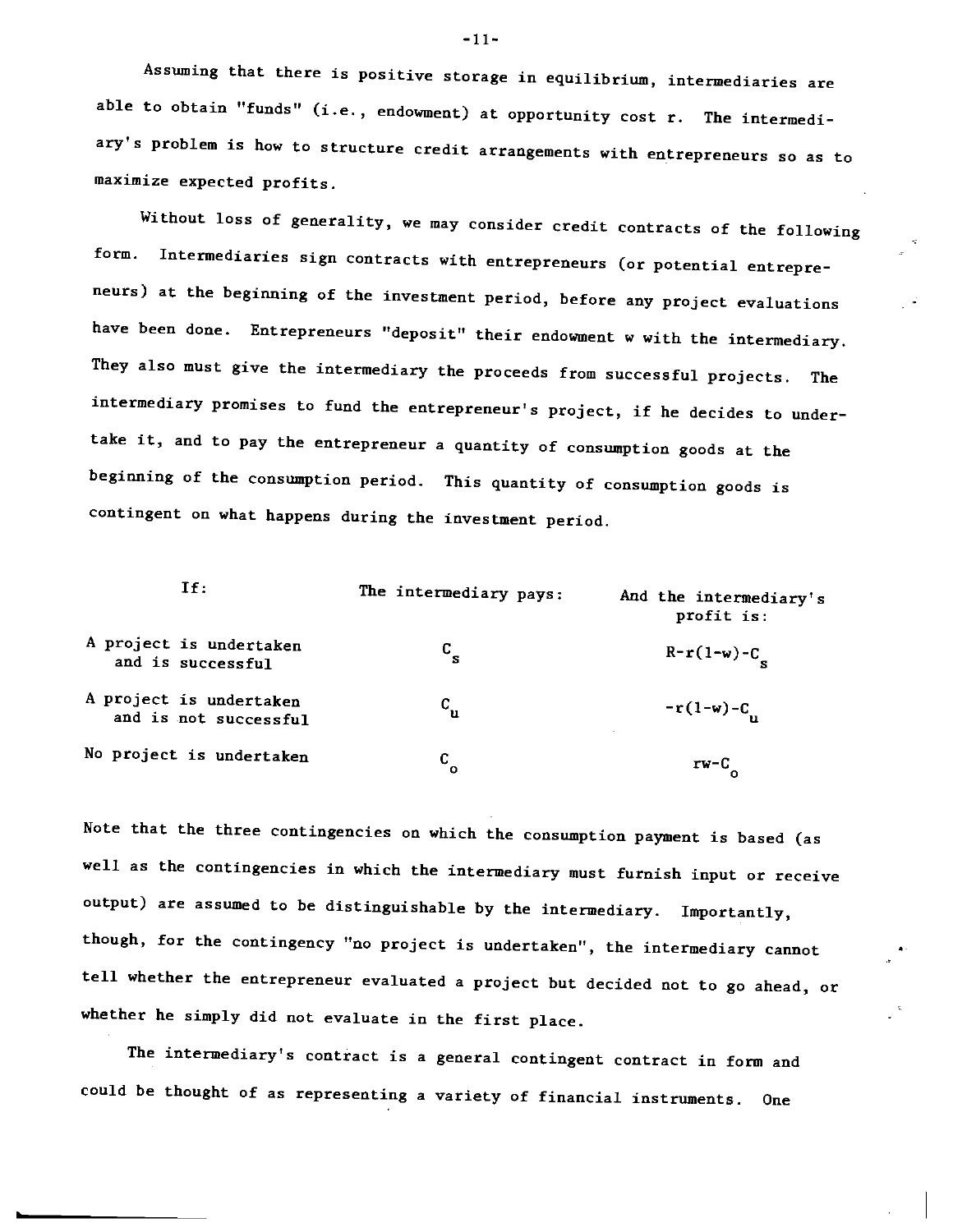useful way to think of this contract is as a "credit line", in which the entrepreneur is able to draw working capital as needed. In this contract, the net cost of credit to the entrepreneur depends on whether he uses the credit line and, if he does, on whether his project pays off or not.

4a. The intermediary's optimization problem. For any given contract, let  $\bar{C}$ be the expected quantity of the consumption good to be paid to the entrepreneur, and let V be the amount of expected consumption the entrepreneur can obtain elsewhere in the economy. (V, which is exogenous to the intermediary, will be determined in general equilibrium.) Then the intermediary's maximization problem can be written out as follows:

(4.1) 
$$
\max_{p^*, C_s, C_o, C_u, \bar{C}} \left[ (1 - H(p^*)) \left[ \hat{p} R - r(1 - w) \right] + H(p^*)rw - \bar{C} \right]
$$

subject to

(4.2) 
$$
(1 - H(p^*)) (\hat{p}C_g + (1 - \hat{p})C_g) + H(p^*)C_o = \bar{C}
$$

 $\overline{C} > V$ (4.3)

(4.4) 
$$
p * C_{s} + (1 - p^{*})C_{u} = C_{o}
$$

(4.5)  $C_{\rm g} \ge C_{\rm u}$ 

(4.6)  $C_{\text{u}} \ge 0$ 

(4.7) 
$$
\text{max} (\bar{C} - e(\theta), rw) \geq C_0
$$
  $\forall \theta$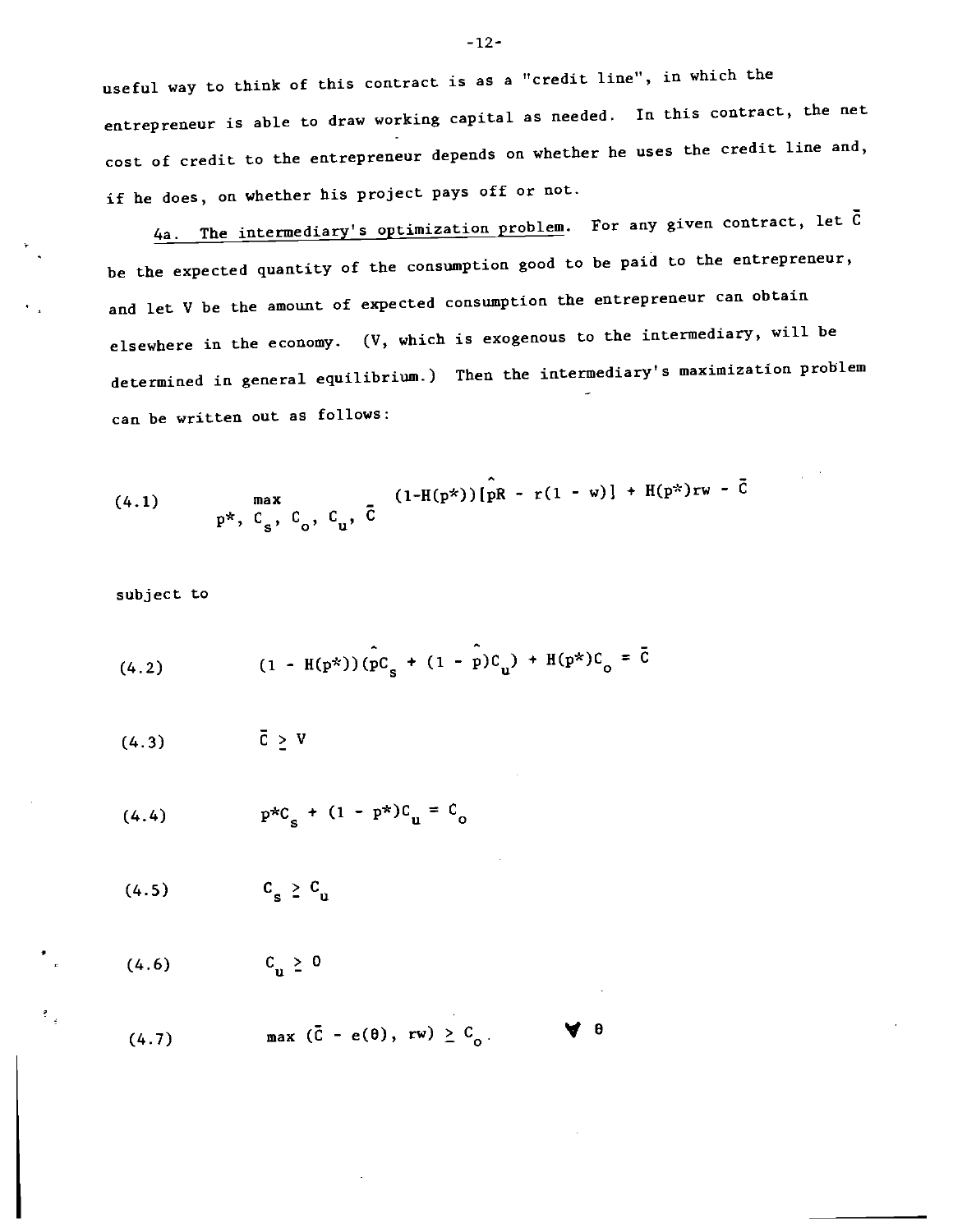The intermediary's objective, given by  $(4.1)$ , is to maximize expected profits. The intermediary's direct control variables (not all of which are independent) are the contingent payments,  $C_{S}$ ,  $C_{o}$ , and  $C_{u}$ , and the expected payment, C. Although it is the entrepreneur who actually chooses the reservation success probability  $p^*$ , the intermediary can indirectly choose  $p^*$  (if the entrepreneur responds rationally) by the values it assigns its direct controls. For mathematical convenience, then, we also treat p\* as under the control of the intermediary.

Equation (4.2) defines the expected payment to the entrepreneur,  $\bar{c}$ , in terms of the state-contingent payments and the state probabilities.

(4.3) is a voluntary participation constraint. It is straightforward to show that (4.3) will hold with equality at the optimum; we simply impose this below.

Constraints (4.4) through (4.7) are relevant because of the asymmetry of information. Equation (4.4) expresses the relationship between the reservation success probability  $p^*$  that will be chosen by the entrepreneur and the payments offered by the intermediary:  $p^*$  is the success probability such that the entrepreneur is just indifferent between proceeding with the project (which has expected return  $p*C_g + (1 - p*)C_n$  and not proceeding (which has return  $C_o$ ). The inequality (4.5) is necessary to ensure that the entrepreneur will undertake projects with success probabilities above  $p^*$  rather than below  $p^*$ .

(4.6) is a non-negativity condition on the consumption of the entrepreneurs; it is often interpreted as a limited liability condition. This restriction makes borrower wealth a critical determinant of agency costs. (See Sappington (1983)).  $(4.4)$ ,  $(4.5)$ , and  $(4.6)$  together also imply that  $C_{\rm s} \ge 0$  and  $C_{\rm o} \ge 0$ .

Constraint (4.7) is an important one. Recall that intermediaries cannot tell if an individual who does not proceed with a project has actually performed an evaluation. (4.7) imposes truth-telling: It requires the contract to have the property that any individual will prefer either to actually perform an evaluation (which has expected return  $\bar{c}$  - e( $\theta$ )) or simply to store or lend to an intermediary

-13-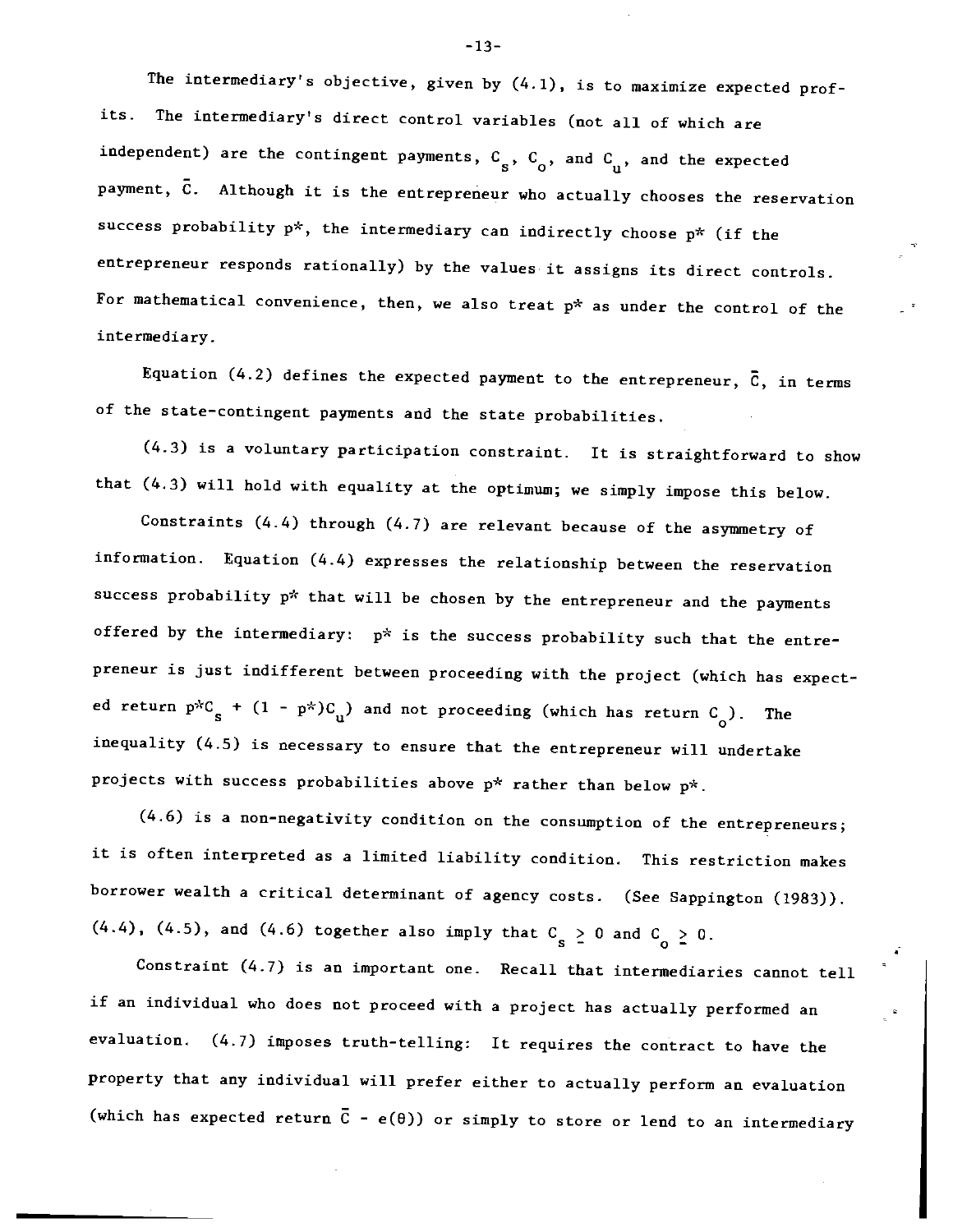(with return rw) rather than to claim falsely that an evaluation has been performed (which yields  $C_{\text{o}}$ ). Since we know that in equilibrium not all individuals will evaluate projects, (4.7) can here be simplified, without loss of generality, to

$$
(4.8) \t\t\t rw \geq C_0
$$

4b. Characterizing the optimal financial arrangement. We now solve the intermediary's optimization problem and use the results to derive several propositions about the optimal financial contract. First, it is easy to verify that (4.5) is never binding, so we drop that constraint. Next, using (4.4) to eliminate C<sub>s</sub> and (4.3) (which must bind) to eliminate  $\bar{C}$ , we can re-write the constraints as follows:

(4.3)' 
$$
[(\hat{p}/p^{*})(1 - H(p^{*})) + H(p^{*})](C_{o} - C_{u}) + C_{u} = V
$$

$$
(4.6)^\dagger \qquad \qquad C_{\mathbf{u}} \geq 0
$$

$$
(4.8)^{t} \t\t rv \t 2 (C_0 - C_u) + C_u
$$

where the left side of  $(4.3)$ ' is an alternative expression for the intermediary's expected payments. These constraints are written in a form that facilitates thinking of  $C_{u}$  and  $(C_{o} - C_{u})$  as control variables. The objective  $(4.1)$  now becomes

(4.1) 
$$
\max_{p^*, (C_0 - C_1)}, C_0
$$
 (1 - H(p\*))(pR - r) + rw - V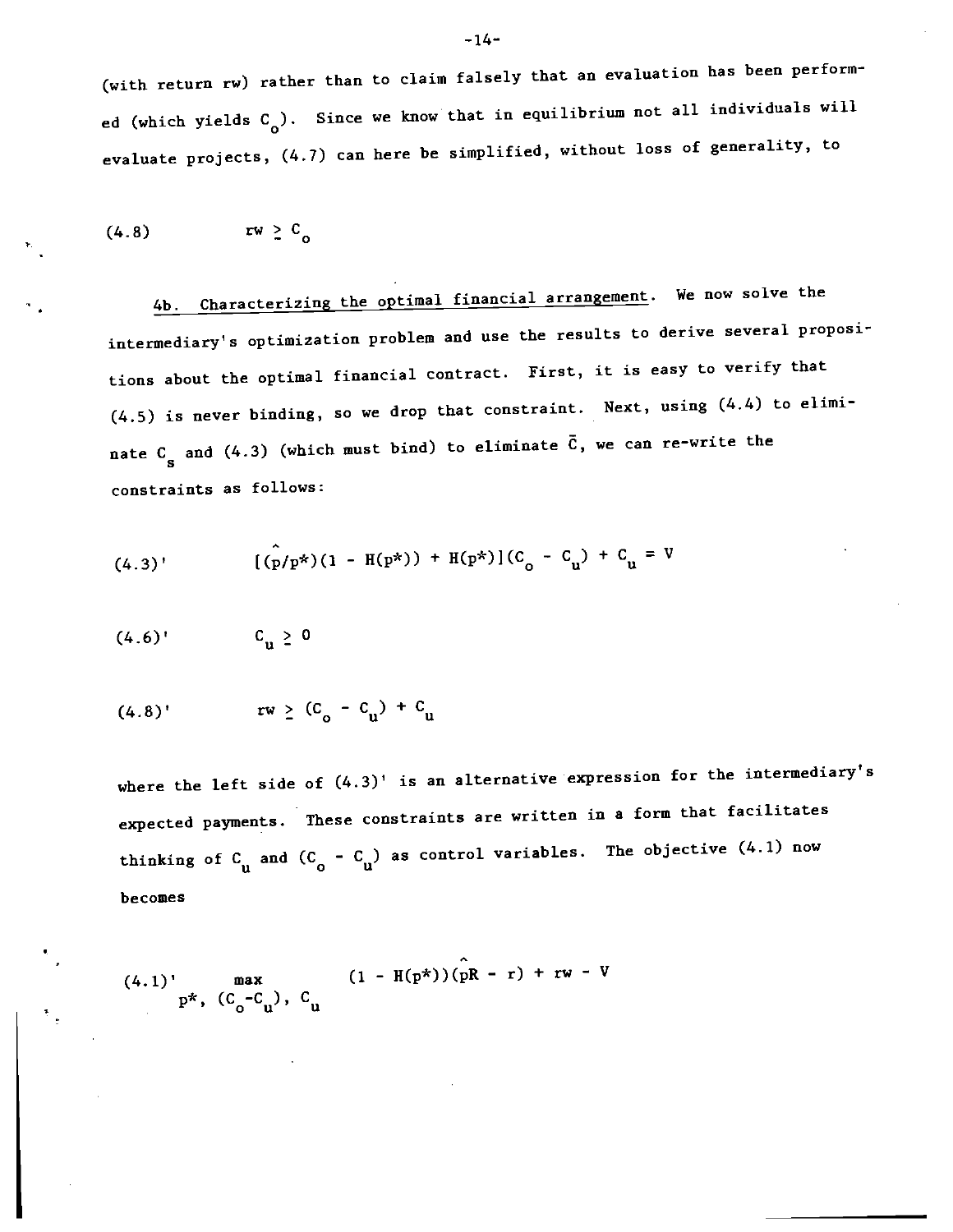subject to  $(4.3)'$ ,  $(4.6)'$ , and  $(4.8)'$ . Let the non-negative multipliers associated with the three constraints be  $\mu$ ,  $\Psi$ , and  $\gamma$ , respectively. The first-order necessary conditions are

(4.9) 
$$
(r - p * R) dH(p*) = \mu(\hat{p}/p *^2) (1 - H(p*)) (C_0 - C_1)
$$

(4.10) 
$$
\gamma = \mu [(p/p^*) (1 - H(p^*)) + H(p^*)]
$$

$$
(4.11) \t\t\t \Psi = \gamma - \mu
$$

We are now able to show:

Proposition  $(4.1)$ . The incentive compatible reservation success probability for the entrepreneur is less than or equal to the socially efficient level; that is,  $p^* \le r/R = p_{fb}^*$  is induced by the optimal contract.

Proof: According to (4.9),  $p^* \le r/R$  if  $\mu \ge 0$ . But  $\mu \ge 0$  follows from the Kuhn-Tucker theorem. Q.E.D.

Proposition (4.1) shows the nature of the inefficiency induced by asymmetric information; namely, that under the optimal contract the borrower may have an incentive to be insufficiently selective when deciding whether to undertake his project. The reasons for this inefficiency are, first, that the intermediary's ability to reward entrepreneurs who turn down inferior projects is constrained: Entrepreneurs who do not go ahead cannot be paid so much that it tempts non-entrepreneurs to claim falsely that they have also evaluated (and turned down) projects. Second, the limited liability constraint  $(C_u > 0)$  restricts the ability of intermediaries to punish entrepreneurs who undertake inferior projects.

We now characterize fully the intermediary's optimal contract.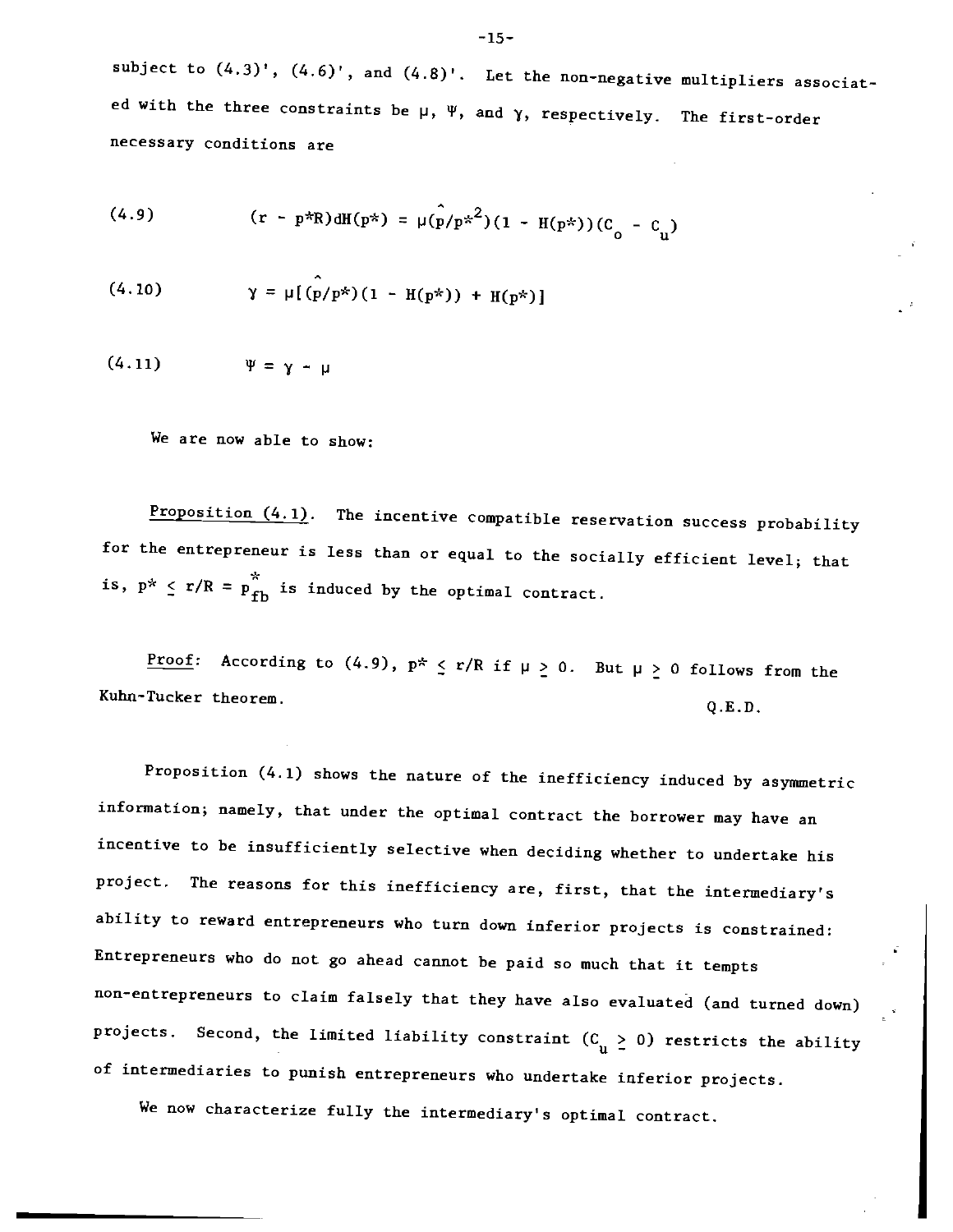Proposition  $(4.2)$ . [The optimal contract when evaluation costs are unobservable]

(i) If  $p^*$  <  $r/R$ , then the entrepreneur's state contingent payoffs under the optimal contract are  $C_{\mathbf{u}} = 0$ ,  $C_{\mathbf{o}} = \mathbf{r} \mathbf{w}$ , and  $C_{\mathbf{s}} = \frac{1}{p^*} \mathbf{r} \mathbf{w}$ ; further,  $p^*$  is the solution to

(4.12) 
$$
[(p/p^*) (1 - H(p^*)) + H(p^*)]rw = V
$$

(ii) If  $p^* = r/R$ , then the state-contingent payoffs are indeterminate; there exist multiple solutions that satisfy the requirement that the expected payoff equals the entrepreneur's opportunity cost.

Proof: Part (i) follows directly from the constraints on the intermediary's maximization problem, if the multipliers  $\gamma$  and  $\Psi$  are positive. So we must show  $y > 0$ ,  $\Psi > 0$ . (4.9) implies that  $\mu > 0$  when  $p^* < r/R$ . (4.10) then implies  $y > \mu > 0$ ; this together with (4.11) implies  $\Psi > 0$ .

When  $p^* = r/R$ ,  $\mu = 0$  by (4.9). From (4.10) and (4.11) it follows that in this case  $y = 0$  and  $\Psi = 0$ . Thus the constraints  $(4.6)'$  and  $(4.8)'$  do not bind. Since only  $(4.3)$ ' holds with equality, there is only one equation to determine  $C_{\alpha}$ and  $C_{\text{u}}$ . Any combination  $(C_{\text{o}}^{\dagger}, C_{\text{u}}^{\dagger})$  that satisfies  $(4.3)^{\dagger}$  and the inequality constraints is consistent with the optimality conditions. This proves (ii.) Q.E.D.

The difference between the inefficient and efficient cases ( $p^* \le r/R$  and  $p^* = r/R$ , respectively) is that in the inefficient case the incentive constraints bind, whereas in the efficient case they do not. In the inefficient case (with  $p^*$ "too low"), the intermediary would like to reward entrepreneurs who are selective and punish those who are not, but is prevented from doing so as much as it would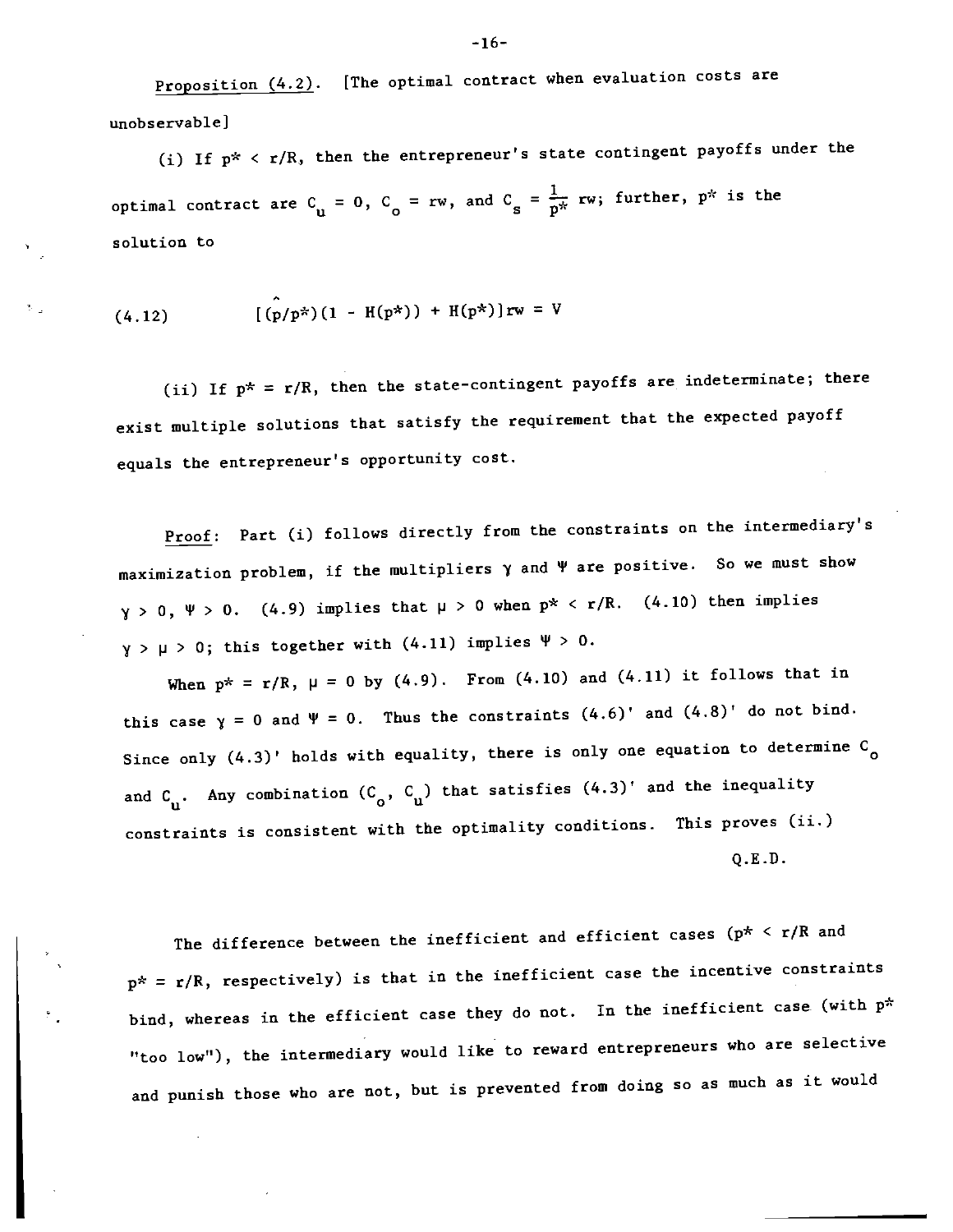like by the moral hazard constraint rw  $\geq C_{\rm o}$  and the limited liability constraint  $C_{\text{u}} \geq 0$ . The optimal contract in the inefficient case goes as far in this direction as possible by setting  $C_{\text{o}} = rw$  and  $C_{\text{u}} = 0.13$  Thus entrepreneurs who "fail" receive no consumption, while those who do not proceed with projects "get their deposit back".  $C_{s}$  and  $p^{*}$  are then uniquely determined by the requirement that entrepreneurs receive the opportunity cost of the marginal borrower, and by the incentive constraint that relates p\* to the three contingent payments.

4c. General equilibrium. We now consider the equilibrium of this economy under competition. The difference between general and partial equilibrium is that V, the expected consumption payment required to induce an entrepreneur to sign with an intermediary, becomes endogenous. The extra condition that allows V to be determined is that expected intermediary profits equal zero. We focus on the inefficient case, in which  $p* < r/R$  in equilibrium. The efficient case is simple, and is discussed below.

Again, let m be the fraction of individuals who evaluate projects in equilibrium. Then  $e(m)$  is the marginal evaluation cost. Since  $e(\cdot)$  is continuous, in equilibrium the marginal entrepreneur must be just indifferent between evaluating a project and storing (or lending) his endowment. This implies

$$
(4.13) \tV - e(m) = rw
$$

Using (4.13), intermediary expected profits per borrower can be written as (see  $(4.1)$ <sup>+</sup>):

$$
(4.14) \t\t (1 - H(p^*)) (pR - r) - e(m)
$$

—17—

<sup>13</sup> We emphasize that the result  $C_{11} = 0$  does <u>not</u> arise because the project yields a zero return in the unsuccessful state. It occurs because the limited liability constraint is binding. If unsuccessful projects did would receive all the proceeds in the bad state; the borrower would still receive nothing.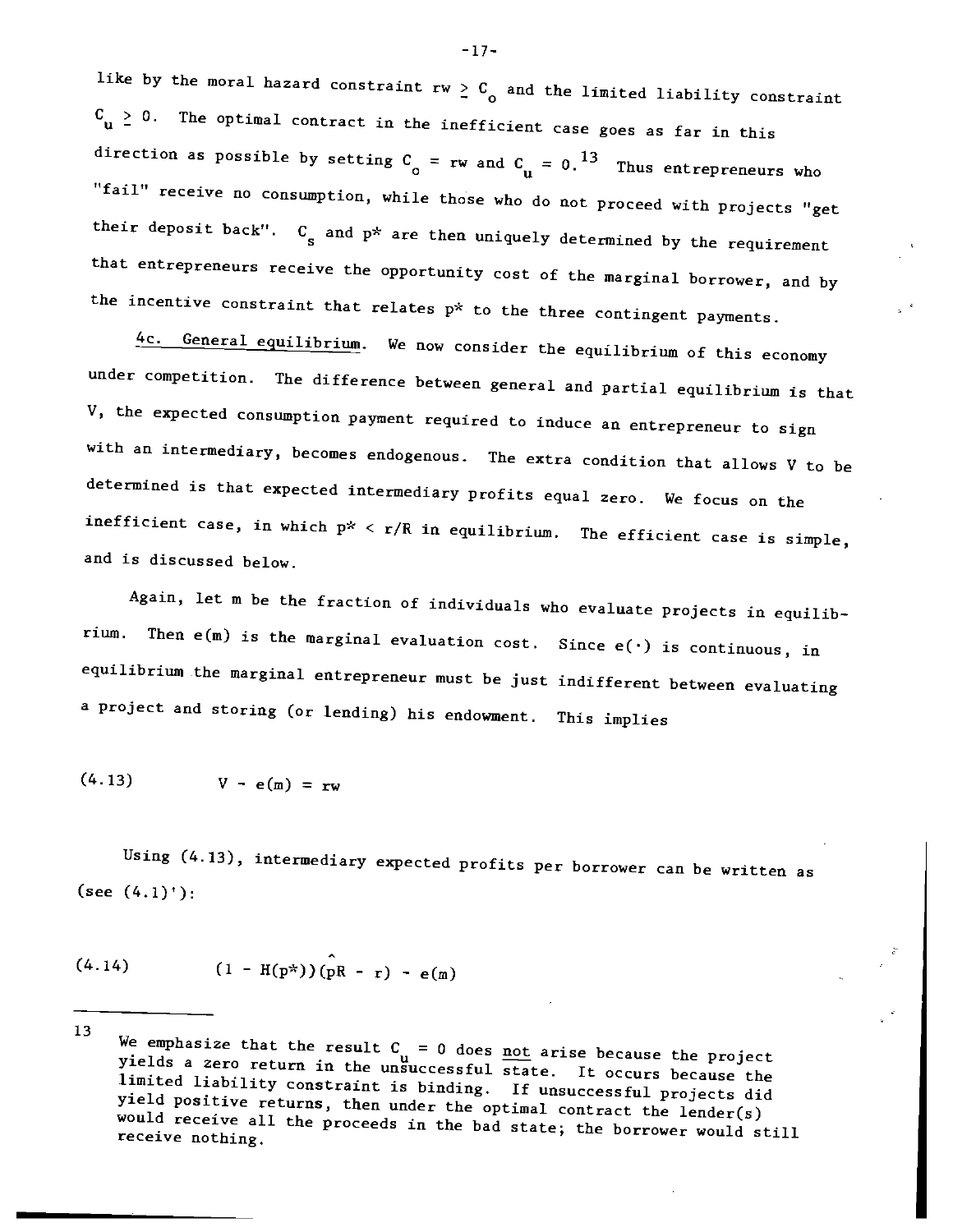With free entry into intermediation, intermediaries must earn zero expected profits<sup>14</sup> in equilibrium. Zero expected profits implies the equilibrium condition

$$
(4.15) \qquad (1 - H(p^*)) (\stackrel{\frown}{pR} - r) = e(m) \qquad \qquad \text{(zero expected profits)}
$$

From Proposition (4.2), we also know that the incentive-compatible p\* satisfies the following equation (which is  $(4.12)$  re-arranged):

(4.16) 
$$
(1 - H(p^*)) (p/p^* - 1)rw = e(m)
$$
 (incentive-compatible p<sup>\*</sup>)

(4.15) and (4.16) jointly determine the equilibrium values of  $p^{\star}$  and  $\texttt{m}$ . We can now characterize the general equilibrium solution. This solution turns out to be sensitive to the value of borrower net worth (endowment) w.

Proposition  $(4.3)$ . [Equilibrium when evaluation costs are unobservable]

(i) If  $w < 1$ , then both  $p^*$  and investment m are below their respective socially efficient levels. Further, both p\* and m are monotonically increasing in w, assuming an equilibrium with positive investment exists.15

(ii) If  $w = 1$ , then the economy attains the unconstrained optimum;  $p^* = r/R = p_{fh}^*$  and  $m = m_{fh}$ .

Proof: (i) Substitute  $(4.15)$  for  $e(m)$  into  $(4.16)$  to obtain the following expression for p\*:

-18-

<sup>14</sup> Because of universal risk-neutrality and the observability of intermediary profits, we need not worry about the distinction between zero expected profits and zero realized profits. For example, depositors will be perfectly willing to bear intermediary profit risk.

<sup>15</sup> Proposition (4.4) describes the case for which investment is zero in equilibrium.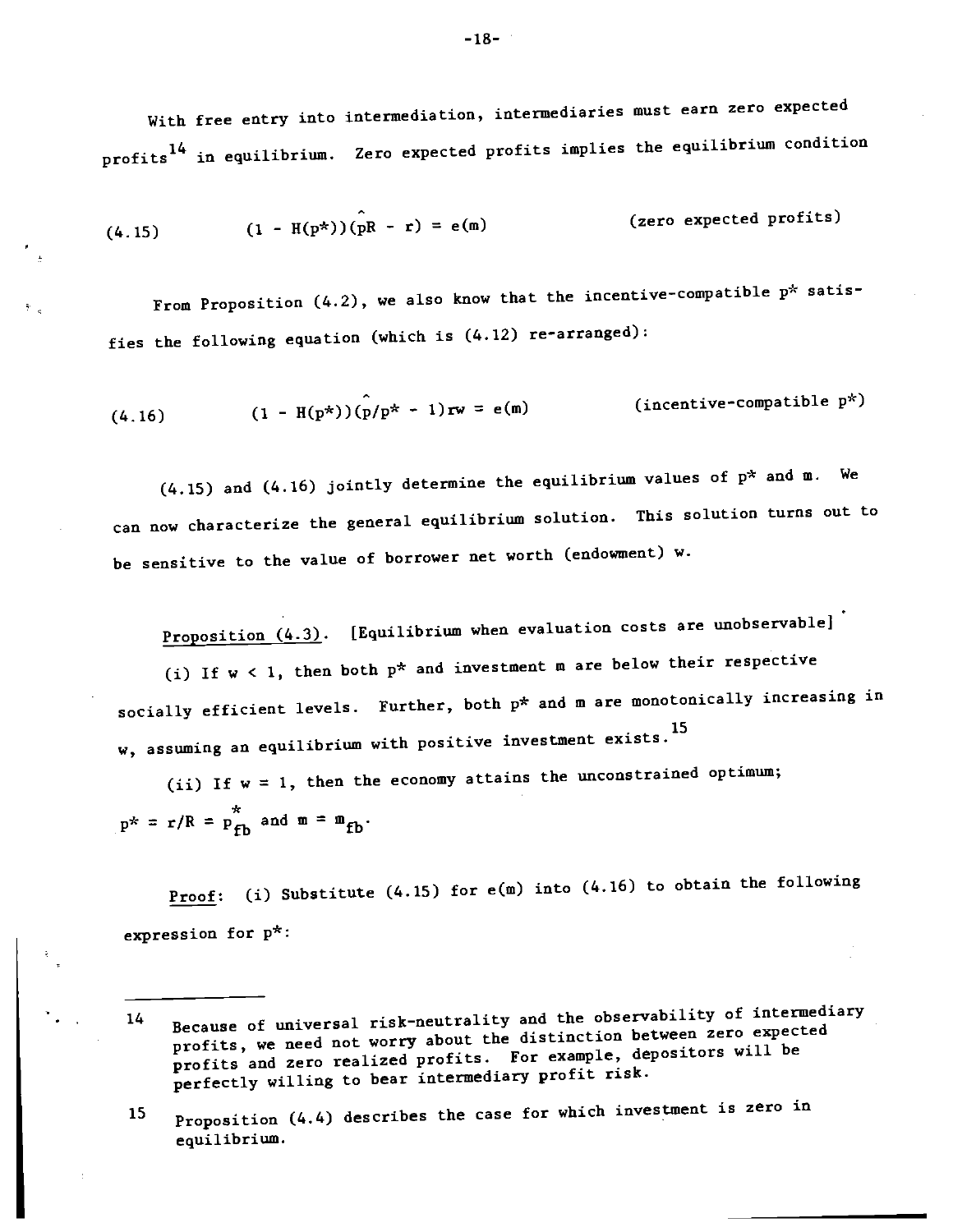(4.17) 
$$
p^* = [p^*/p + w(1 - p^*/p)](r/R)
$$

If  $w < 1$ , then  $[p^*/p + w(1 - p^*/p)] < 1$  and hence  $p^* < r/R$ . If  $p^* < r/R$  then the expected gross surplus from investment  $(1 - H(p^*))(\overline{p}R - r)$  is below its maximum value; hence e(m), and therefore m, are below the unconstrained social optimum. Straightforward differentiation of (4.15) and (4.16) yields  $\frac{\partial p^*}{\partial w} > 0$ ,  $\frac{\partial m}{\partial w} > 0$ when  $w < 1$ , given that both  $(4.15)$  and  $(4.16)$  hold.

If w = 1, then (2.7) implies  $p^* = r/R$ . Since  $p^* = r/R$ , the gross expected surplus from investment is at maximum. It follows from (2.15) that m is also at the unconstrained maximum. Q.E.D.

Proposition  $(4.4)$ . ["Investment collapse"]

Suppose that the unconditional gross project return (the expected gross return if  $p^* = 0$ ) is less than the evaluation cost of the most-efficient entrepreneur; that is  $\int$  pRdH(p) - r =  $\hat{p}^u$ R - r < e(0). Then there exists a positive level of borrower net worth (call this level  $\underline{w}$ ), such that, for levels of net worth w < w, the investment market "collapses"; no positive investment is sustainable in equilibrium. The minimum wealth level w and the associated success probability  $p^*$  are the values of w and  $p^*$  that satisfy the equilibrium conditions  $(4.14)$  and  $(4.15)$  at  $m = 0$ . Specifically, w and  $p^*$  are given by

$$
(4.18) \t\t (1 - H(p*))(pR - r) = e(0)
$$

$$
(4.19) \qquad (1 - H(p^*)((p/p^* - 1))rw = e(0)
$$

Proof: To see first that  $w > 0$ , suppose  $w = 0$ . Then, by (4.16),  $p^* = 0$ . Then the expected net surplus from evaluating an investment is  $\hat{p}^{\mathbf{u}}$ R - r - e(0),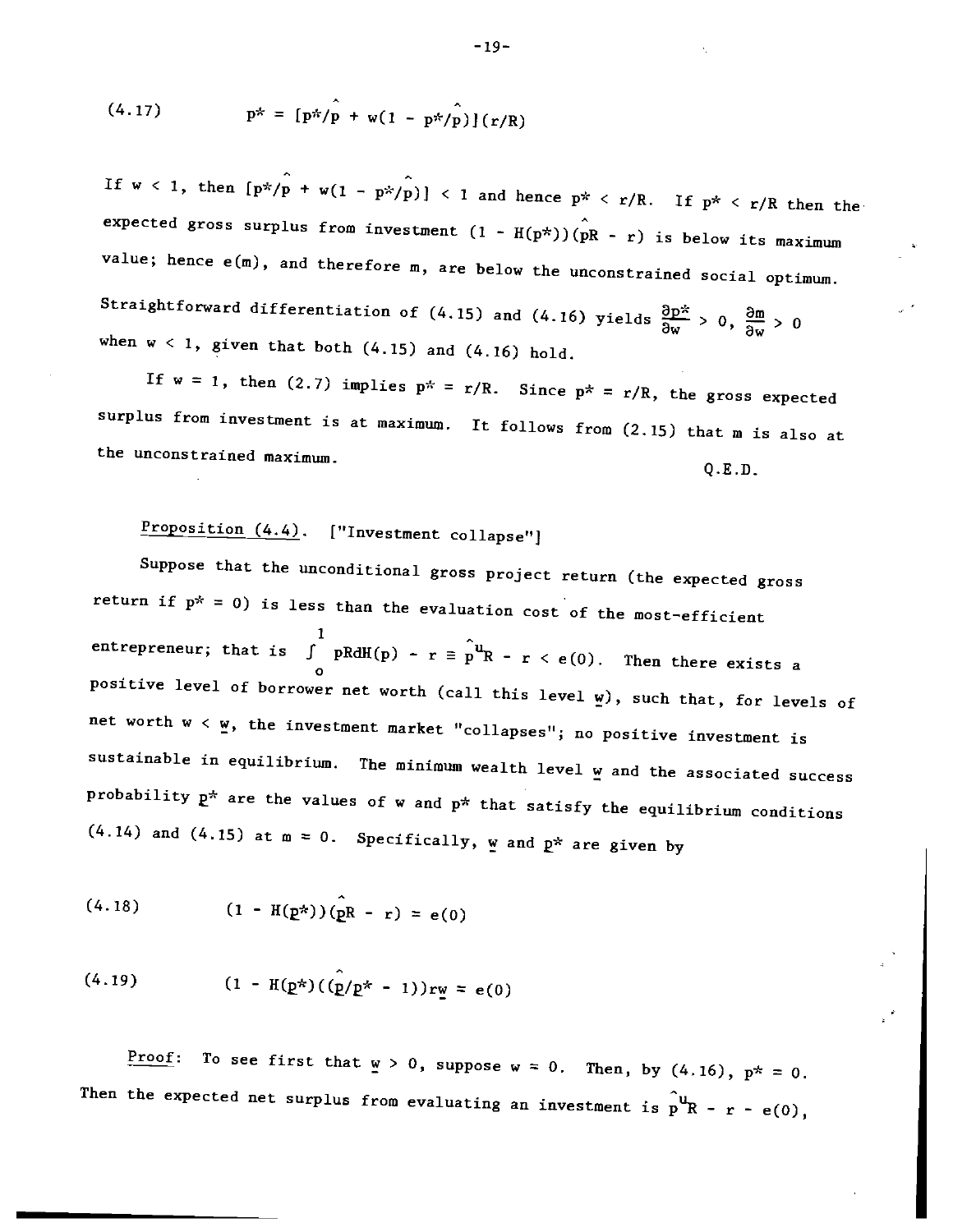which is negative by assumption. Thus there can be no investment if  $w = 0$ . By continuity, this is also true for sufficiently small positive w. Hence  $w > 0$ .

To see that  $(4.18)$  and  $(4.19)$  define w and  $p^*$ , compare these equations with (4.15) and (4.16). Clearly, w is the value of borrower wealth such that only the most efficient entrepreneur could generate a surplus net of evaluation costs. By Proposition  $(4.3)$ ,  $p^*$  and  $e(m)$  are increasing in w. Thus if  $w < w$ , then  $e(m) < e(0)$ . This implies  $m = 0$ , i.e., investment "collapses" if  $w < w$ . Q.E.D.

The possible equilibrium solutions are depicted graphically in Figure 2. The hump-shaped curve (equation (4.15)) gives the expected surplus from initiating a project, gross of evaluation effort, as a function of p\*; this same curve appeared in Figure 1. The downward-sloping line (equation (4.16)) gives the relation between  $p^*$  and  $e(m)$  as determined by the optimal intermediary contract.<sup>16</sup> When w < 1, the equilibrium lies to the left of the socially efficient point E (as drawn, the equilibrium is at point A), with m and  $p^*$  below their first-best levels. (Recall that e(m) is monotonically increasing in m.)

The reason that m is less than the social optimum is that, with  $w < 1$ , there is an agency problem: As we have seen, entrepreneurs have an incentive to be insufficiently selective when deciding whether to proceed with projects. But, since lenders recognize this problem, and since lenders are always able to earn a return of r by storing, this agency cost is reflected only in the equilibrium cost of capital. The lower expected net return to initiating projects reduces m in equilibrium.

To see how the equilibrium depends on borrower wealth w, note that increases in w cause the downward-sloping curve in Figure 2 to move up and to the right. (As we have seen, for a given  $e(m)$ , greater borrower wealth leads to a higher  $p^*$ under the optimal contract.) As w increases,  $p^*$  and m approach their first-best

ý.

16 The slope of this curve is  $-(p/p^{*2})(1 - H(p^*))rw < 0$ .

-20-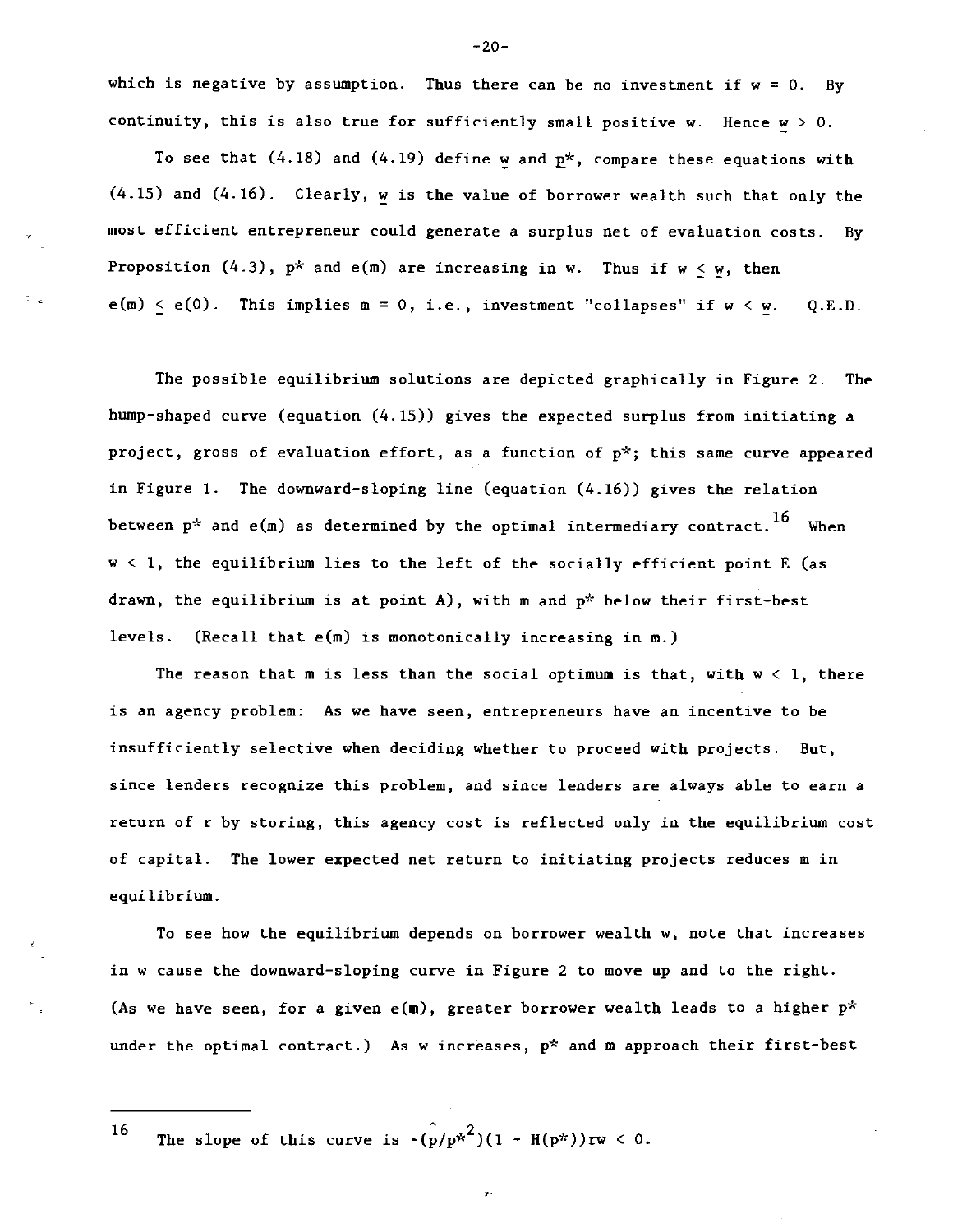

Figure 2.

 $\sim$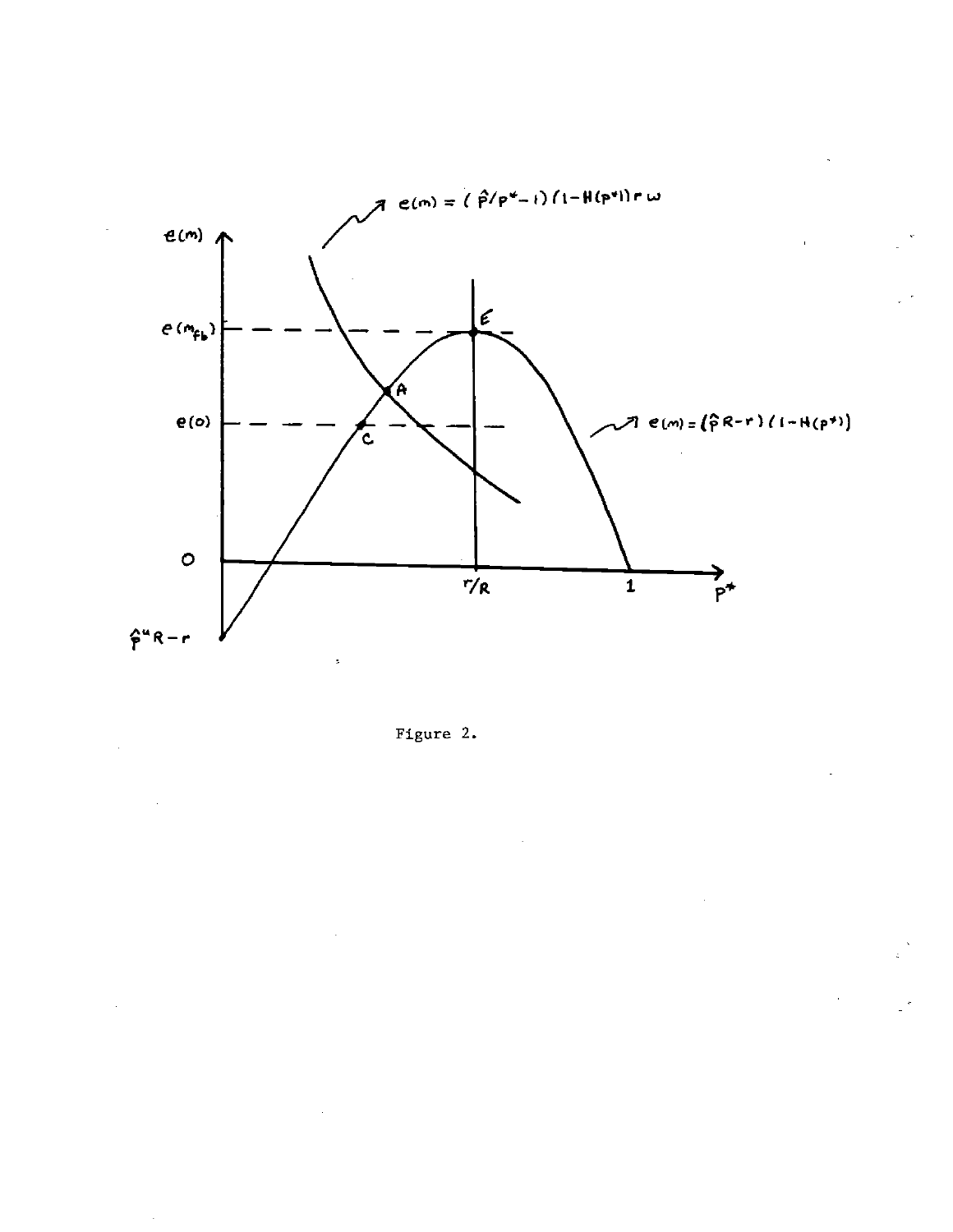levels; that is, the agency problems become less serious. When w = <sup>1</sup> (full collateralization), the equilibrium is at point E, the first-best.

In contrast, suppose that borrower net worth w declines so far that the downward-sloping curve in Figure 2 intersects the hump-shaped curve at point C or below. In that case, the potential gross surplus generated by initiating a project is less than the evaluation cost of the most efficient entrepreneur. Here there can be no positive investment in equilibrium  $(m = 0)$ ; this is the "investment collapse" described by Proposition  $(4.4).$ <sup>17</sup> The minimal value of w which permits positive investment, w, is the value of w which causes the two curves to intersect at point C. Thus, declines in borrower net worth induce a "financially fragile" situation. 18

There has been some controversy as to whether the presence of asymmetric information typically leads to "underinvestment" or "overinvestment" (deMeza and Webb  $(1987)$ ). Our basic result is that in economies with  $w < 1$ , there will be underinvestment in the sense that entrepreneurs will initiate too few projects relative to the first-best, i.e.,  $m < m_{fh}$ . For macroeconomic analysis, however, it is also worthwhile to consider the behavior of investment spending, as measured by the total resources devoted to investment. Although entrepreneurs initiate too few projects, they are also insufficiently selective when deciding to proceed with the projects which they do evaluate  $(p^* \lt p_{\text{fb}}^*)$ , so that investment spending, m(1-H(p\*)), is not in general unambiguously greater or less than in the

-21-

<sup>17</sup> Hankiw (1986) obtains a similar result, which, like ours, is in the spirit of the Akerlof (1970) "lemons" model. Mankiw's model is rather different from ours in that he restricts attention to debt contracts and does not link lenders' payoffs to borrowers' returns. Our paper and Nankiw's both make a case for government intervention in financial markets, but we differ in the specific recommendations.

<sup>18</sup> In analogy to Nankiw (1986), a collapse is more likely if the payoff to successful projects R is low and if the riskless interest rate r is high. This can be seen by noting that the hump-shaped curve in Figure 2 moves up with an increase in R and down with an increase in r.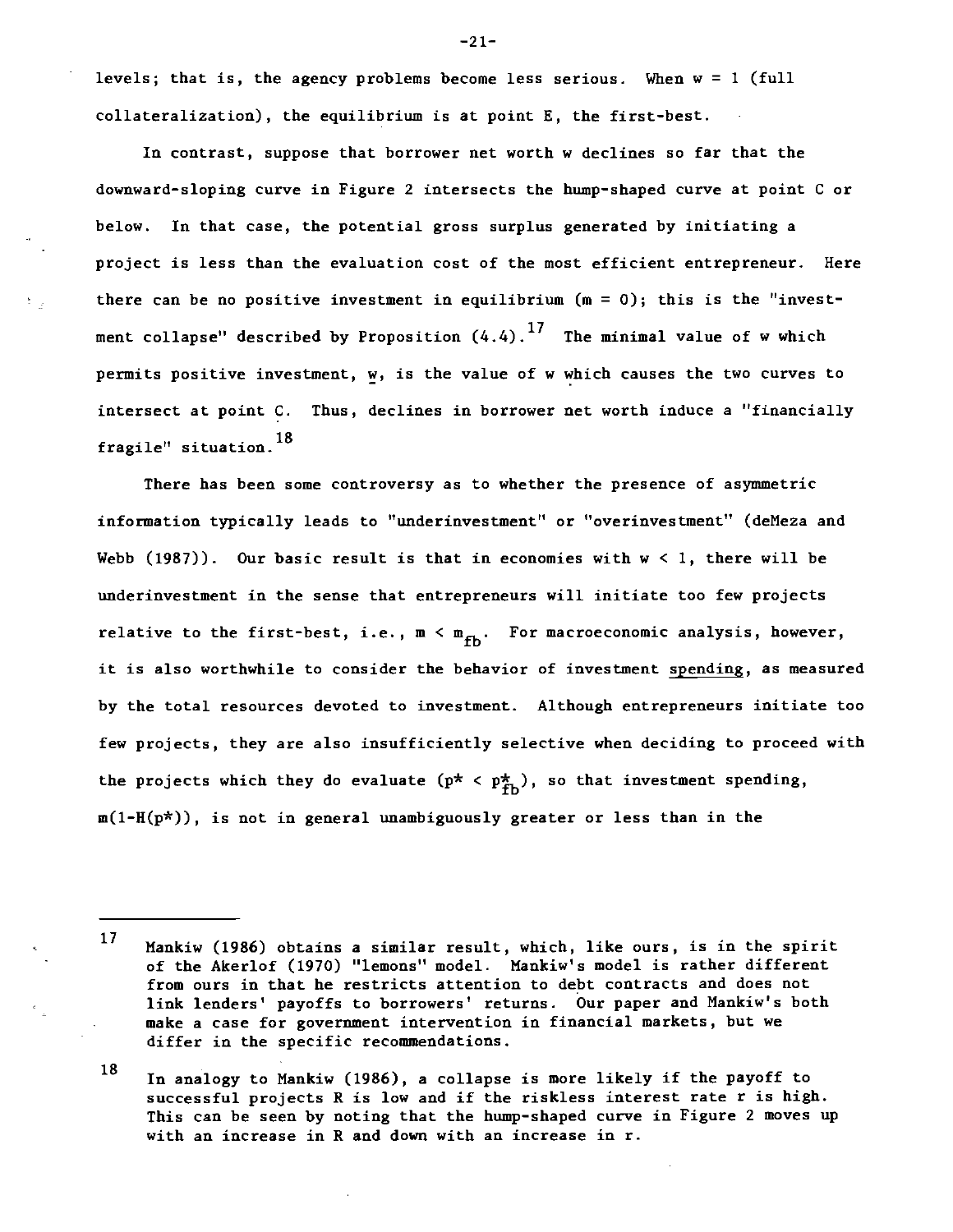first-best.<sup>19</sup> Building on the investment collapse result, however, we can show that, for w sufficiently low and for convex  $e(\cdot)$ , there will always be underinvestment (in the sense that total spending is too low).

# Proposition (4.5) [Underinvestment or overinvestment?]

Let  $I = m(1 - H(p^{\star}))$  be the total quantity of endowment devoted to investment, and let  $I_{fb}$  be the first-best value of this variable. If  $e(m)$  is convex in m, then there exists some common endowment level  $\bar{w}$ ,  $w < \bar{w} < 1$ , such that

(i) for  $w \leq \tilde{w}$ ,  $I \leq I_{\text{fb}}$  (underinvestment) (ii) for  $1 > w > \bar{w}$ ,  $I > I_{fb}$  (overinvestment)

Proof. Use (4.15) to define the equilibrium relationship  $m = m(p*)$ . Implicit differentiation of (4.15) yields  $m'(p^*) = (r - p^*R)H'(p^*)/e'(m)$ .

Since I =  $m(1 - H(p^*))$ , we have  $\frac{\partial L}{\partial w} = [m'(p^*) - mH'(p^*)] \frac{\partial p^*}{\partial w} =$  $[(r - p^k R)/e^k]$  - m]H'(p\*)  $\frac{\partial p^k}{\partial w}$ , using the expression for m'(p\*). Since H'(p\*) > 0,  $\frac{\partial p^*}{\partial w}$  > 0, then  $\frac{\partial I}{\partial w}$  has the same sign as  $[(r - p^*R)/e'(m) - m]$ . We know that this latter expression is positive at  $w = w$ , negative at  $w = 1$ , and (given that  $e(\cdot)$  is convex) continuously decreasing in w in the intermediate range.

Thus  $\frac{\partial I}{\partial w}$  is first positive and then negative. Since I = 0 when w = w and I = I<sub>fb</sub> when w = 1, by continuity there must exist some  $\bar{w}$ ,  $\underline{w} < \bar{w} < 1$ , such that I < I<sub>fb</sub> for  $w < \bar{w}$  and  $I > I_{fh}$  for  $w > \bar{w}$ . Q.E.D.

<sup>&</sup>lt;sup>19</sup> De Meza and Webb's (1987) "overinvestment" result is essentially the same as our finding that  $p^{\star}$  <  $p^{\star}_{\textbf{f} \textbf{h}}$ , i.e., given that they have evaluated, entrepreneurs are too eager to proceed with projects. But this result depends on the number of evaluations (m) being given exogenously in their model. When the investment process includes a costly evaluation stage, entrepreneurs internalize the cost of insufficient selectivity, so that underinvestment can occur.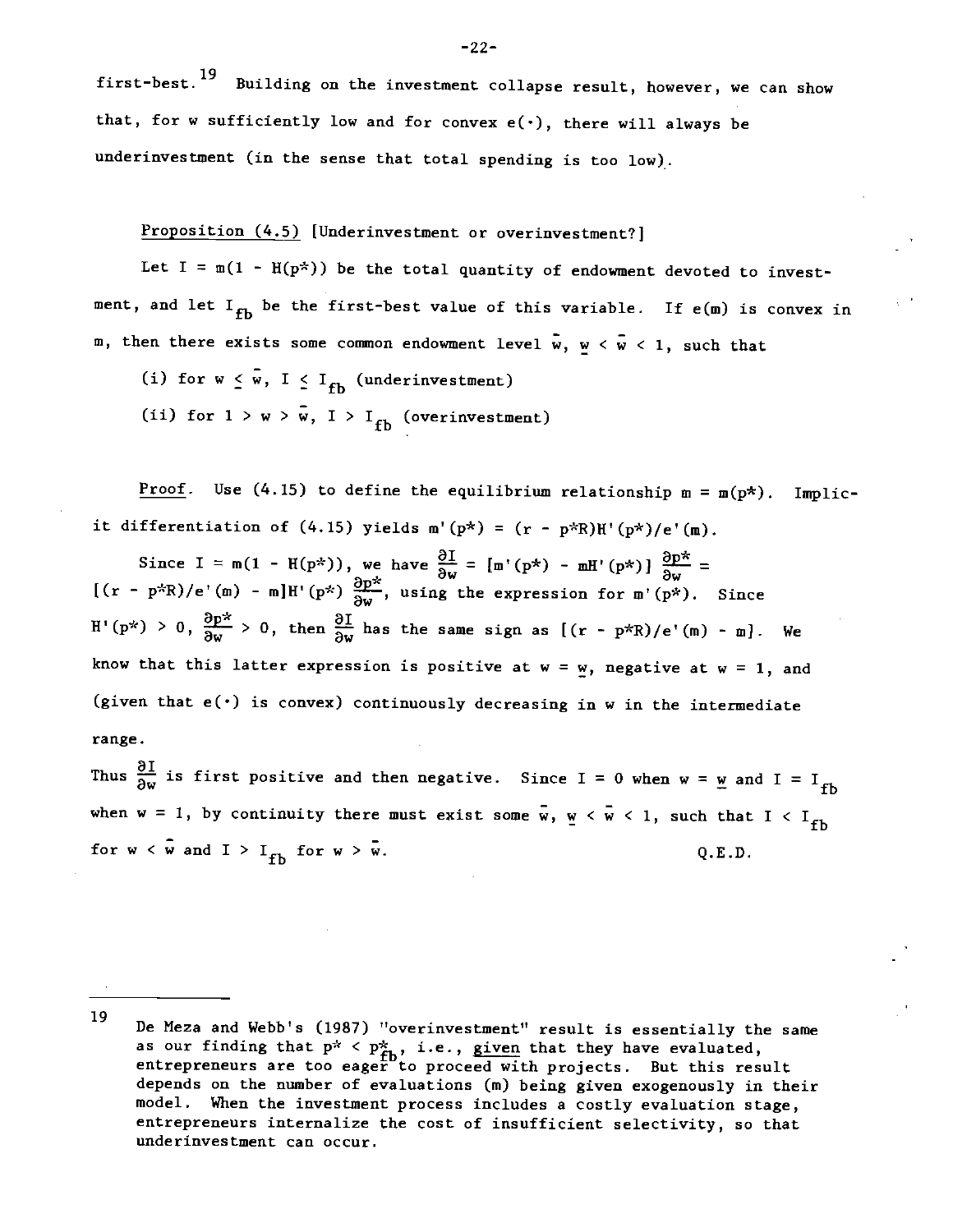The relation of I to  $I_{fb}$  as w changes is shown in Figure 3. The important point here is that, even if investment doesn't "collapse", a "financially fragile" situation implies both that investment spending is low and that the investment which is undertaken is inefficient.<sup>20</sup>

Finally, we may ask who bears the welfare losses associated with financial fragility. The distribution of expected utility in equilibrium is straightforward to determine. Non-entrepreneurs receive rw, as does the marginal entrepreneur (who by definition is just indifferent between evaluating a project on the one hand and lending or storing his endowment on the other). The inframarginal entrepreneur's return is the expected consumption payment V, less his evaluation  $e(\theta)$ . By  $(4.13)$  this return can be written as

$$
(4.20) \tV - e(\theta) = rw + e(m) - e(\theta)
$$

or, substituting for e(m) from (4.15),

(4.21) 
$$
V - e(\theta) = rw + (1 - H(p^*)) (pR - r) - e(\theta)
$$

(4.21) shows that all of the social surplus associated with the existence of investment projects is appropriated by the efficient entrepreneurs in equilibrium; thus, in this model it is the entrepreneurs who bear the deadweight losses created by asymmetric information.

5. Generalizations. The last section adopted a number of simplifying assumptions for expositional purposes. We turn now to a brief discussion of the effects of relaxing these restrictions.

-23-

<sup>20</sup> Figure 3 also shows that investment spending will be increasing in borrower net worth ("procyclical") whenever w is less than the value at which I is maximal.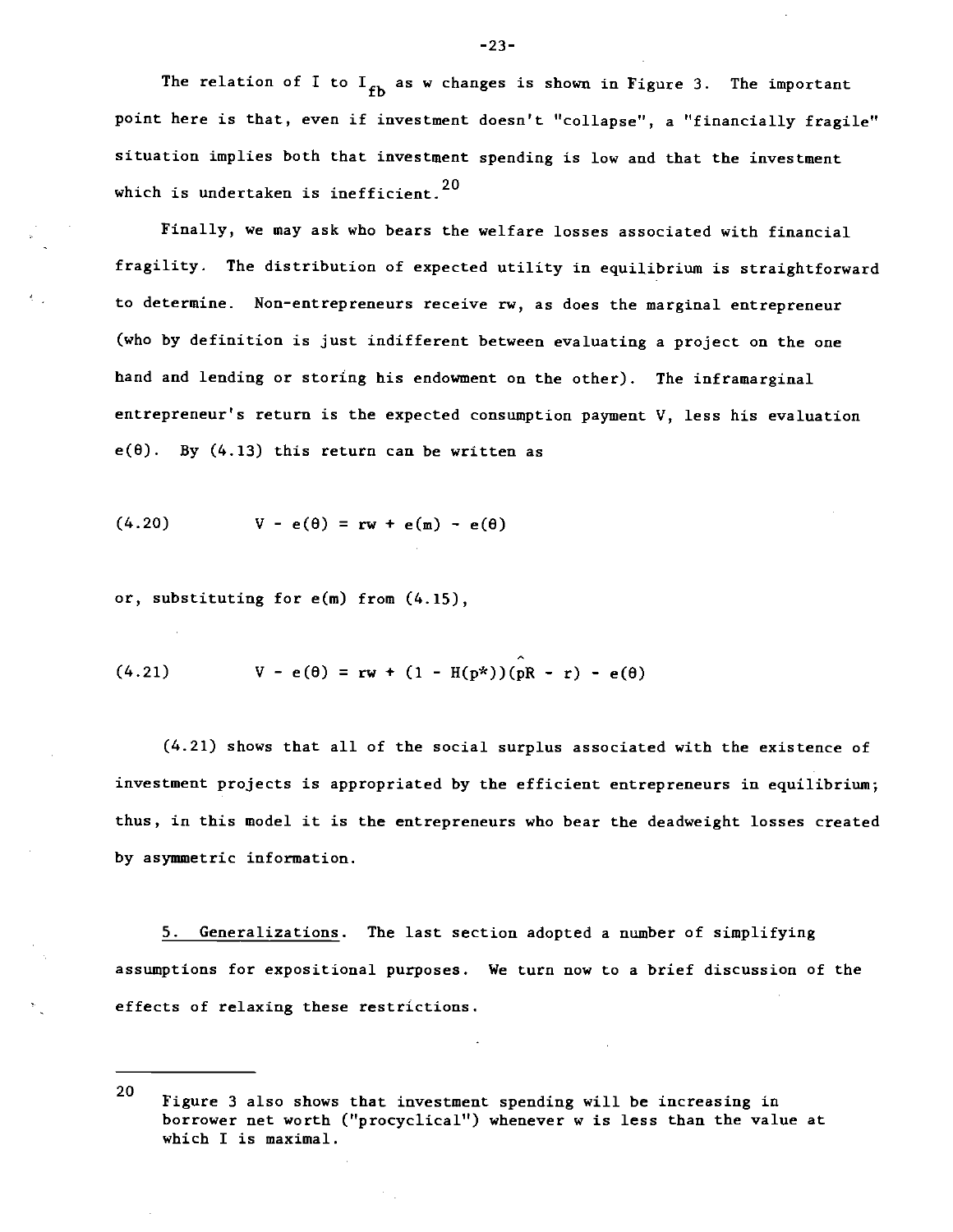

Figure 3.

 $\hat{\boldsymbol{\theta}}$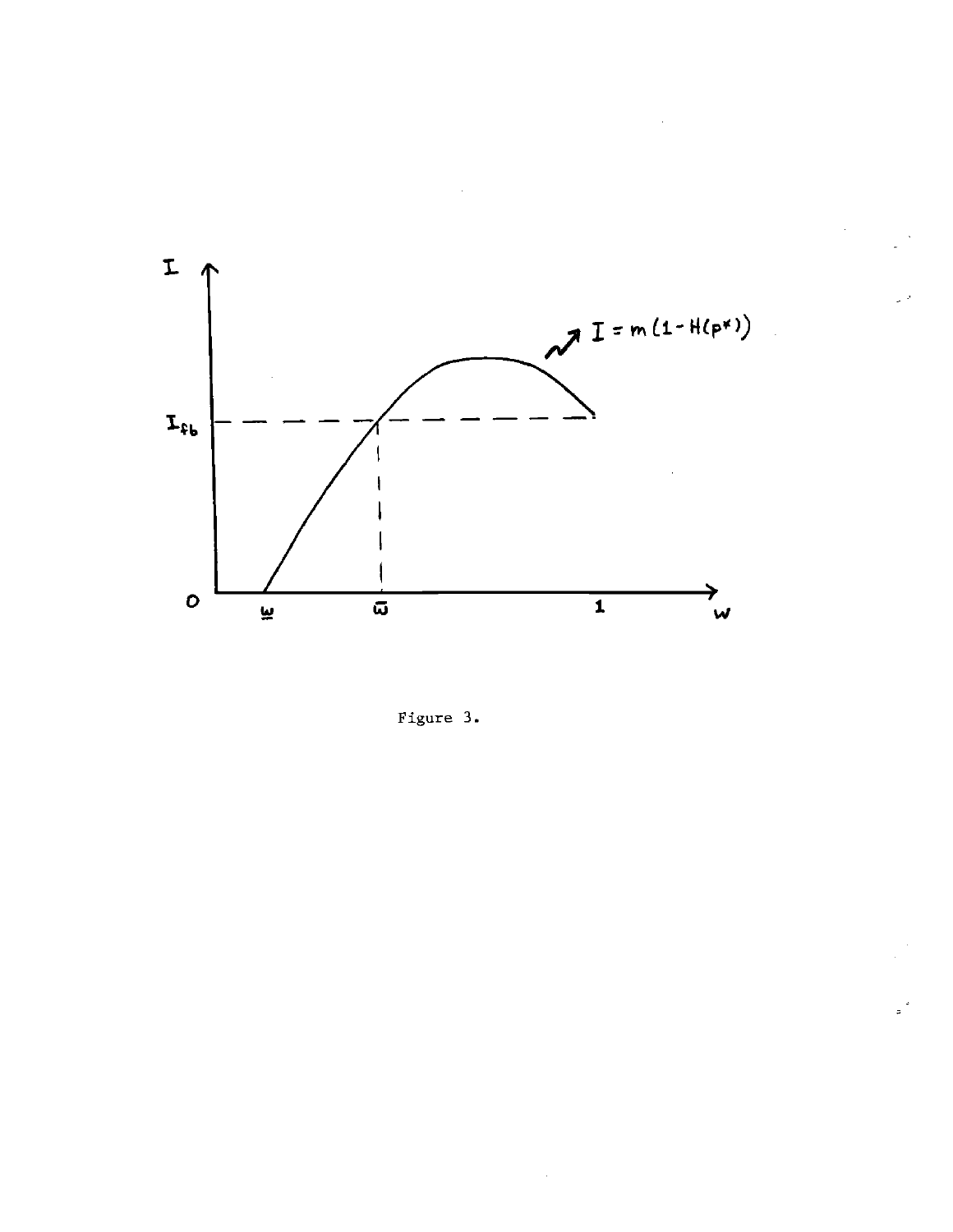5a. Variable endowments. The analysis of the last section is easily generalized to allow for an arbitrary distribution of initial endowments. The main modification is that intermediary contracts now depend on the borrower's endowment. For each w, the form of the optimal intermediary contract is precisely analogous to the contract described in Proposition (4.2). For example, for the interesting case where  $p^* \le r/R$ , the contingent payoffs under the optimal contract are  $C_{\mathbf{u}}^{\mathbf{w}} = 0$ ,  $C_{\mathbf{o}}^{\mathbf{w}} = \mathbf{rw}$ , and  $C_{\mathbf{s}}^{\mathbf{w}} = \mathbf{rw}/p_{\mathbf{w}}^*$ , where the w superscripts and subscripts indicate dependence on w. Further, in analogy to  $(4.12)$ ,  $p_{\omega}^{*}$  is given by

(5.1) 
$$
[\hat{p}_{w}/p_{w}^{\star}](1 - H(p_{w}^{\star})) + H(p_{w}^{\star})]_{TW} = V^{w}
$$

where  $V^{W}$  is the reservation expected consumption level required by an entrepreneur with wealth w.

To calculate the general equilibrium, impose zero expected intermediary profits contract by contract. This implies

(5.2) 
$$
(1 - H(p_w^*)) (p_w^R - r) + rw = v^W
$$

Conditions (5.1) and (5.2) uniquely determine  $p_{\omega}^*$  and  $V^W$ .

Which entrepreneurs will borrow in this equilibrium? The evaluation cost of the marginal borrower is determined by

$$
(5.3) \t VW - e(mci) = rw
$$

For any given endowment level w, individuals with evaluation costs less than or equal to e( $\mathbf{m}_{ij}$ ) will borrow, others will not. In analogy to (4.21), the expected utility of an entrepreneur of type  $\theta$  and with wealth w is given by

(5.4) 
$$
V^{W} - e(\theta) = rw + (1 - H(p_{W}^{*})) (\hat{p}_{W} R - r) - e(\theta)
$$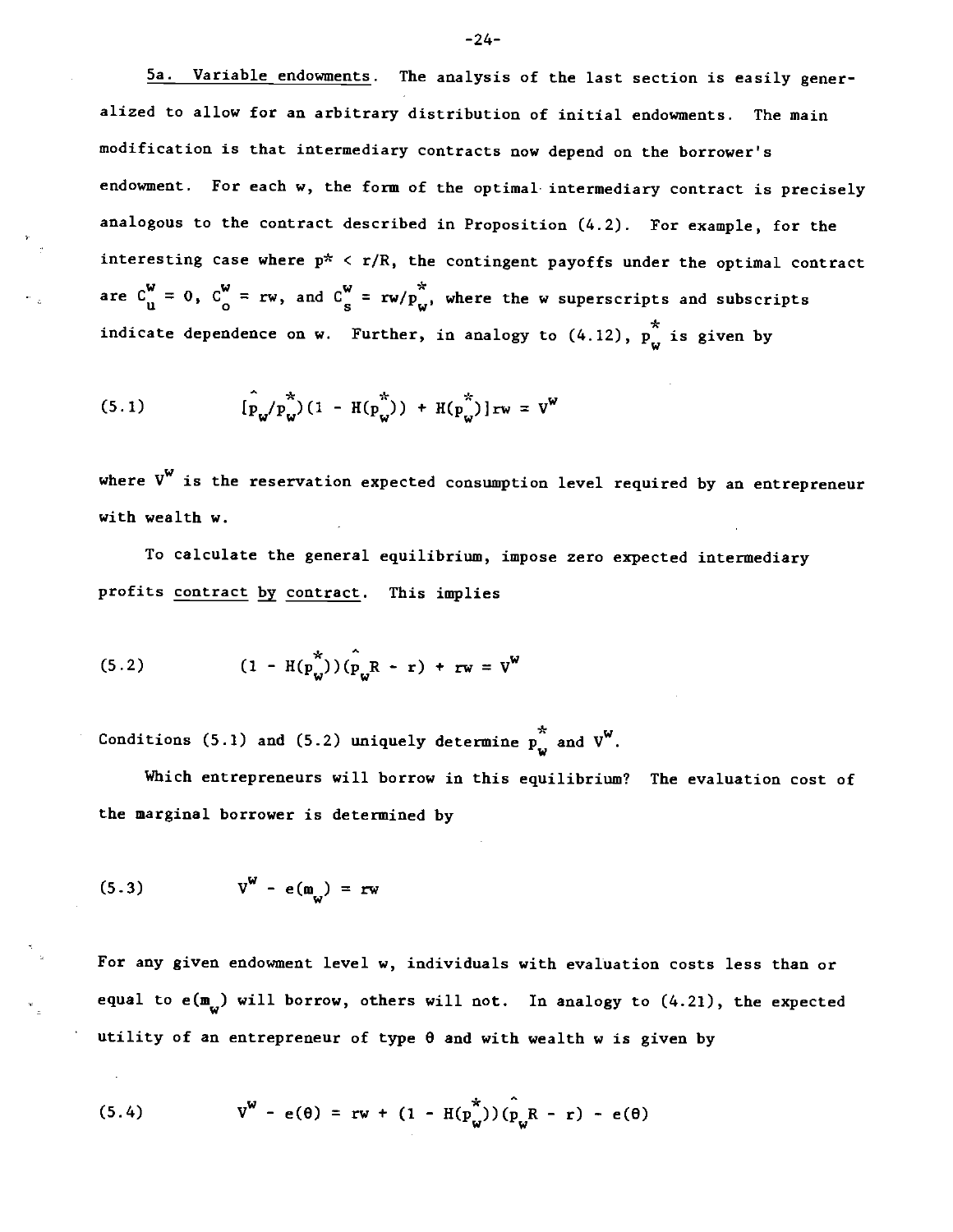which equals rw for  $\theta = m_{\nu}$  and exceeds rw for  $\theta \le m_{\nu}$ .

The basic features of the equilibrium with uniform endowments are replicated \* here. First,  $p_w$  and  $m_w$  are below the first-best levels for borrowers with  $w < 1$ . Second,  $p_{\omega}^{*}$  and  $m_{\omega}$  are increasing in w and attain the first-best for w = 1. Third, individuals whose endowments fall below a critical lower bound will be unable to undertake any investment (their credit will be "cut off").

The equilibrium with variable endqwments also makes clear an important implication of asymmetric information in this setup: Unlike the first-best case, here the pattern of initial endowments -- in particular, the correlation of endowments with entrepreneurial skill -- is a determinant of the best feasible outcome. Two points are worth emphasizing: First, in the equilibrium with variable endowments, it is not necessarily the case that those evaluations which are done will be done by the most efficient entrepreneurs; rather, relatively inefficient entrepreneurs with high endowments may displace more efficient entrepreneurs with lower endowments. Second, pure redistributions of endowment which reduce the correlation of skill and endowment will tend to reduce output and investment efficiency.21

5b. Observable evaluation costs. If individual evaluation costs  $e(\theta)$  are public knowledge, then intermediary contracts will be conditioned on the  $e(\theta)$  of the individual borrower (as well as on the borrower's w, if that differs among individuals). It turns out that the intermediary's optimization problem in this case differs from the case with unobservable  $e(\theta)$ 's in only two respects: First, the intermediary's controls ( $p^*, \bar{C}, C_g, C_o, C_u$ ) and the reservation consumption level (V) all become functions of 0. Second, since non-entrepreneurs can be directly excluded from signing contracts, constraint (4.7) in the intermediary's problem simplifies to

21 Greenwald and Stiglitz (1986) make a related argument.

-25-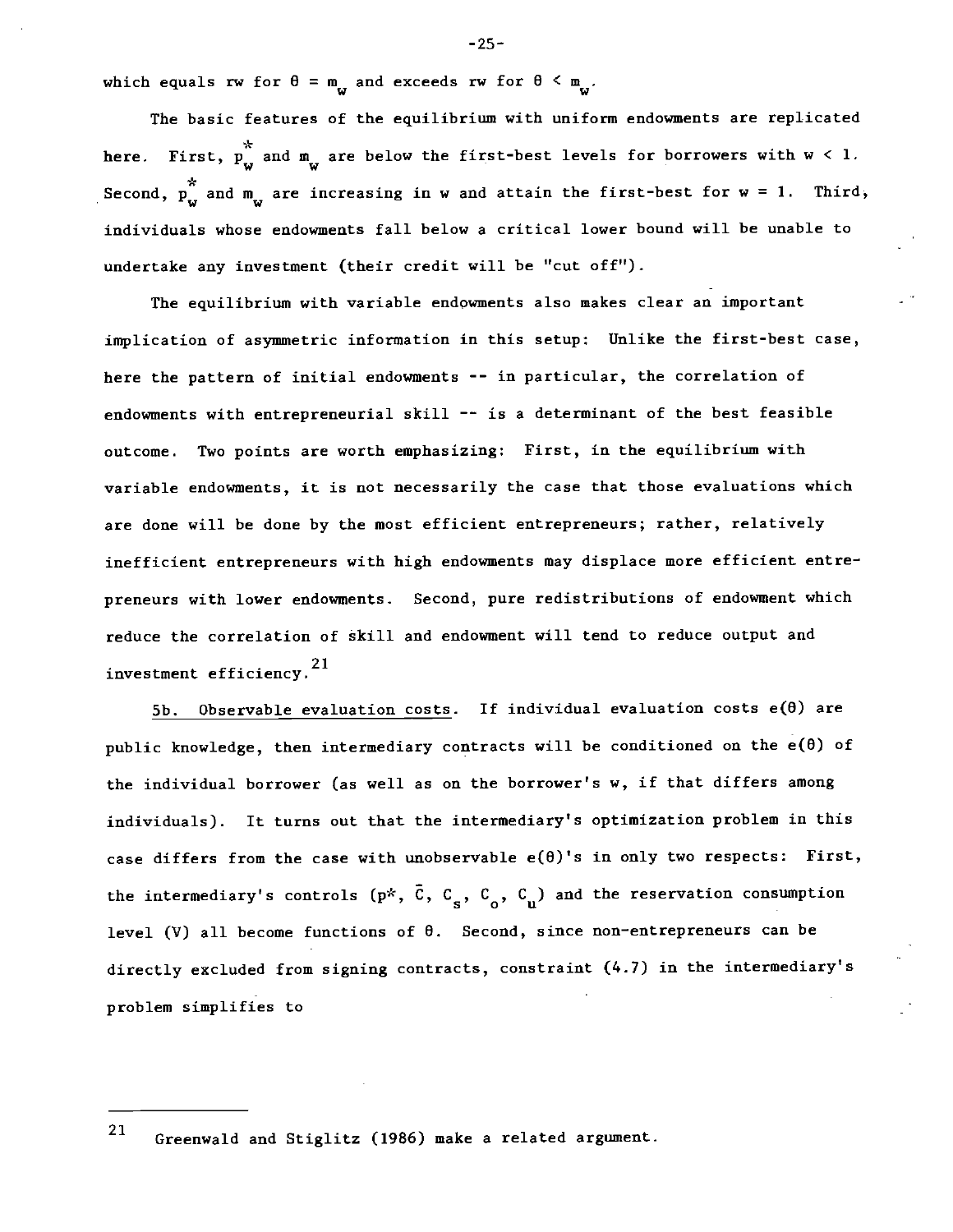$$
(5.5) \qquad \qquad \tilde{c}^{\theta} - e(\theta) \geq c_{o}^{\theta}
$$

(where the  $\theta$  superscript signifies dependence on the borrower's type  $\theta$ ), instead of to (4.8) as before.

For the case  $p^* < r/R$ , the contingent payoffs under the optimal contract are now  $C_{u}^{\theta} = 0$ ,  $C_{o}^{\theta} = V^{\theta} - e(\theta)$  and  $C_{s}^{\theta} = [V^{\theta} - e(\theta)]/p_{\theta}^{*}$ , with  $p_{\theta}^{*}$  determined by

(5.6) 
$$
[(\hat{p}_{\theta}/p_{\theta}^{\ast})(1 - H(p_{\theta}^{\ast})) + H(p_{\theta}^{\ast})][v^{\theta} - e(\theta)] = v^{\theta}
$$

Zero expected intermediary profits, contract by contract, implies

$$
(5.7) \qquad (1 - \text{H}(\hat{p}_{\theta}^{\pi})) (\hat{p}_{\theta} R - r) + r w = V^{\theta}
$$

For each  $\theta$ , (5.6) and (5.7) determine the general equilibrium values of  $p_A^*$  and  $V_A$ .

 $V^{\theta}$  is decreasing in  $\theta$ . This implies that, for any given wealth level w, there exists some m such that

$$
(5.8) \t Vm - e(m) = rw
$$

Individuals with wealth w whose evaluation costs are equal to or less than the e(m) defined by (5.8) will borrow in equilibrium; others will not. The expected utility of an individual entrepreneur is given by an expression exactly analogous to (4.21) and (5.4).

If we compare the equilibrium with observable evaluation costs to the equilibrium with unobservable costs (but the same initial wealth distribution), some interesting results emerge.  $22$  First, the total number of project evaluations and the reservation success probability of the marginal entrepreneur are precisely the

<sup>22</sup> These results are only summarized here. Detailed statements and proofs are available on request.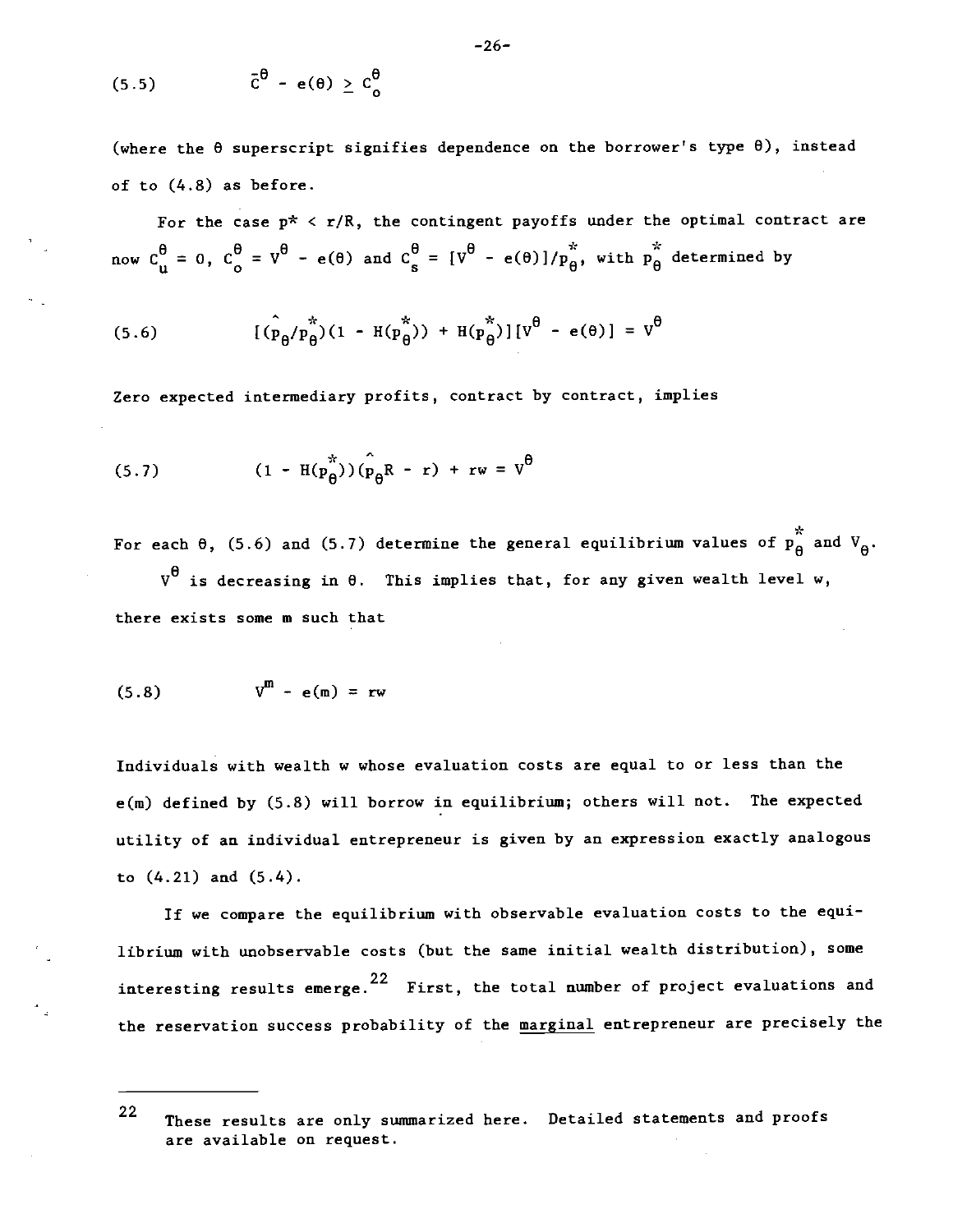same in the two economies. Thus, the observability of evaluation costs is not in itself sufficient to take the decentralized economy to the first-best, or even to avoid investment collapse, if borrower wealth levels are sufficiently low. However, it is the case that inframarginal entrepreneurs are more efficient when their  $e(\theta)$ 's are observable than when they are not. This is because, with observable  $e(\theta)'s$ , it is easy for the intermediary to screen out high- $e(\theta)$  individuals who would have an incentive to pretend to evaluate and to collect  $C_{\alpha}$ . Thus the constraint  $C_0 \leq rw$ , which binds in the unobservable  $e(\theta)$  case, can be relaxed here for inframarginal borrowers. The relaxation of this constraint allows  $\stackrel{*}{\rm p}_{\theta}^*$  to increase as  $\theta$  falls, i.e., the moral hazard problem is reduced for more efficient entrepreneurs. Indeed, inframarginal borrowers (but not the marginal borrower) may attain the first-best reservation success probability  $(p_{\hat{H}}^{\star} = r/R)$  for w strictly less than one.

Thus, in general equilibrium, observable evaluation costs may ameliorate, but cannot eliminate, the inefficiencies arising from the combination of asymmetric information and imperfect collateralization.

5c. Entrepreneurial coalitions. We have assumed throughout that intermediaries deal with borrowers on an individual basis. However, if individuals can observe the evaluation costs of others, and if evaluation costs are sufficiently low, potential borrowers may find it profitable to form coalitions.  $^{23}$ 

To take a simple example, suppose that two individuals each have  $w = \frac{1}{2}$ . These individuals might agree to pool endowment and projects, to fund the project (of their two) with the highest success probability (or perhaps to store if neither project is good), and to share total returns. If the rule for sharing returns is independent of whose project is undertaken, then neither individual has an incentive to mis-report his success probability to the other. At one level at least, the moral hazard problem is eliminated.

23 We thank Barry Nalebuff for pointing this out to us.

—27—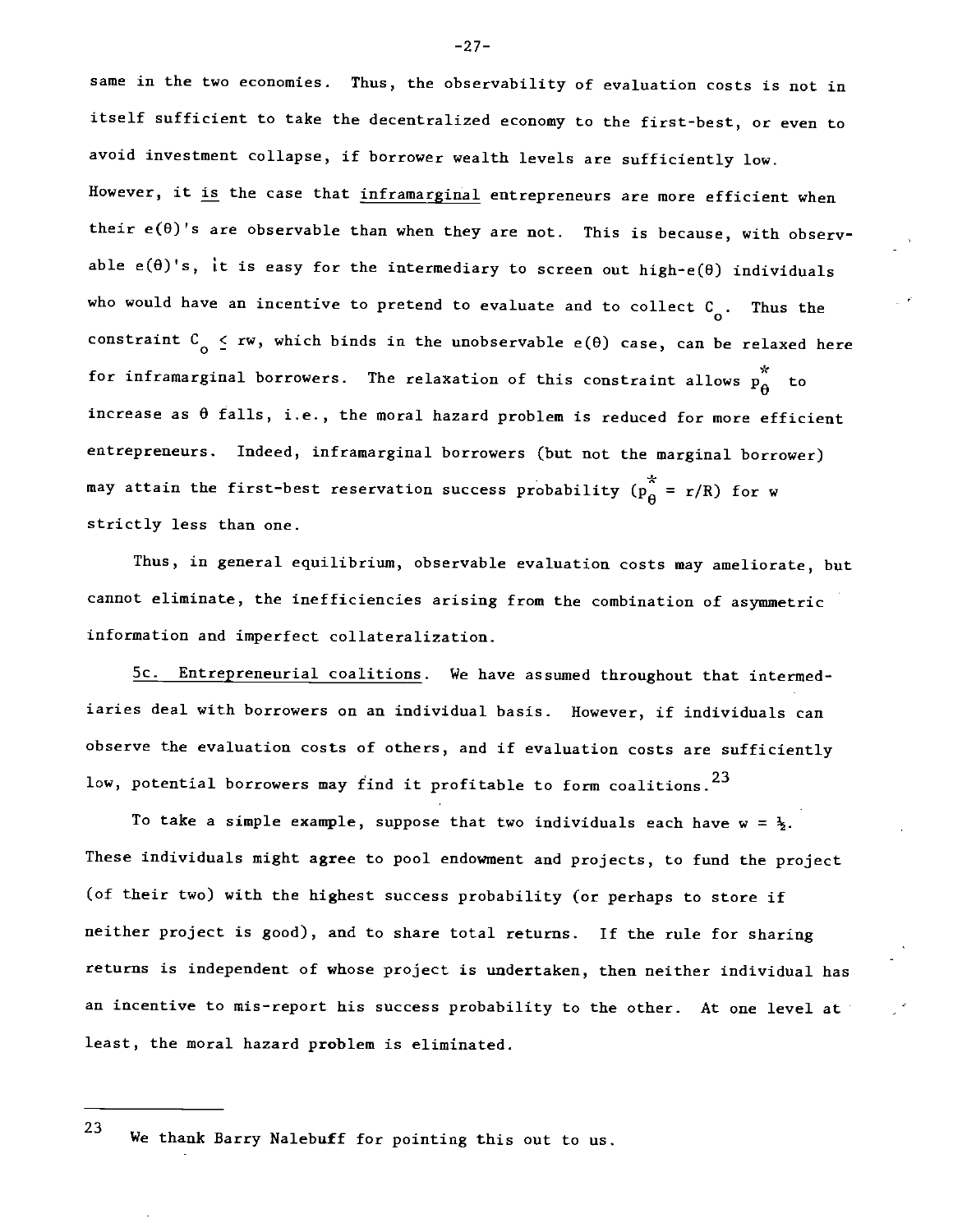Further elaboration of this example would be worthwhile (e.g., as part of an explanation of why intermediaries do not diversify away agency risk, as in Diamond (1984).) Indeed, we did something of this sort in Bernanke-Gertler (1986). However, we do not find it important to undertake this elaboration here, for two reasons.

First, the formation of coalitions is itself subject to an incentive problem: The coalition must ensure that each member has an incentive actually to evaluate his project, and not to "free ride" on the projects' of others. The free rider problem worsens as the coalition size grows and when evaluation costs are high, and it is likely to become fatal to coalition formation when evaluation costs are unobservable (so that non-entrepreneurs are able to free-ride). Thus, as a formal matter, we can exclude coalition formation for many sets of parameter values when the e( $\theta$ )'s are observable, and in almost all cases of interest when the e( $\theta$ )'s are unobservable.

Second, since the coalition of two individuals might find that it has two good projects instead of just one, it will in general want to sign a contingent contract with an intermediary, in order to allow for possible additional financing. Formal analysis of this contract suggests that the same sorts of moral hazard problems will arise between the coalition and the intermediary as arise between individual borrowers and the intermediary in our basic analysis. Allowing for entrepreneurial coalitions thus would not seem to affect the qualitative nature of our results; at most, it changes the fundamental unit of observation from the individual entrepreneur to a coalition.

Sd. Lotteries. A number of recent studies of models with asymmetric information have stressed the importance of allowing for random consumption allocations, or lotteries, in the analysis; see, e.g., Prescott and Townsend (1984). Because of our assumption of universal risk neutrality, consumption lotteries would have no effect on decisions or social welfare in our model. It turns out, however, that lotteries in endowment (done before evaluations are undertaken) are

-28-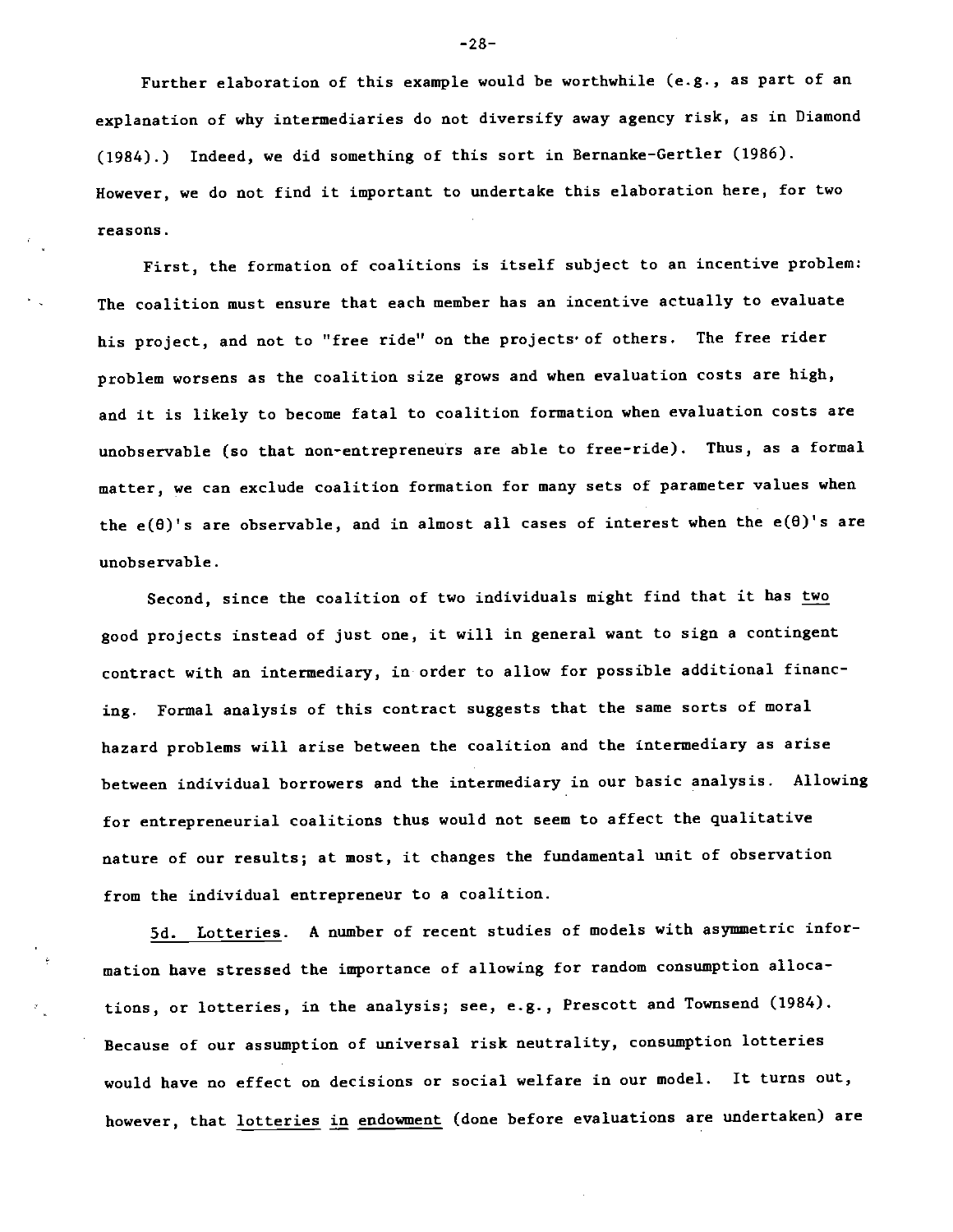potentially quite helpful, at a theoretical level at least, in the present setting.

Consider the case in which endowments are variable and evaluation costs  $e(\theta)$ are observable. For a given individual of type  $\theta$ , expected utility as a function of his endowment w can be written as

(5.9) 
$$
EU_{\theta}(w) = \begin{cases} rw & \text{for } w > w \\ 1 & \\ rw + \int_{p^*}^1 (pR - r) dH(p) - e(\theta) & \text{for } \underline{w} \leq w \end{cases}
$$

where  $w$  is the endowment below which the individual cannot invest, and the expected utility for the case  $w \geq w$  is analogous to the expression given in (5.4). Note that  $p^*$  depends on w, and that both  $p^*$  and  $w$  depend on  $\theta$ . Assume for simplicity that  $\int (pR - r) dH(p)$  is concave in w.<sup>24</sup> Then the individual's expected utility as a function of his endowment is given by the curve OAB in Figure 4. Note the kink in expected utility at A (where  $w = w$ ). Note also that the slope of the curve is r for  $w < w$ , that it exceeds r but is declining in the region  $w \geq w$ , and that it equals r again at point B, where  $w=1$ .

Because the expected utility curve is not concave in w, individuals will want to take fair bets when  $0 \le w \le w^*$ , where  $w^*$  corresponds to the point where a ray from the origin is tangent to the expected utility curve (see Figure 4). By the usual arguments, the individual's preferred fair lottery is the one that pays w\* with probability w/w\* and zero with probability  $1 - w/w^*$ , where w is initial wealth. Further, it can be seen from the diagram (or shown algebraically) that:

24 Similar results can be obtained for the non-concave case.

<sup>25</sup> The derivative of expected utility with respect to w equals r at point B since the derivative of the integral term in (5.9) is zero when  $w = 1$ ; at  $w=1$ ,  $p^* = r/R$  and the surplus from evaluating a project is maximum.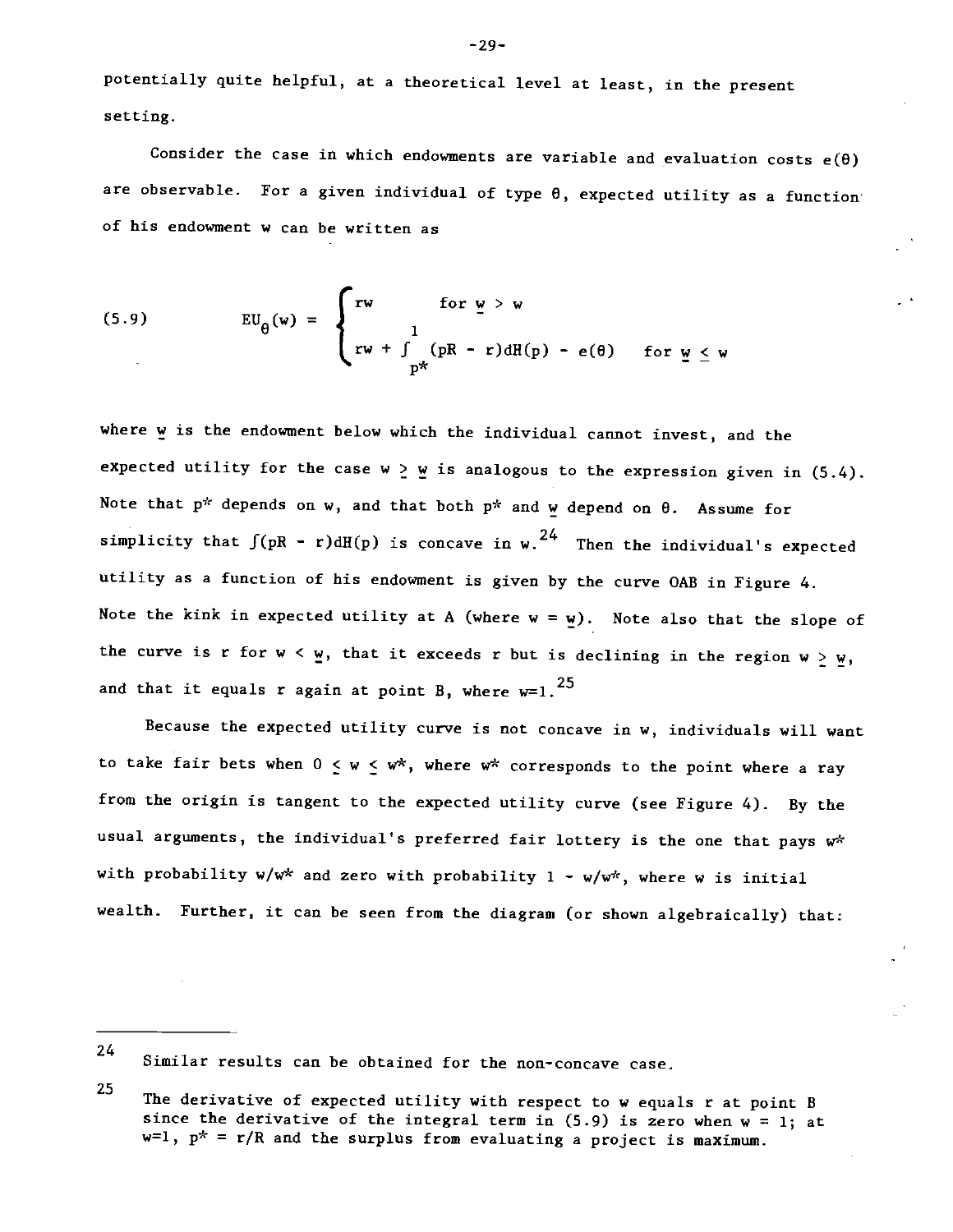

Figure 4.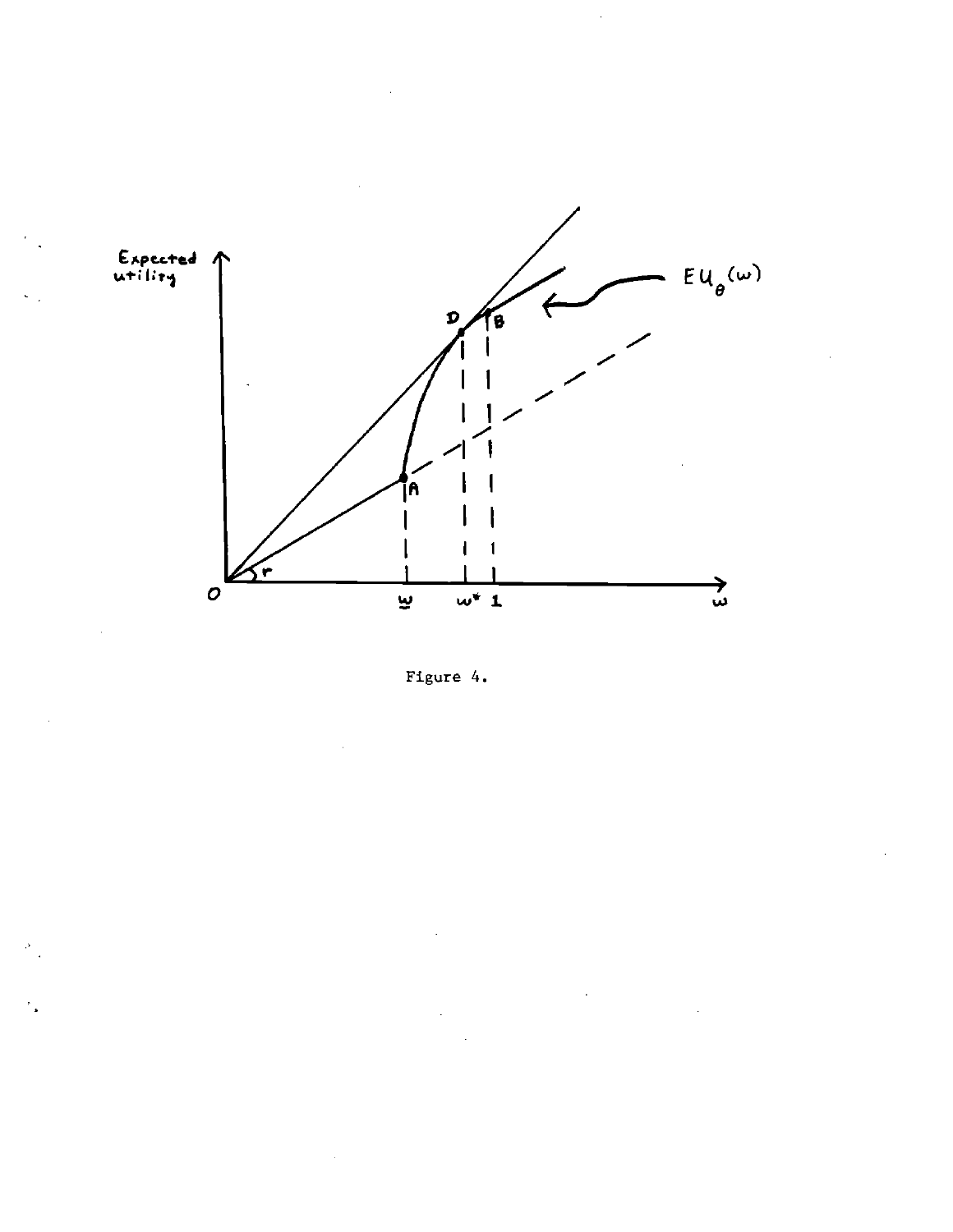(1) For a given skill level,  $w^k$  is independent of initial wealth w; i.e., all lottery winners of a given ability will have the same endowment when they sign contracts with intermediaries.

(2)  $w^* > w$ ; lottery winners will always have enough endowment to proceed with a project evaluation.

(3)  $w^*$  < 1; individuals will not attempt to fully collateralize themselves, so that borrowing from intermediaries will occur in final equilibrium.<sup>26</sup>

Finally, it can also be shown that

 $(4)$  w\* is increasing in e(0); less able entrepreneurs will prefer riskier lotteries.<sup>27</sup>

The main way in which the introduction of a lottery modifies our previous results is that the investment collapse described in Proposition (4.4) is much less likely to occur; the collapse will be prevented by the "pooling" of endowment (via the lottery), except in the case where entrepreneurial net worth is zero. The other results of Section 4 remain qualitatively true: In particular, entrepreneurs will not be fully collateralized even after the lottery, so that the basic agency problem remains.28

Lotteries of the sort described here do not seem to occur in practice or to have obvious institutional counterparts. A possible explanation for this absence of lotteries is risk aversion, from which we have abstracted. Another possibility

<sup>26</sup> This is proved by noting that the ray OD must have a slope greater than  $r$ , while (as noted above) the slope of the expected utility curve at  $w=1$ equals r.

<sup>27</sup> To see this in the figure, note that an increase in  $e(\theta)$  shifts the humpshaped part of the expected utility line down, which moves the tangency point 0 to the right.

<sup>28</sup> As in Section 5a, it is also true in the lottery equilibrium that some projects will be undertaken by relatively less efficient entrepreneurs (who happen to win the lottery).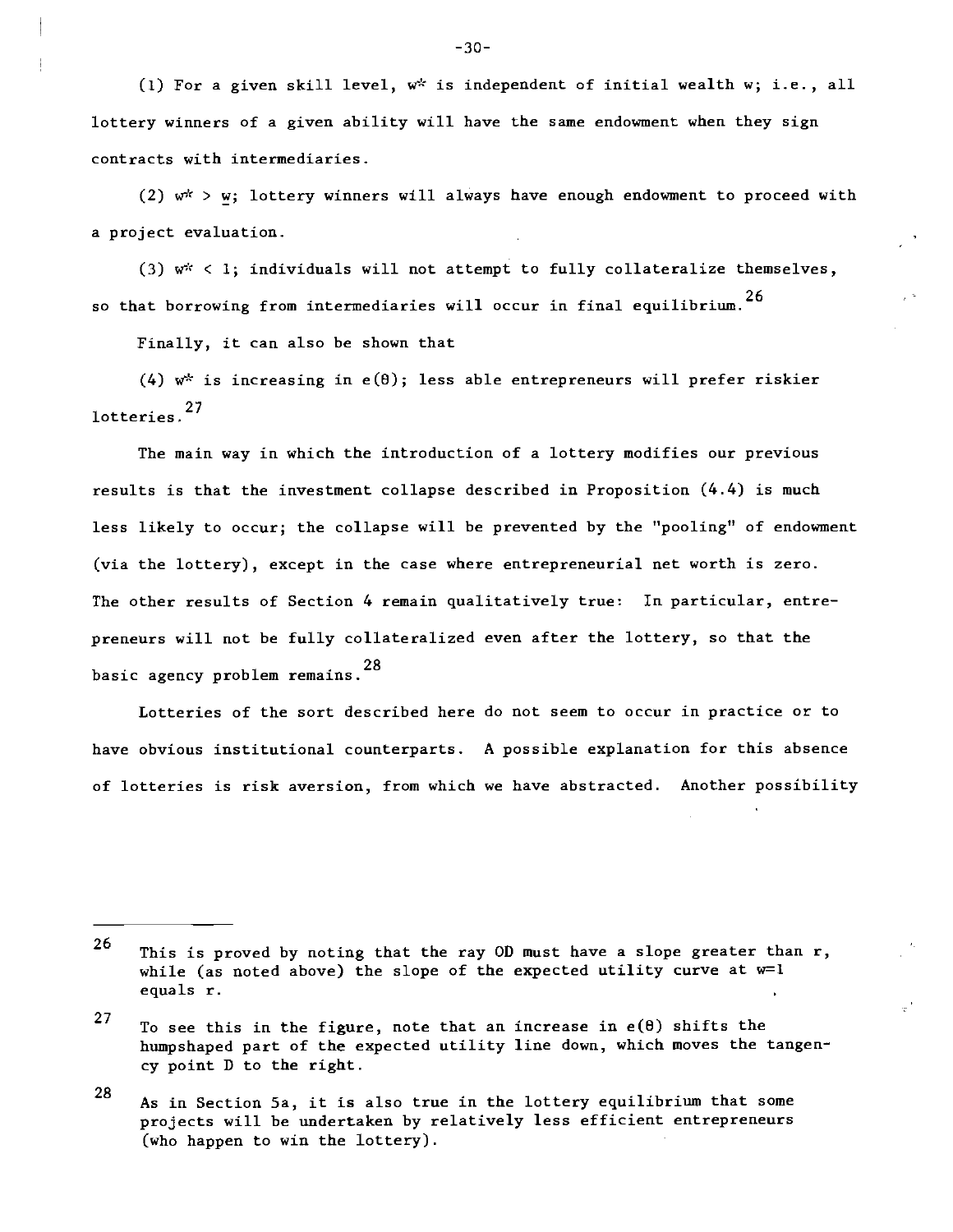is that the willingness of an entrepreneur to enter lotteries may send an adverse signal (e.g., lack of prudence?) to potential lenders.<sup>29</sup>

The revelation of information by lotteries can also be beneficial, however. In the version of our model in which evaluation costs are unobserved, it is possible for the introduction of a lottery to induce a separating equilibrium (in which entrepreneurs credibly reveal their types by their choices of lotteries), which Pareto - dominates the equilibrium without a lottery. Like the analogous equilibrium with public evaluation costs, however, this equilibrium does not attain the first-best.

Se. Summary. This section has considered a variety of extensions of the basic model, including variable endowments, observable entrepreneurial skill, entrepreneurial coalitions, and lotteries in endowment. The only significant modification of the basic results is that, as a theoretical matter, the admission of endowment lotteries and entrepreneurial coalitions (the latter when the  $e(\theta)$ 's are observable) may eliminate the "investment collapse" equilibrium. However, the principal messages of sections 2 through 4 remain qualitatively unaffected: Under all of the extensions, it remains true that insufficient borrower wealth and the resulting necessity of external finance lead to too few evaluations and insufficient selectivity in equilibrium; and that these capital market inefficiencies disappear only as borrowers' endowments approach the level of full collateralization of projects.

6. The role of policy. An advantage of the sort of formal setup we have used here is that normative policy analysis can be done in a straightforward way, by comparison of the allocations arising in decentralized equilibria with those implied by the social planner's solution. An earlier version of this paper (available on request) develops this comparison explicitly. To conserve space, we

<sup>29</sup> Stiglitz and Weiss (1981) make a similar point in their discussion of the role of collateral.

-31-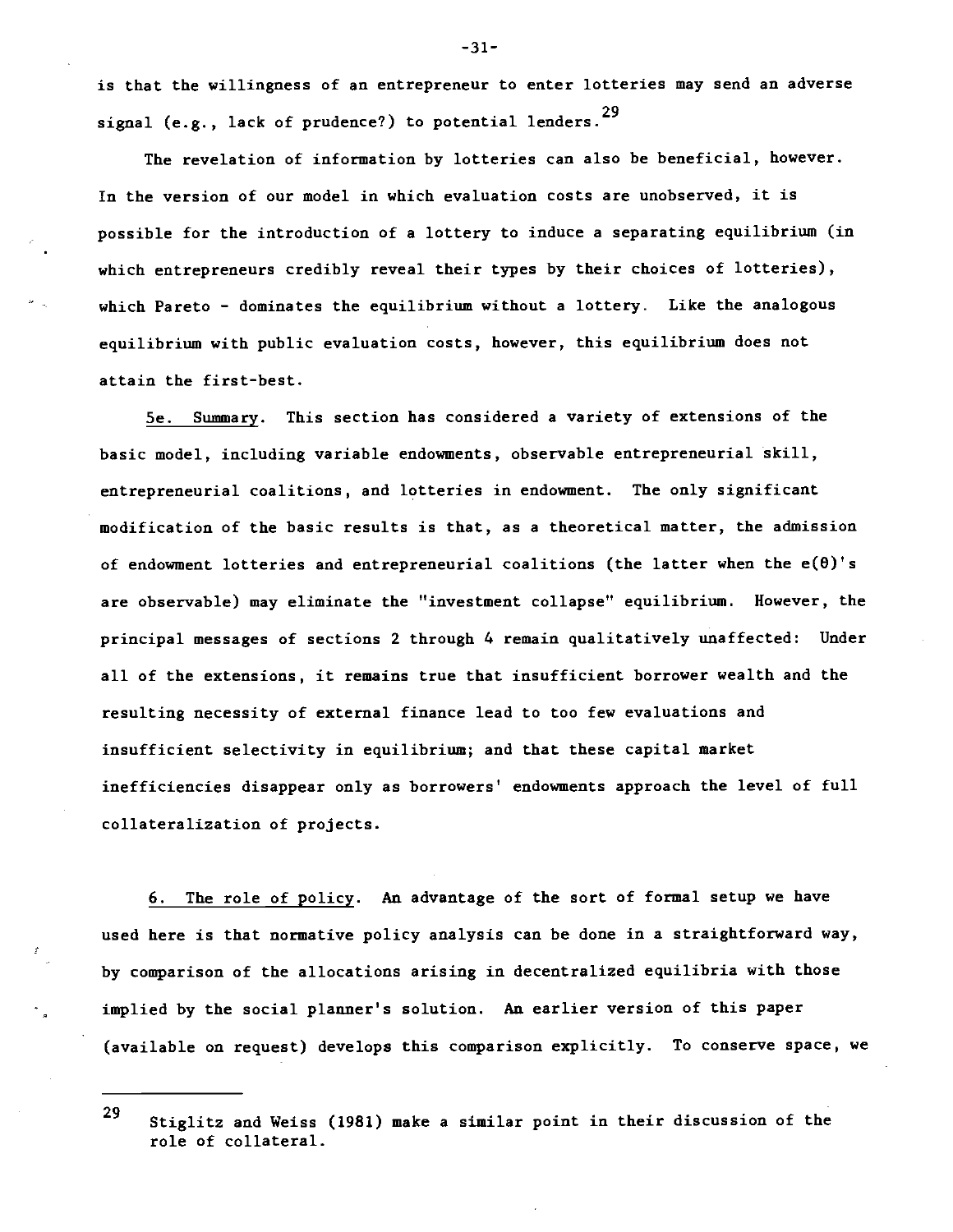here only describe our results. Fortunately, our principal policy conclusion is easy to demonstrate without formal apparatus.

An important preliminary point is that, for the classes of economies studied  $(e.g., in section 4, for the class in which extremeural skill is unobservable,$ and lotteries and coalitions are excluded), the decentralized equilibria derived in sections 4 and 5 are Pareto optima.  $30$  Thus we will not be able to find a policy which alters the equilibrium outcome that would receive unanimous approval. However, policy will be able to increase social welfare, investment efficiency, and output (which, in this context, are all the same thing). Also, by definition, welfare-improving policies are policies that would be unanimously approved if people could vote before knowing their types (endowments and evaluation costs). Such policies seem worthy of study, even if they are not Pareto-improving.

The critical determinant of the potential effectiveness of policy, it turns out, is the degree of observability of individual entrepreneurial skills. If entrepreneurial ability is not observed at all, policy can do little. Perfect observability of skill levels implies, remarkably, that policy can drive the economy to the unconstrained social optimum. Intermediate levels of observability imply, in general, intermediate policy effectiveness.

6a. Unobservable entrepreneurial skill. Consider first .the case analyzed in sections 3 and 4, in which entrepreneurial skill (as measured by evaluation costs) is unobserved. Endowments may be either identical or variable across individuals.31 The welfare-maximizing policy may be obtained by solving the

 $31$   $\pi$ Throughout this section we exclude coalitions and lotteries, for simplicity; these extensions can be handled by similar methods, however, and would not affect the nature of the results.

-32-

 $30 \qquad$  m  $\qquad \qquad$ The equilibria of sections 4 and S can be reproduced as solutions to social planning problems, in which positive weights are assigned to the utilities of those who become entrepreneurs in equilibrium and zero weights are assigned to the utilities of non-entrepreneurs. The zero weight assigned to non-entrepreneurs implies that, in the planner's solution, the non-entrepreneurs' voluntary participation constraints will be binding; i.e., each non-entrepreneur will receive consumption equal to exactly r times his endowment, just as in the decentralized outcomes.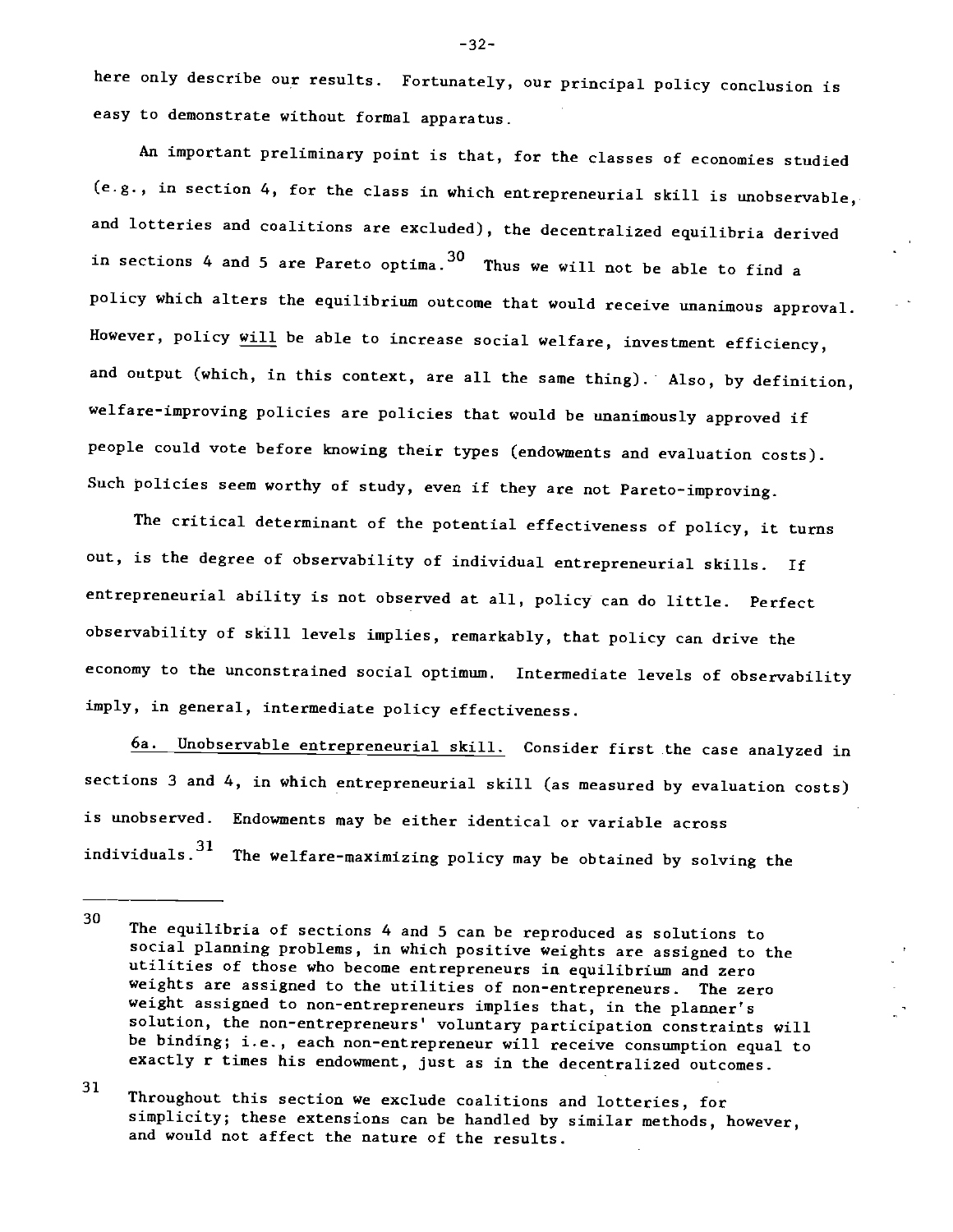social planner's problem as done in Section 3, but this time imposing all applicable information constraints. This procedure yields the following results, stated without proof:

(1) Unless the endowments of all individuals who would be borrowers in the first-best equilibrium happen to equal one, the first-best outcome is not attainable by the planner. Further, the social planner's choices of m and p\* are both below their respective first-best levels, as occurred in the decentralized case.

(2) The solution to the planner's problem and the outcome of the decentralized competitive solution are, however, not identical. The formal analysis implies that the planner can improve social welfare (relative to the decentralized case) by imposing a tax on successful investment projects and using the proceeds to subsidize storage. The reason that the tax is helpful is that it permits a subsidy to non-entrepreneurs, which relaxes the constraint on what can be paid to entrepreneurs who decide not to proceed with their projects. Both the loosening of this constraint and the tax on investments itself tend to raise  $p^*$ ; at the same time, the tax on investments lowers m in equilibrium. Thus the planner is trading off a lower number of projects initiated against a higher quality of projects undertaken.

The policy suggested by this analysis is interesting in one respect, in that it shows that an investment subsidy (which would be the opposite of the optimal policy in this case) does not help when the economy is suffering from underinvestment. In the present case, an investment subsidy would raise the number of evaluations, which is desirable; but it would also reduce the selectivity of entrepreneurs (i.e., lower p\*), leading on net to a decrease in social welfare.

Overall, though, we don't take the tax policy implied by this analysis very seriously, for several reasons. First, it is very much a "second-order" policy: If the fraction of the population who are entrepreneurs is small, then the average subsidy paid to non-entrepreneurs must also be small. Further, as was noted, the gains in  $p^*$  achieved by the policy are offset to some degree by reductions in  $m$ .

-33—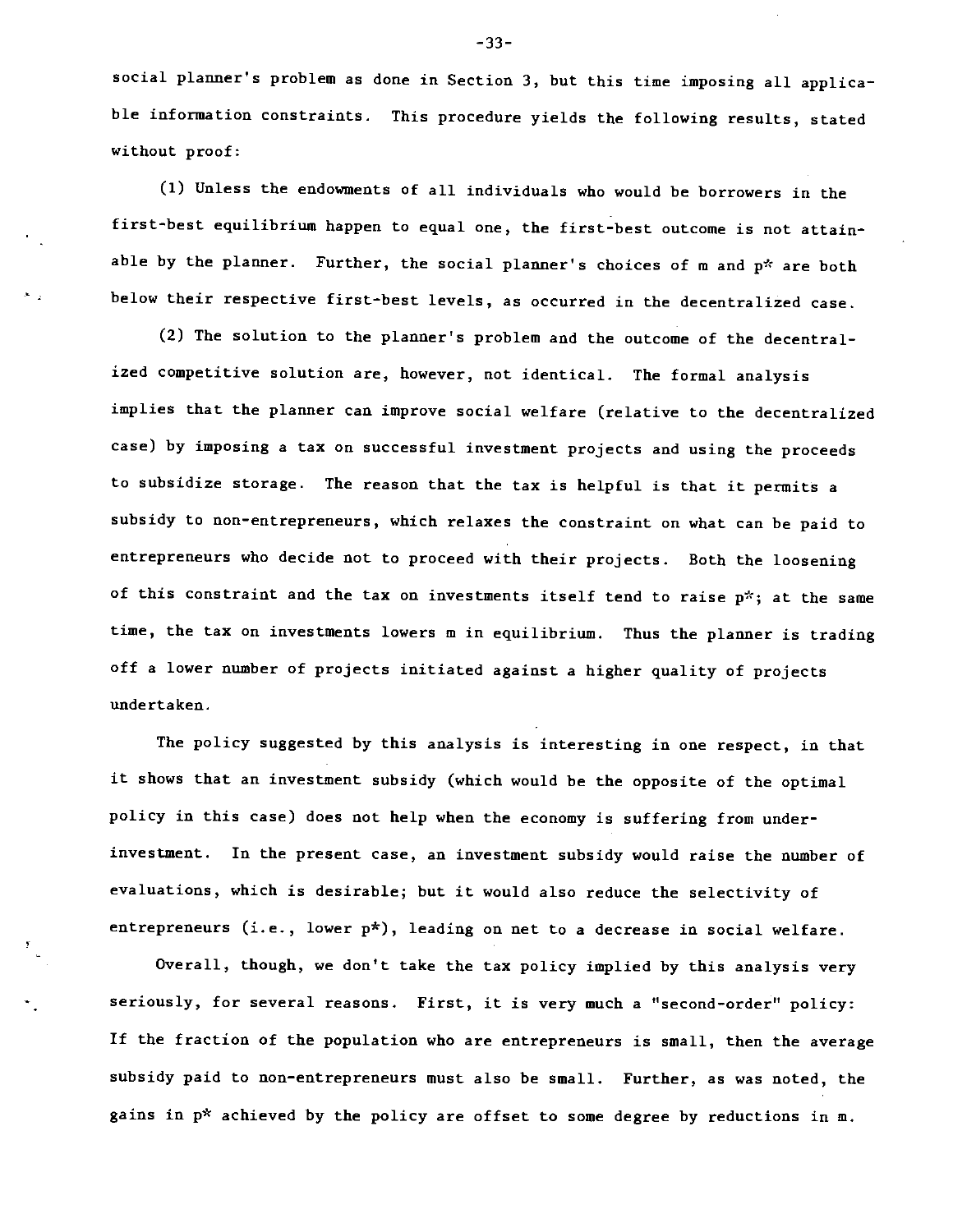The net welfare effect of this policy, starting from the decentralized solution, would likely be insignificant.

Second, and more importantly, this policy arises from a somewhat artificial constraint that we have imposed on the planner - specifically, that he has no information at all about which individuals (or firms, in reality) are potentially efficient investors. Because of the assumption that there is no information about entrepreneurs, the only available policy is one that works through the very indirect channel of trying to raise the opportunity cost of undertaking inefficient investments. If we assume (more realistically) that the planner has at least some information about individual skill, the scope for policy increases substantially.

6b. Observable entrepreneurial skill. Suppose now that the planner can perfectly observe individual evaluation costs. As was shown in Section Sb above, observability of evaluation costs does change the competitive equilibrium somewhat but is not sufficient to cure the agency problems created by external finance. However, observability of evaluation costs does have a very dramatic impact on the capability of the planner. Consider the following simple policy:  $32$  The planner calculates the value of m,  $m_{fh}$ , corresponding to the (unconstrained) first-best. Using lump-sum taxes, he then provides a net subsidy of  $1-w_i$  to any individual i whose cost of evaluating projects is  $e(m_{fh})$  or less. The planner's policy thus fully collateralizes borrowers, which sends the economy to the unconstrained first-best! This result cannot be achieved by the private economy alone, even by using lotteries, coalitions, or other devices. The policy works because it directly attacks the cause of financial fragility, low borrower net worth.

The transfer policy seems to retain at least a degree of efficacy even when entrepreneurial skills are only imperfectly observed. We have studied a number of cases. For example, suppose that the planner can tell only whether an individu-

-34-

<sup>32</sup> This policy can be derived as the solution to the planner's problem, but it is transparent without the aid of formal apparatus.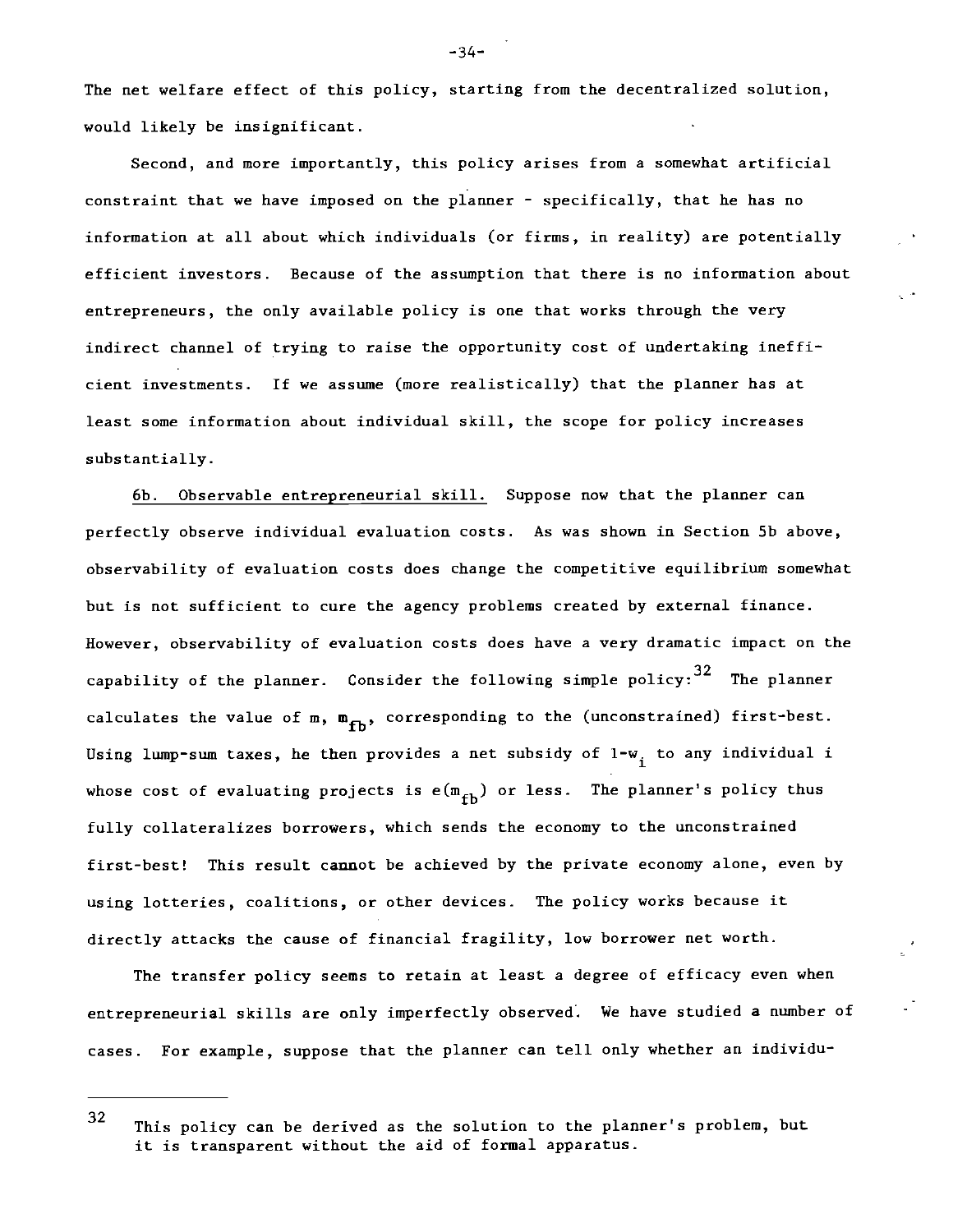al's evaluation cost is above or below the marginal evaluation cost in the first-best. Alternatively, suppose that individuals can pretend to be less skilled but not more skilled than they actually are (e.g., one can always intentionally fail a test but cannot do better than is given by one's ability). In either of these cases, it is elementary to show that the planner's "full collateralization policy" is still feasible and the economy attains the first-best. Not much is changed if individual evaluation costs are measured with a random error.

Another example we have analyzed assumes that there is no direct observability of entrepreneurial skill, but that there is a costly signal that individuals can emit about their abilities. (In practice, this might involve undertaking marginally unprofitable projects and incurring debt in order to build a "track record".) Our working paper proves two results: (1) If the economy is initially in an inefficient region  $(p^* < r/R)$ , and the signalling costs are not too large, the planner will generally be able to increase welfare by subsidizing individuals who signal themselves to be entrepreneurs. (2) However, when there are signalling costs, it is never desirable to fully collateralize entrepreneurs (that is, to bring their endowments all the way up to one.) $^{33}$ 

To reiterate, our main policy result is that if there is some observability of entrepreneurial skill (here, evaluation costs), transfers to entrepreneurs/ borrowers may increase financial market efficiency, output, and welfare (although these transfers will not induce Pareto improvements). Some implications of this and our other formal results are drawn out in the next and final section.

33

 $-35-7$ 

The reason for this result is that, as m and p\* approach their first-best levels, the additional reductions in agency cost achieved by increasing the subsidy approach zero, while the marginal signalling costs rise (as entrepreneurs signal more intensely in order to compete for the increased subsidy). Thus with signalling it is never optimal to try to eliminate all agency costs by setting borrowers' wealth at one.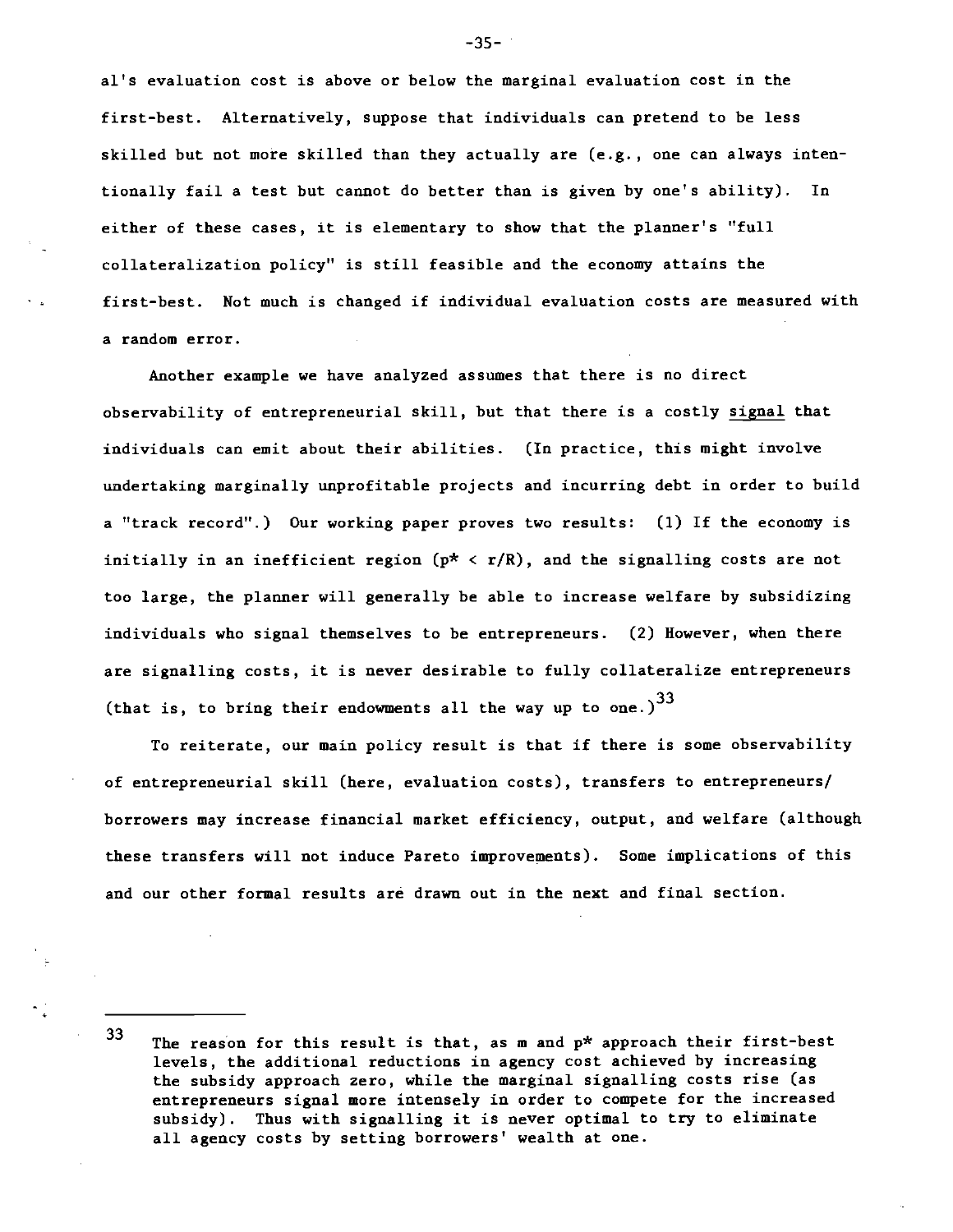7. Conclusion. Most discussions of financial fragility have focused on what is often termed the "excessive" buildup of debt (Kaufman (1987)). Our approach suggests that fragility (or stability) is, at a deeper level, a product of the level and distribution of national wealth: The financial system is less efficient, and contributes to inferior macroeconomic equilibria, when potential borrowers have low levels of net worth. Debt is significant only if it indicates declining borrower net worth; or if, in the absence of complete indexing, the debt level creates a potential for large and systematic redistribution away from borrowers (e.g., if there is an unanticipated fall in prices). Indeed, because our analysis assumes contingent contracting and observable returns, our model economy may be interpreted as a pure equity economy; thus, all our results go through even in the complete absence of debt instruments.

To what extent is financial fragility important to real activity? Tt seems to have been at least a portion of the explanation of the Great Depression (Bernanke (1983)), a period during which debt-deflation greatly reduced the general level of credit-worthiness. Postwar examples of financially-based problems having real effects are harder to pinpoint, although casual empiricism suggests a number of candidates (such as in the agricultural credit crisis; see Calomiris, Hubbard, and Stock (1986)), as well as possible dangers (e.g., depletion of the net worth of banks and savings and loans). Although the empirical work needs to be done, it is possible that changes in borrower net worth play a role in the ordinary business cycle: Bernanke and Gertler (1986) show in a formal setting how real shocks to the economy can be amplified, as declining net worth during a downswing leads to higher agency costs and lower investment demand. Finally, this approach may be of empirical relevance in the study of the apparently close link between financial development and general economic development: It may be, for example, that an important cause of the primitive and fragmented state of LDC financial markets is the generally low wealth level of potential borrowers. Our approach may also explain why the emergence of a

-36-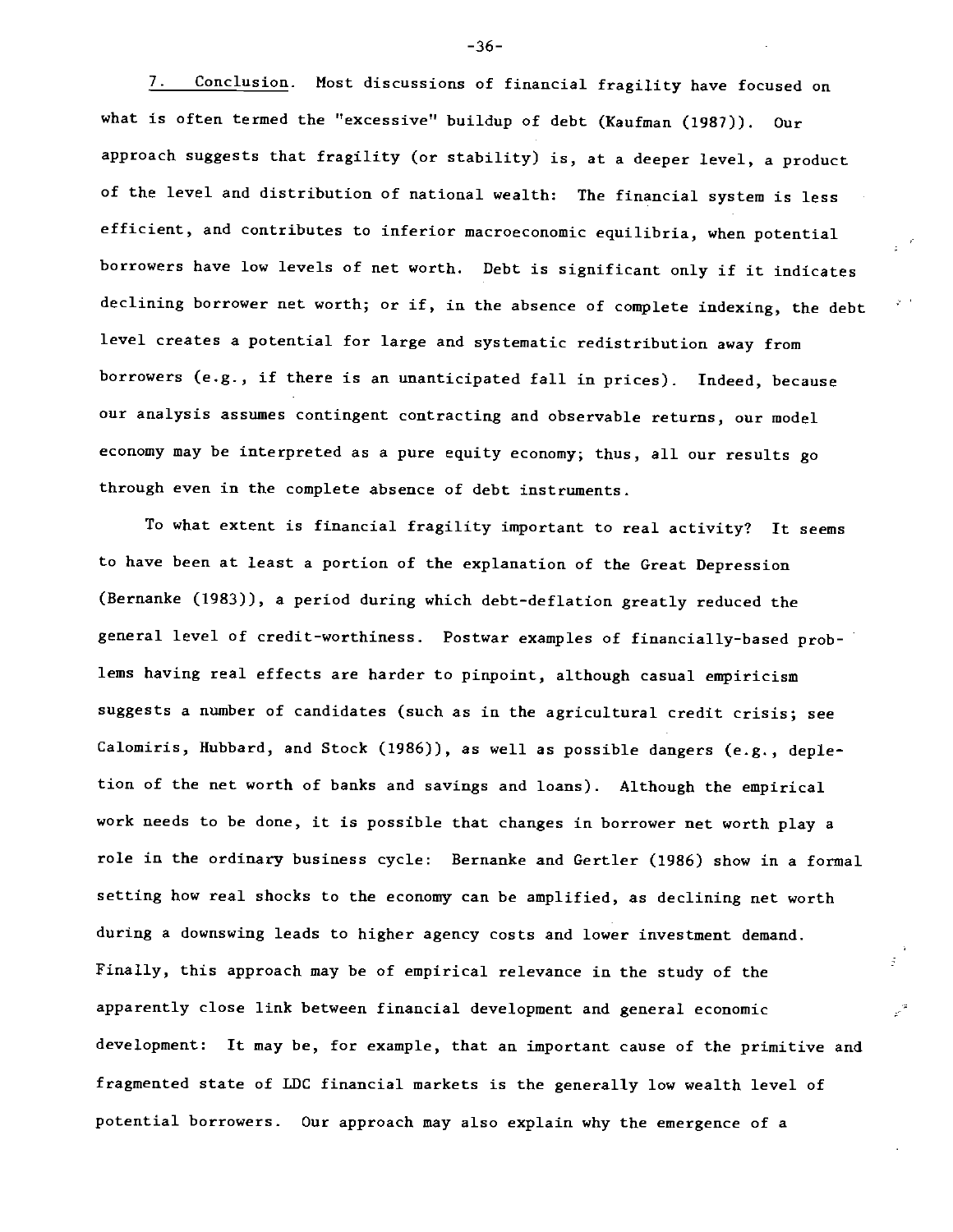relatively wealthy mercantile class (from which spring credit-worthy entrepreneurs) has historically been an important pre-condition for the development process.

As was discussed in the previous section, the most distinctive result of our formal policy analysis is that, in a financially fragile situation, transfers to borrowers can improve welfare and increase output. We interpret this as supporting the view that, in the face of large and imperfectly provided for shocks to borrower net worth, debtor "bailouts" by the government are sometimes a useful alternative to letting the financial system collapse or operate at an inefficient level.

Conditions like those that prevailed in the U.S. in the 1930's are probably most conducive to a bailout policy: At that time, those in need of help were easily identified; the source of distress was clearly systemic rather than idiosyncratic to individuals; and it could credibly be argued that New Deal "debt re-adjustments" were a one-time-only policy. Transfers restored the financial system without excessive signalling costs and without greatly increasing subjective probabilities of future bailouts (a cost not captured in this one-period setting).

We emphasize, though, that we do not want to be interpreted as favoring a generalized and ongoing bailout policy, with the obvious costs that would entail. The government's decision to help borrowers must balance the short-run benefits to the financial system against the excessive risk-taking and other inefficiencies that the prospect of future bailouts creates. Thus, optimal bailouts will be rare and will be in response only to large, systematic shocks.

The policy of transfers to borrowers might be objected to on equity grounds, since (according to our analysis) they are not Pareto-improving and tend to help borrowers at the expense of the rest of the population. This objection is valid, but we offer two qualifications: First, it is not generally true that transfers to borrowers involve taking from the poor to give to the rich; the primary

-37-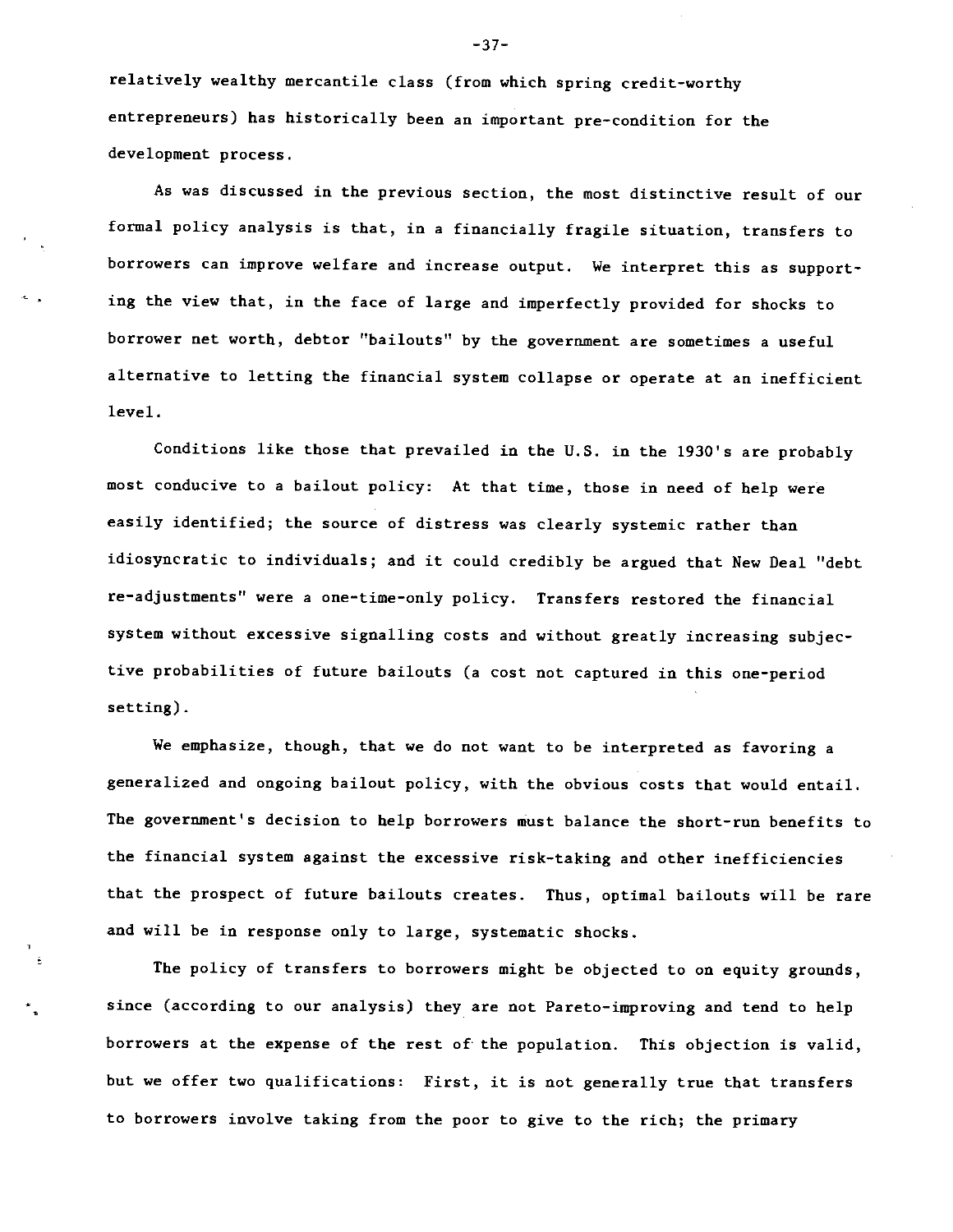beneficiaries of the New Deal policies, for example, were small and deeply indebted businesses, farmers, and homeowners. Second, if there are increasing returns or aggregate demand externalities, then the benefits of a healthy investment sector may be conferred more broadly than is implied by our simple model.

Various extensions of the analysis of this paper are possible. For example, the implications of this approach for the way we think about standard policies such as banking regulation, monetary policy, and lender-of-last-resort policy are interesting, and remain to be more completely explored. An extension that we are currently pursuing is the multi-period analogue of the model of this paper (i.e., we allow entrepreneurs to invest more than once, and to maintain continuing relationships with intermediaries). The purpose of doing this is to see if long-term lender-borrower relationships would eliminate or reduce the agency problem. The basic messages of the present paper seem to be largely unchanged by this extension: Low borrower wealth reduces the efficiency of the investment process, and there is scope for government policy. The multi-period model does yield some interesting dynamics, however. For example, we can show that financial factors provide an independent source of output persistence; this arises because current economic conditions affect net worth, which in turn affects economic performance in subsequent periods.

-38—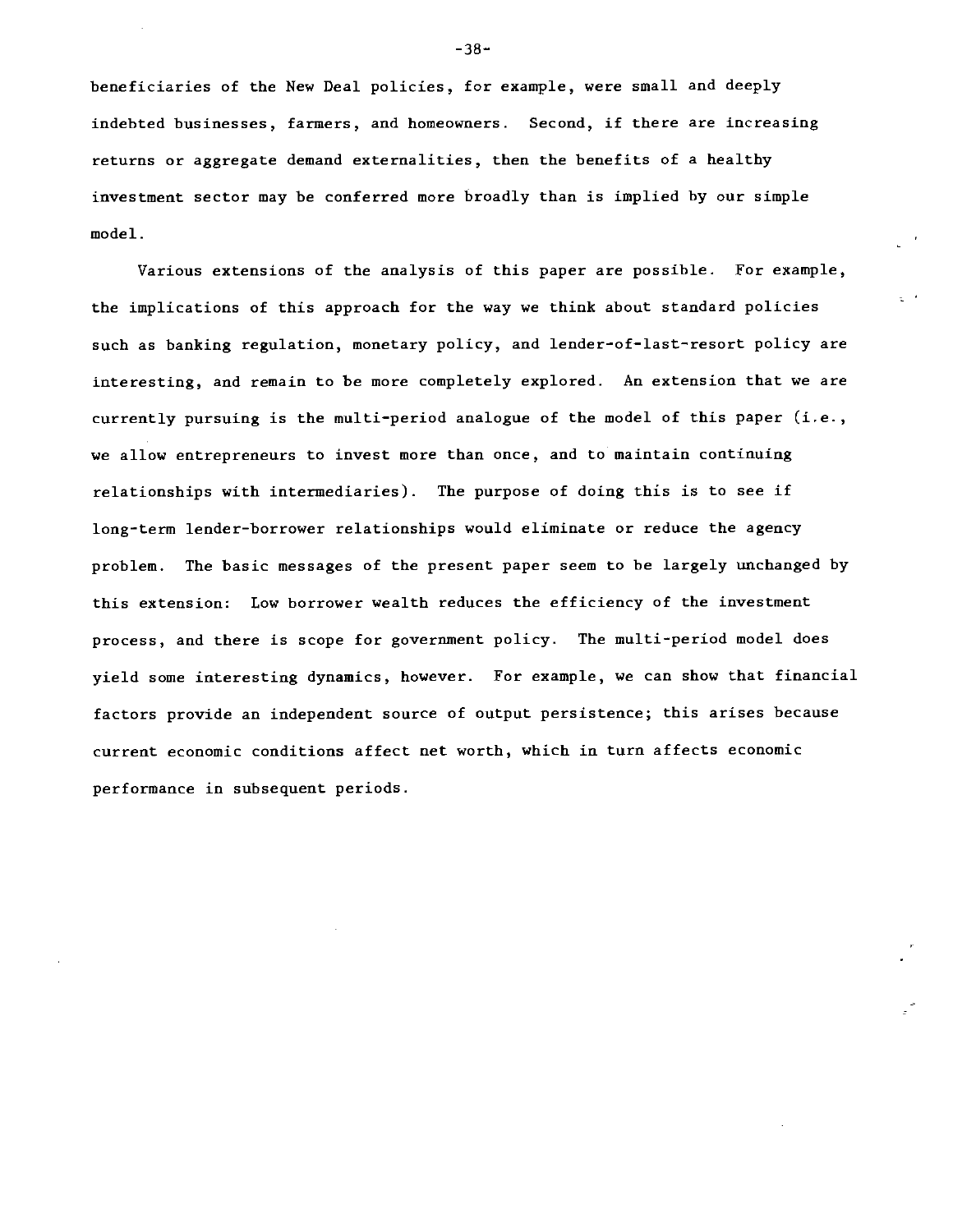#### References

- Akerlof, George, "The Market for Lemons: Qualitative Uncertainty and the Market Mechanism", Quarterly Journal of Economics, 1970, vol. 84, pp. 488-500.
- Bernanke, Ben, "Non-Monetary Effects of the Financial Crisis in the Propagation of the Great Depression," American Economic Review, June 1983, vol. 73, pp. 257—76.
- Bernanke, Ben and Hark Gertler, "Agency Costs, Collateral, and Business Fluctuations", NBER working paper no. 2015, September 1986.
	- <sub>\_\_</sub>, "Banking and Macroeconomic Equilibrium", in William Barnett and Kenneth Singleton, eds., New Approaches to Monetary Economics, Cambridge Press, forthcoming 1987.
- Boyd, John and Edward Prescott, "Financial Intermediary-Coalitions", Journal of Economic Theory, April 1986, vol. 38, pp. 211-232.
- Calomiris, Charles and Glenn Hubbard, "Imperfect Information, Multiple Loan Markets, and Credit Rationing", unpublished, Northwestern University, 1986.
	- ..., and James Stock, "The Farm Debt Crisis and Public Policy", Brookings Papers on Economic Activity, I986:2, pp. 441-79.

Chung, Kai Lai, A Course in Probability Theory, New York: Academic Press, 1974.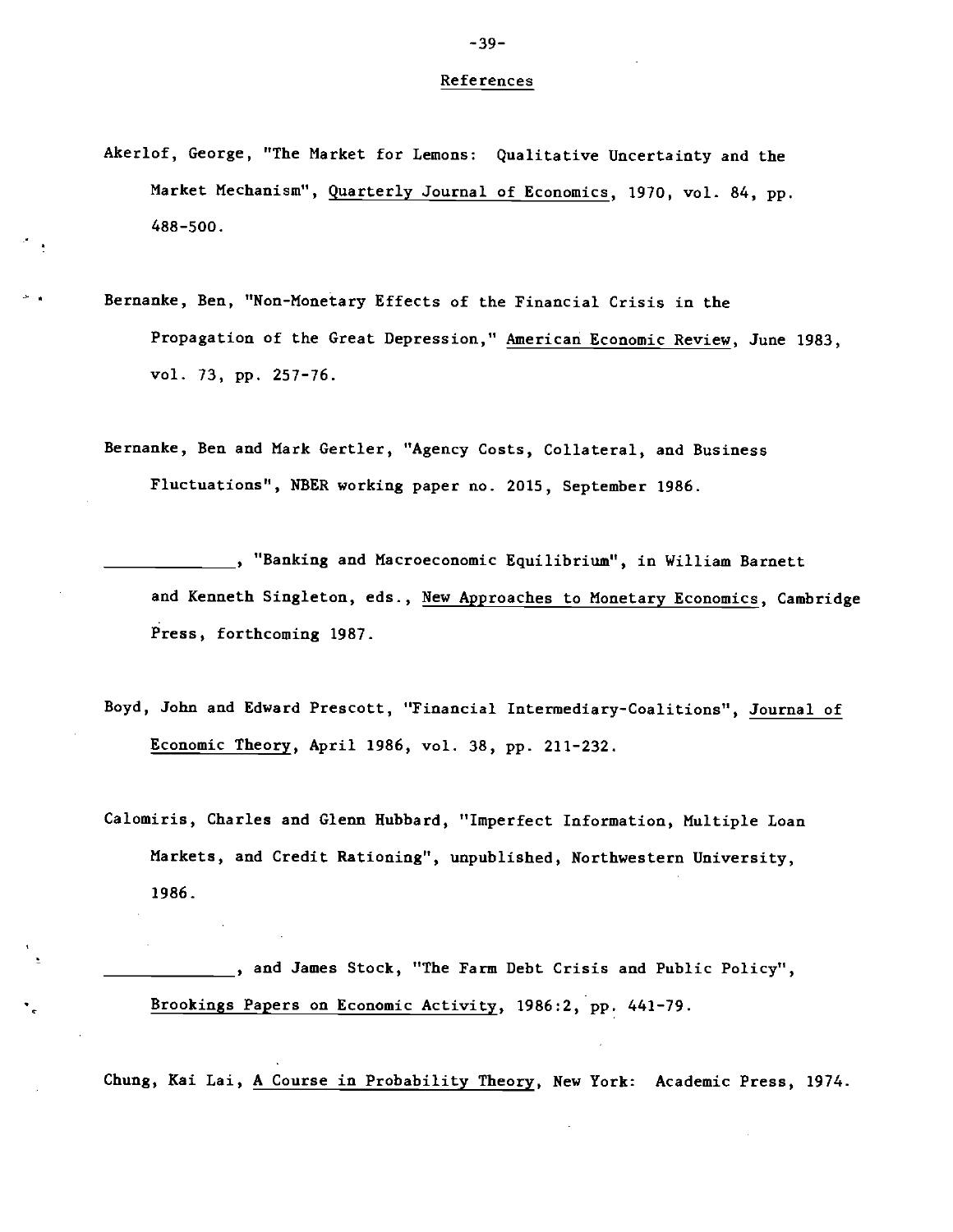- defleza, David and David Webb, "Too Much Investment: A Problem of Asymmetric Information", Quarterly Journal of Economics, May 1987, vol. 102, pp. 281—292.
- Diamond, Douglas, "Financial Intermediation and Delegated Monitoring", Review of Economic Studies, July 1984, vol. 51, pp. 393-414.
- Eckstein, Otto, and Allen Sinai, "The Mechanisms of the Business Cycle in the Postwar Era" in Robert Gordon, The American Business Cycle: Continuity and Change, University of Chicago Press for NBER, 1986.
- Farmer, Roger, "A New Theory of Aggregate Supply", American Economic Review, December 1984, vol. 74, pp. 920-30.
- Fisher, Irving, "The Debt-Deflation Theory of Great Depressions", Econometrica, October 1933, vol. 1, pp. 337—57.
- Friedman, Ben, "Increasing Indebtedness and Financial Stability in the United States", NBER working paper no. 2072, November 1986.
- Greenwald, Bruce and Joseph Stiglitz, "Information, Finance Constraints, and Business Fluctuations", unpublished, June 1986.
- Hargraves, Monica, and Paul Romer, "Information Production, Evaluation Risk, and Optimal Contracts", University of Rochester working paper no. 59, September 1986.

Kaufman, Henry, "Debt: The Threat to Economic and Financial Stability",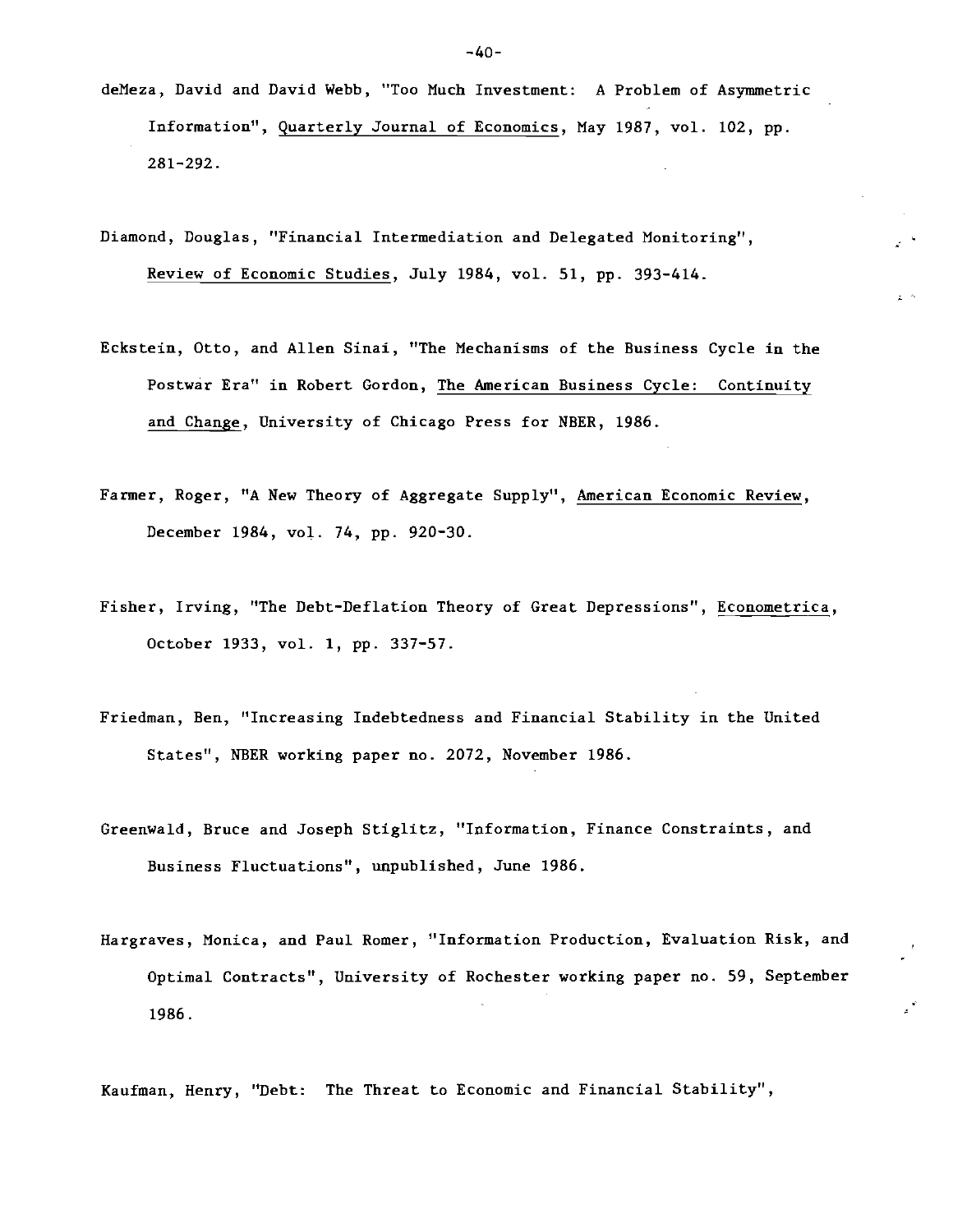Economic Review, Federal Reserve Bank of Kansas City, December 1987, pp. 3-11.

- Mankiw, Gregory, "The Allocation of Credit and Financial Collapse", Quarterly Journal of Economics, August 1986, vol. 101, pp. 455—470.
- Mishkin, Frederic, "The Household Balance Sheet and the Great Depression", Journal of Economic History, December 1978, Vol. 38, pp. 918-37.
- Myers, S.C., and N.S. Majluf, "Corporate Financing and Investment Decisions When Firms Have Information that Investors Do Not Have", Journal of Financial Economics, June 1984, Vol. 13, pp. 187-221.
- Morck, Randall, Andrei Shleifer, and Robert Vishny, "Management Ownership and Corporate Performance: An Empirical Analysis", NEER Working Paper No. 2055, October 1986.
- Prescott, Edward and Robert Townsend, "Pareto Optima and Competitive Equilibrium with Adverse Selection and Moral Hazard", Econometrica, January 1984, vol. 52, pp. 21-45.
- Sappington, David, "Limited Liability Contracts Between Principal and Agent", Journal of Economic Theory, February 1983, vol. 29, pp. 1-21.

Smith, Bruce, "Limited Information, Credit Rationing, and Government Lending Policy", American Economic Review, June 1983, vol. 73, pp. 305—318.

٠.

Stiglitz, Joseph and Andrew Weiss, "Credit Rationing in Markets with Imperfect Information", American Economic Review, June 1981, vol. 71, pp. 393-410.